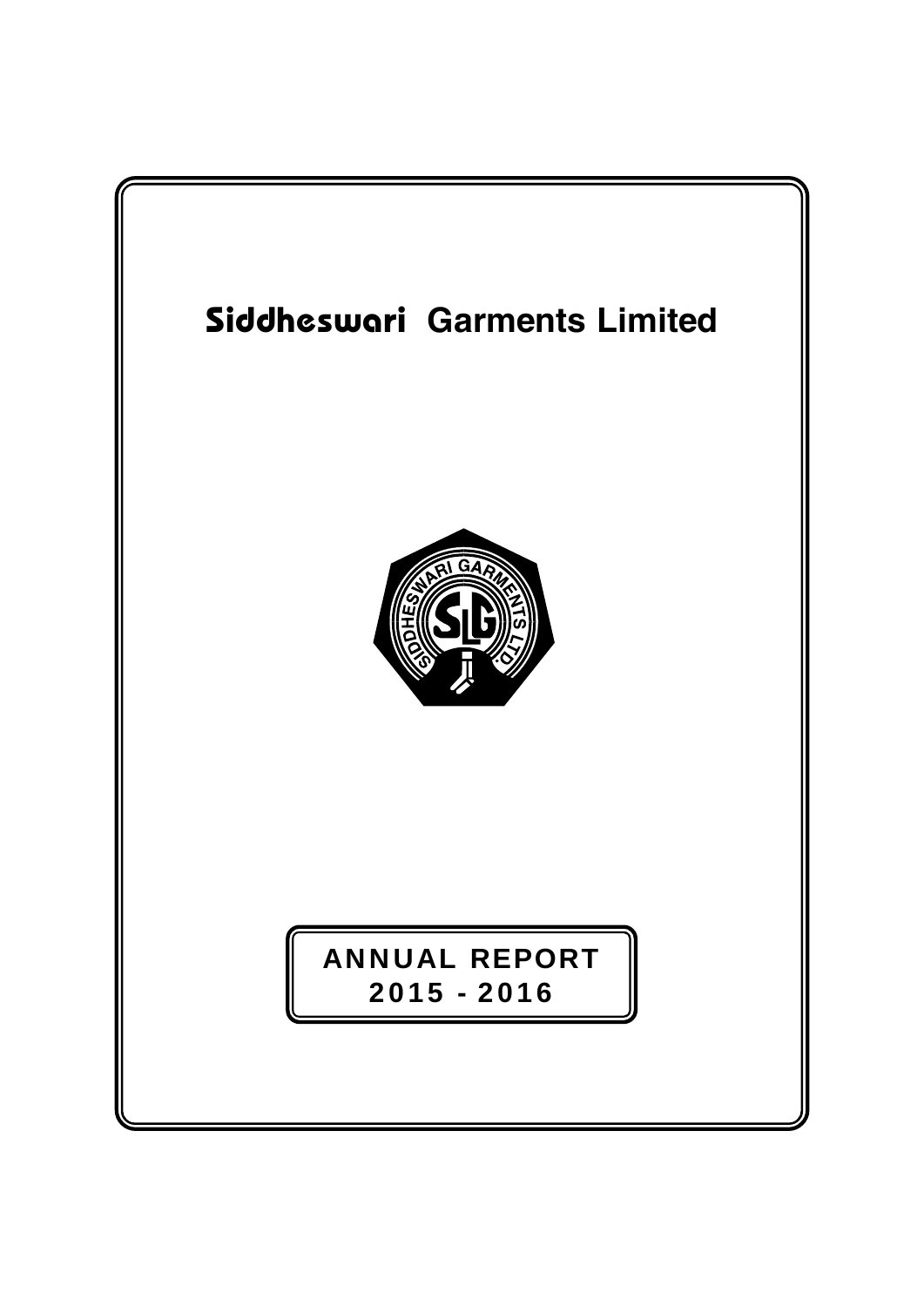

DIRECTOR **: MR. ABHISHEK PODDAR MR. SANJAY KUMAR SHAH MR. UMA NATH SINGH**

**MRS. RITI PODDAR**

BANKERS **: THE RATNAKAR BANK LTD. BANK OF MAHARASHTRA**

AUDITORS**: M/S. JAIN PRADEEP & CO.** *CHARTERED ACCOUNTANTS*

REGISTERED OFFICE **:** 9, INDIA EXCHANGE PLACE 3 RD FLOOR, KOLKATA - 700 001 PHONE **:** 2210-7234 FAX **:** 2230-5897 Email : siddheswari@hotmail.com

REGISTRAR & SHARE TRANSFER AGENTS **: S. K. INFOSOLUTION (P) LTD** 34/1A, SUDHIR CHATTERJEE STREET KOLKATA - 700 006 PHONE **:** 2219-4815 / 6979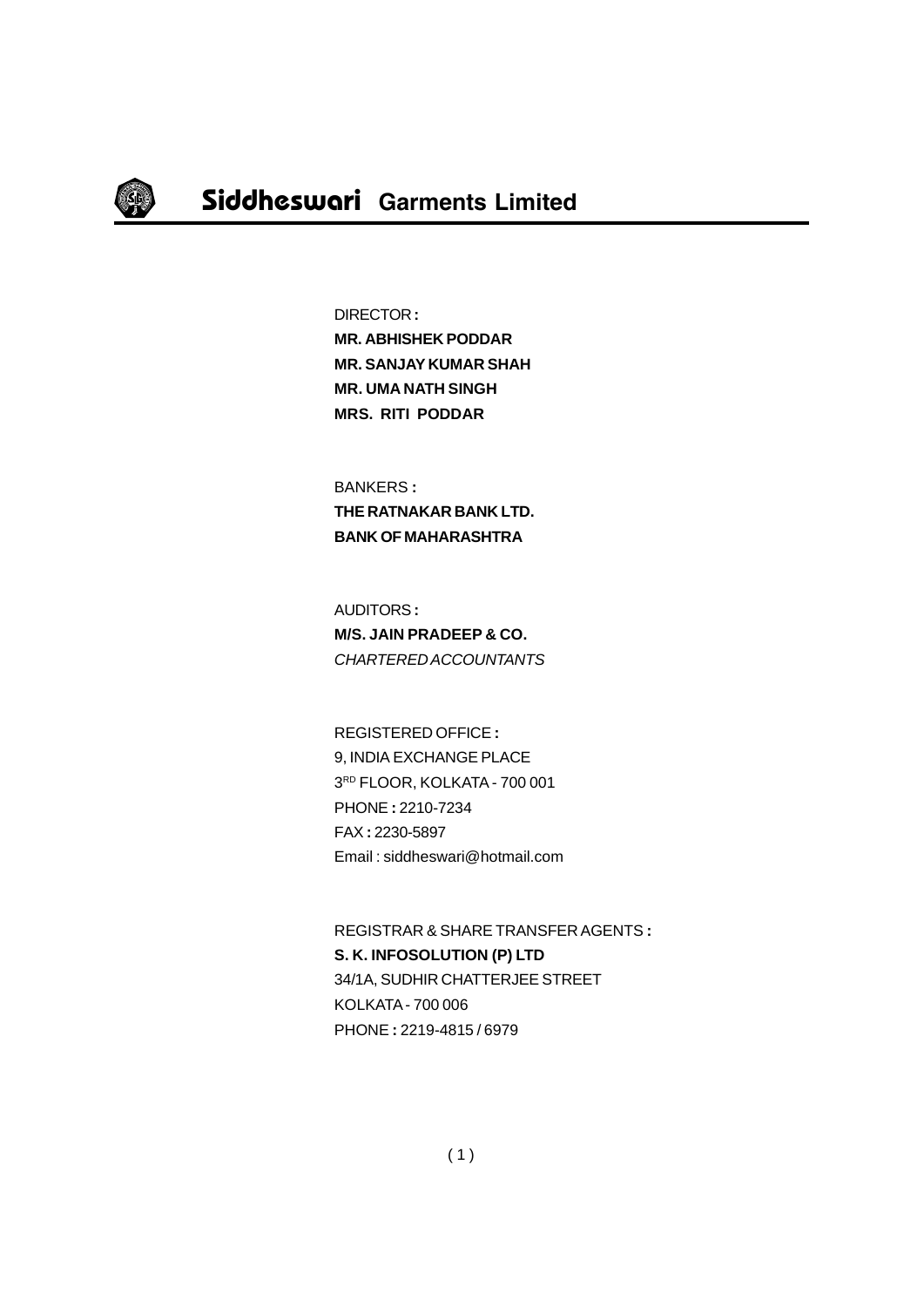

#### **NOTICE**

**NOTICE**is hereby given that Twenty Second Annual General Meeting of the members of **M/s SIDDHESWARI GARMENTS LIMITED** will be held at the Registered office of the Company at 9,India Exchange Place, 3rd floor, Kolkata-700001 on Friday, the 30th September, 2016 at 10.00 A.M. to transact the following business:-

#### **ORDINARY BUSINESS**

#### **Item No-1**

Adoption of audited financial statements:-

To receive, consider and adopt the Audited Balance sheet of the Company as at 31st March, 2016 and the Audited Statement of Profit & Loss Account and Cash Flow Statement for the Financial year ended on that date together With the Reports of the Directors and Auditors thereon.

#### **Item No-2**

To appoint a director in place of Mrs Riti Poddar(DIN 01726726) who retires by rotation at the forthcoming Annual General Meeting and she being eligible, offers herself for reappointment.

In This connection to pass with or without modification the following resolution as an ordinary resolution:-

Resolved that Mrs Riti Poddar (DIN 01726726) who retires by rotation at the conclusion of the this AGM and she being eligible, be and is hereby reappointed as a director of the Company whose period in office shall be subject to retirement by rotation"

#### **Item No-3**

Appointment of Auditors

To ratify the appointment of Auditors of the Company, and Fix their Remuneration and in this connection to pass with or without modification(s), the following resolution as an ordinary Resolution-

**RESOLVED THAT** Pursuant to the provisions of sections 139, 142 and other applicable provisions of the companies Act, 2013 and the Rules made there under, and pursuant to the recommendations of the audit committee of the Board of Directors of the Company, to the resolution passed by the members appointing M/s Jain Pradeep & Co, Chartered Accountants (Firm No 315109E) as Auditors of the Company to hold office for (5) Five consecutive years till the conclusion of the AGM to be held in the calendar year 2019 be and is hereby ratified and that the Board of Directors be and are hereby authorized to fix the remuneration payable them for the financial year ending March 2017 as may be recommended by the audit committee in consultation with the auditors.

Dated : 27.05.2016

Regd. Office : 9, India Exchange Place (3rd Floor) Kolkata - 700 001

By order of the Board For **Siddheswari Garments Limited**

> **Sanjay Kr. Shah Director**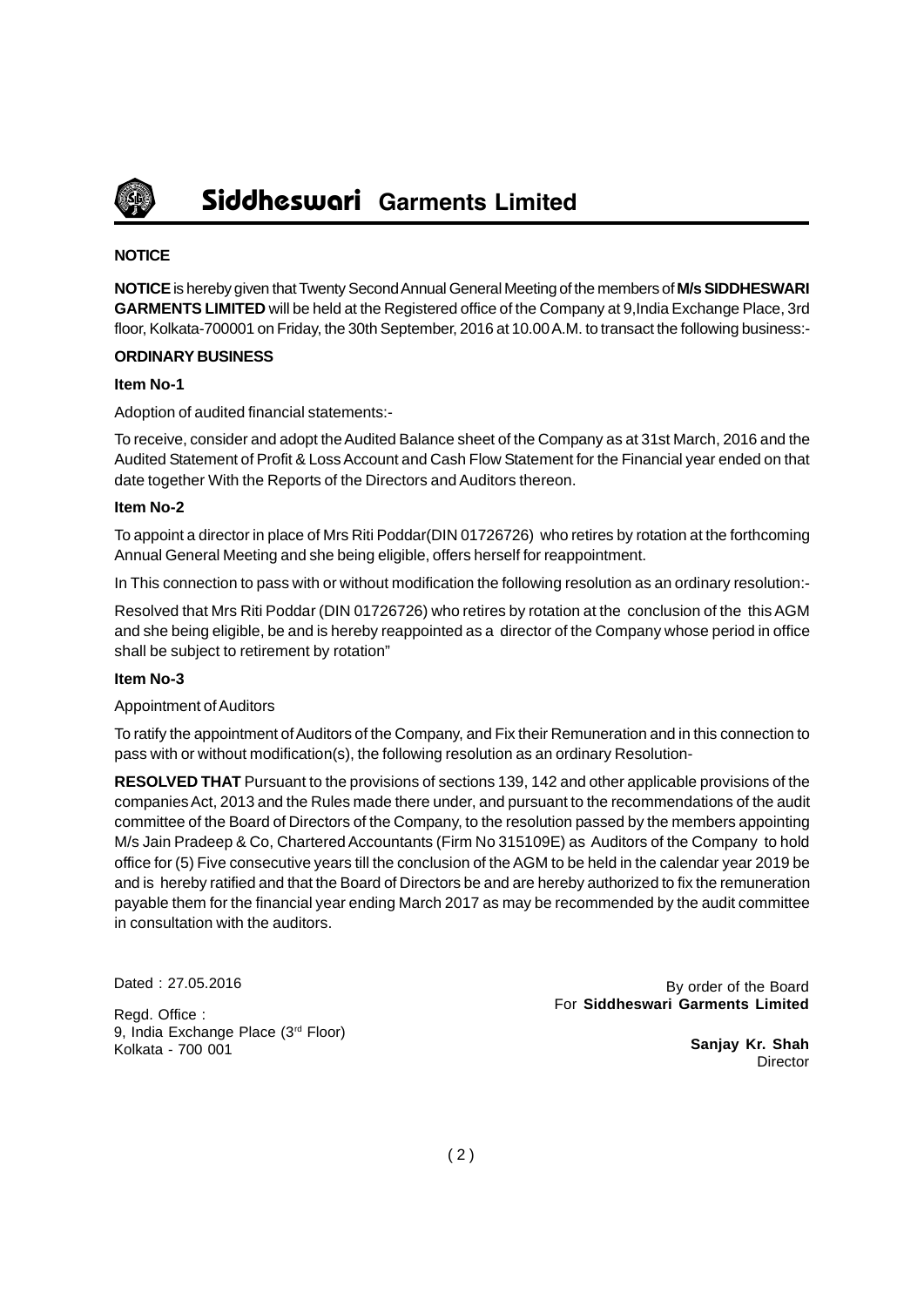

### **NOTES :-**

**SUPPERS AND STATES AT A MEMBER ENTITLED TO ATTEND AND VOTE AT THE MEETING, IS ALSO ENTITLED TO APPOINT<br>A PROXY/PROXIES TO ATTEND AND VOTE AT THE MEETING INSTEAD OF HIMSELF/HERSLF** AND THAT A PROXY NEED NOT BE A MEMBER. THE INSTRUMENT APPOINTNG A PROXY (IES), IN ORDER TO BE EFFECTIVE,MUST REACH THE REGISTERED OFFICE OF THE COMPANY AT LEAST 48 HOURS BEFORE THE MEETING.

A person can act as proxy on behalf of members not exceeding 50 (fifty) and holding in the aggregate not more than ten percent of total share capital of the company.

- 2. The Register of Members and the Share Transfer Books of the Company shall remain closed from Saturday, the 24th September 2016 to friday, the 30th September, 2016, both days inclusive.
- 3. Members are requested to bring their attendance slip in the meeting, corporate members are requested to send to the Company's registered office, a duly certified copy of board resolution authorising their representative to attend and vote at the meeting. 4. Members are requested to bring their attendance slip in the meeting, corporate members are requested<br>to send to the Company's registered office, a duly certified copy of board resolution authorising their<br>representative
- requested to write to the Company at least 10 days in advance, so that the management is enabled to keep the information ready at the meeting. 5. SEBI has since made it mandatory for the operations in securities market to furnish compulsorily<br>5. SEBI has since made it mandatory for the operations in securities market to furnish compulsorily<br>5. SEBI has since made
- their PAN No Accordingly, the members holding shares in physical mode are requested to furnish their respective PAN No along with a photo copy of their PAN Card to the Company/RTA. 6. SEBI has since made it mandatory for the operations in securities market to furnish compulsorily<br>their PAN No Accordingly, the members holding shares in physical mode are requested to furnish<br>their respective PAN No alo
- 21,2011 and 18/2011 dated April 29, 2011 issued by the Ministry of Corporate Affairs (MCA) by allowing paperless Compliances by the companies for service of documents to their members through electronic mode, which will be in compliance with section 20 of the Companies Act, 2013 . Henceforth, the email addressed indicated in you respective depository participant accounts which will be periodically downloaded from NSDL/CDSL will be deemed to be your registered Email address for serving notices/ documents etc.
- 7. Electronic copy of the Annual Report for the 2015-2016 along with the notice of the Annual General meeting of the Company inter alia indicating the process and manner of e voting along with attendance Slip and Proxy Form is being sent to all the members whose email IDs are registered with the Company /Depository participants for communication purposes unless any member requests for a hard copy of the same. For members who have not registered their email address, physical copies of the Annual Report for 2015-2016 is being sent in the permitted mode. Silp and Proxy Porm is being<br>
Company /Depository participal<br>
hard copy of the same. For mer<br>
the Annual Report for 2015-201<br>
8. Instruction for E-voting<br>
A Separate sheet containing th
- 

A Separate sheet containing the complete details of the instructions for e voting is being sent to all the members along with the Annual report for the year 2015-16 to enable them to cast their votes through E-voting.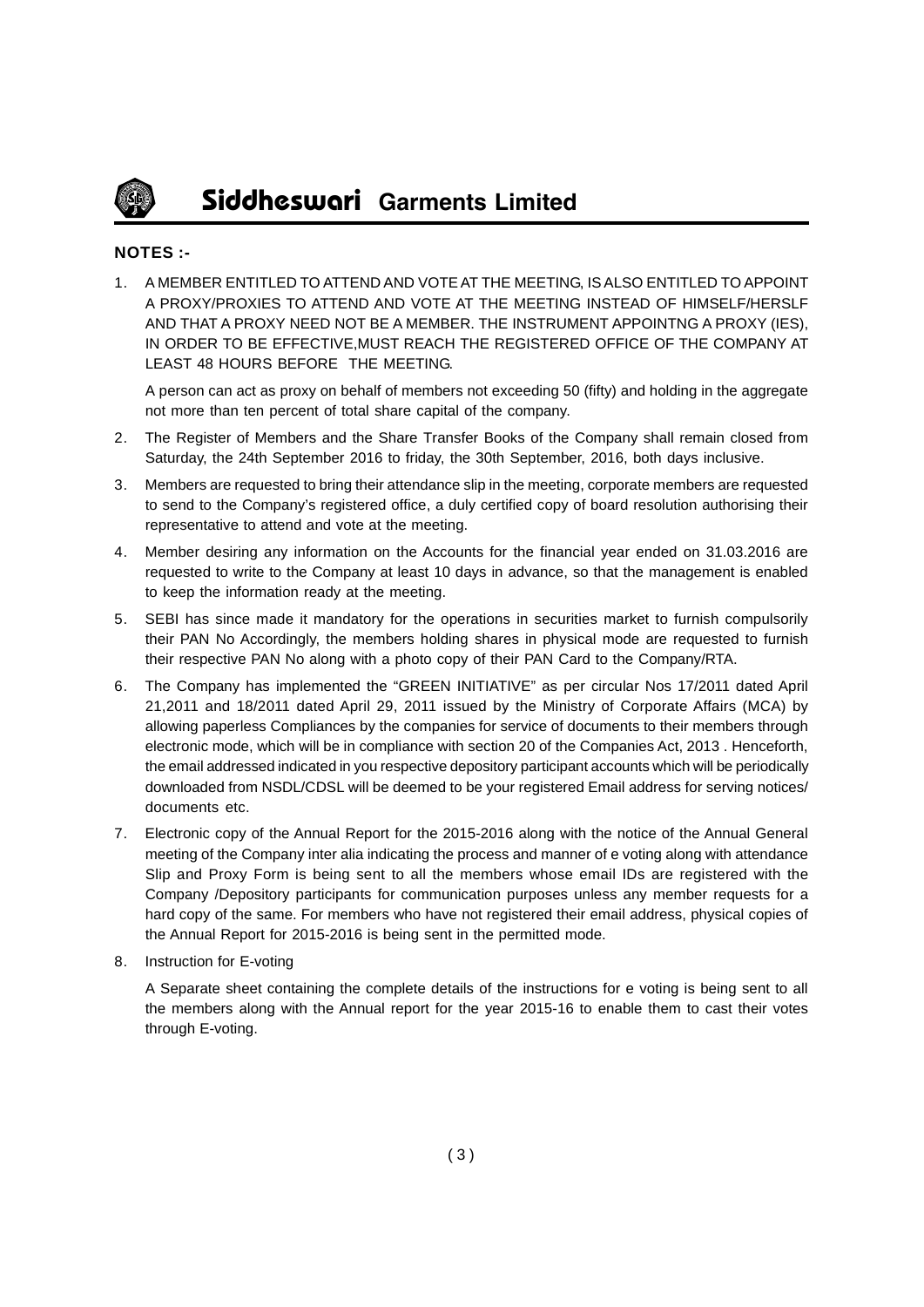### **DIRECTORS' REPORTS**

#### **TO THE MEMBERS**

| Your directors take pleasure in presenting the Twenty Second Annual Report and Audited Financial<br>Results of the Company for the year ended on 31st March, 2016. |                                  |                                  |  |  |  |
|--------------------------------------------------------------------------------------------------------------------------------------------------------------------|----------------------------------|----------------------------------|--|--|--|
| <b>FINANCIAL RESULTS</b>                                                                                                                                           | (Rs. in Lacs)                    |                                  |  |  |  |
|                                                                                                                                                                    | For the year<br>Ended 31.03.2016 | For the year<br>Ended 31.03.2015 |  |  |  |
| Net Sales                                                                                                                                                          | 126.80                           | 24.10                            |  |  |  |
| Other Income                                                                                                                                                       | 29.46                            | 39.69                            |  |  |  |
| Total                                                                                                                                                              | 156.26                           | 63.79                            |  |  |  |
| Less: Expenditure                                                                                                                                                  | 153.00                           | 50.00                            |  |  |  |
| Gross profit / (loss)                                                                                                                                              | 3.00                             | 13.79                            |  |  |  |
| Less: Depreciation                                                                                                                                                 |                                  | 0.07                             |  |  |  |
| Profit / (loss) before Tax                                                                                                                                         | 3.10                             | 13.72                            |  |  |  |
| Less: Provision for taxation                                                                                                                                       | 1.49                             | 2.61                             |  |  |  |
| Add: Provision for Deferred Tax                                                                                                                                    |                                  | 0.07                             |  |  |  |
| Net Profit / (loss) (PAT)                                                                                                                                          | 1.61                             | 11.03                            |  |  |  |
| Balance brought forward                                                                                                                                            | 76.83                            | 65.80                            |  |  |  |
| <b>Balance Transferred to Balance Sheet</b>                                                                                                                        | 78.44                            | 76.83                            |  |  |  |

#### **PERFORMANCE**

The manufacturing activities of the Company remained suspended consequent to continued prevalence of depressionery market sentiments; your directors could not identify any viable alternative to commence further manufacturing activities in the year under review. Under the circumstances the management had no other option but to continue its operations in interest earning/ inter corporate loans and short terms investments in securities and derivatives to protect the funds of the company. The ultimate financial results of the company at the end of day remained more or less same.

### **DIVIDEND**

In view of the insufficient Profit of the year, your Directors refrained from recommending any dividend for the year.

### **TRANSFER TO RESERVE**

The Financials of the company as has been reported herein above, do not call for any obligation to transfer to General Reserve of the Company under the applicable provisions of the Companies Act,2013 and rule made there under.

### **STATUTORY AUDITORS AND THEIR REPORT**

M/s Jain Pradeep & Co (FRN NO 315109E) , Chartered Accountants has been appointed as the statutory Auditor of the Company by a resolution of the members of the Company for a consecutive (5) five years period ending on the the AGM to be held in the year 2019 subject to ratification by the members at every AGM held in between at such remuneration as may be fixed by on Board . The Report of the Auditors when read with notes forming parts of Accounts is self explanatory and does not require any further elaboration.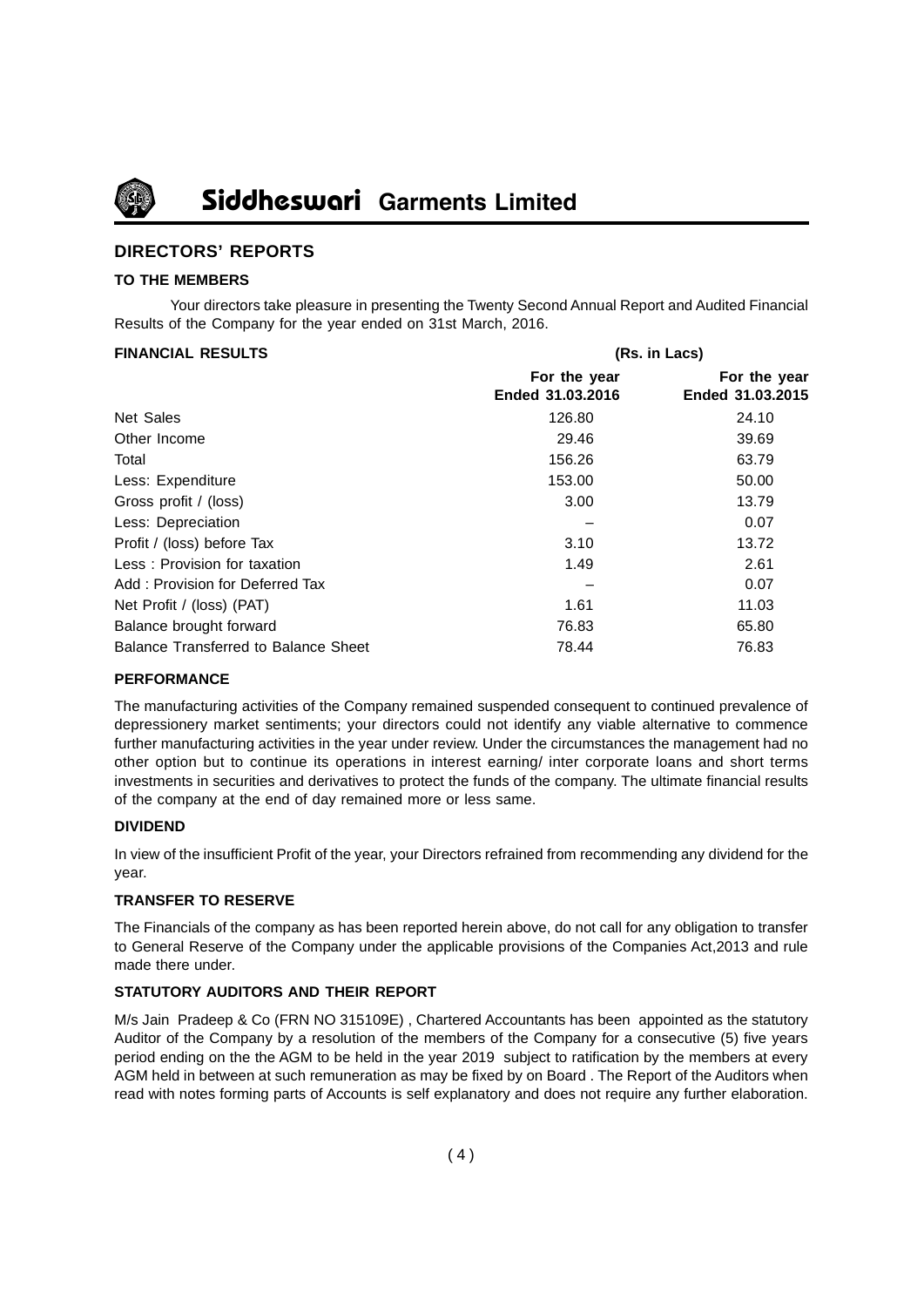

### **DIRECTORS**

#### **Appointment**

Mrs Riti Poddar (DIN 01726726) was appointed as a Non-Executive Director to comply with the requirement of 'Woman Director' on the Board under Section 149 of the Companies Act, 2013 she is due to retires by rotation at the forthcoming AGM and she being eligible offers herself for reappointment.

Mrs Riti Poddar aged about 36 Years is a Commerce graduate & MBA having 5 years of commercial exposures and very energetic young lady taking active participation in the business of the company.

In compliance with the requirments U/s 203 of the companies Act, 2013, the Board has appointed Mr Sanjay kr Shah the Whole Time Director as CFO on the existing terms and Conditions.

#### **Declaration of Independent Directors.**

The Independent Directors have submitted their declaration to the Board that they fulfill the requirements to be qualified for their appointment as Independent Direcotrs under the provisions of the Companies Act, 2013 U/s 149 as well as applicable provisions of SEBI(LODR) Regulations 2015.

#### **DIRECTORS RESPONAIBILITY STATEMENT**

Pursuant to the requirements under section 134(3)(C) and 134(5) of the companies Act, 2013 with respect to Directors' Responsibility Statement, your Directors hereby confirm and State that :-

- In the preparation of the Annual Accounts, the Accounting Standard laid down by ICAI, have been strictly followed.
- The directors have selected such accounting polices and adopted them consistently and made judgments and estimates that are reasonable and prudent so as to give a true and fair view of the state of affairs of the company at the end of the financial year and of the profit & loss of the company for the period.
- Proper and sufficient care has been taken for the maintenance of adequate records in accordance with provisions of the Companies Act, for safeguarding the assets of the Company and detecting fraud and other irregularities :
- The Annual accounts have been prepared on the 'On-Going' concern basis;
- Laid down internal financial controls to be followed by the company and that such internal financial control are adequate and were operating effectively; and
- Devised proper systems to ensure compliance with the provisions of all applicable laws and that such system were adequate and operating effectively.

#### **RATINGS**

The Company having no secured borrowings and/or issued Debentures or Public Deposit, No rating was obtained and/or necessary.

#### **SUBSIDIARIES**

The Company has no subsidiary and/or Associates.

#### **CAPITAL AND FINANCE**

There had been no issue or allotment of any securities during the year. The issued, subscribed and paid up capital of the Compnay remains static at Rs 3,30,99,000.00 divided into 3309900 Equity shares of Rs. 10/- each as at 31.3.2016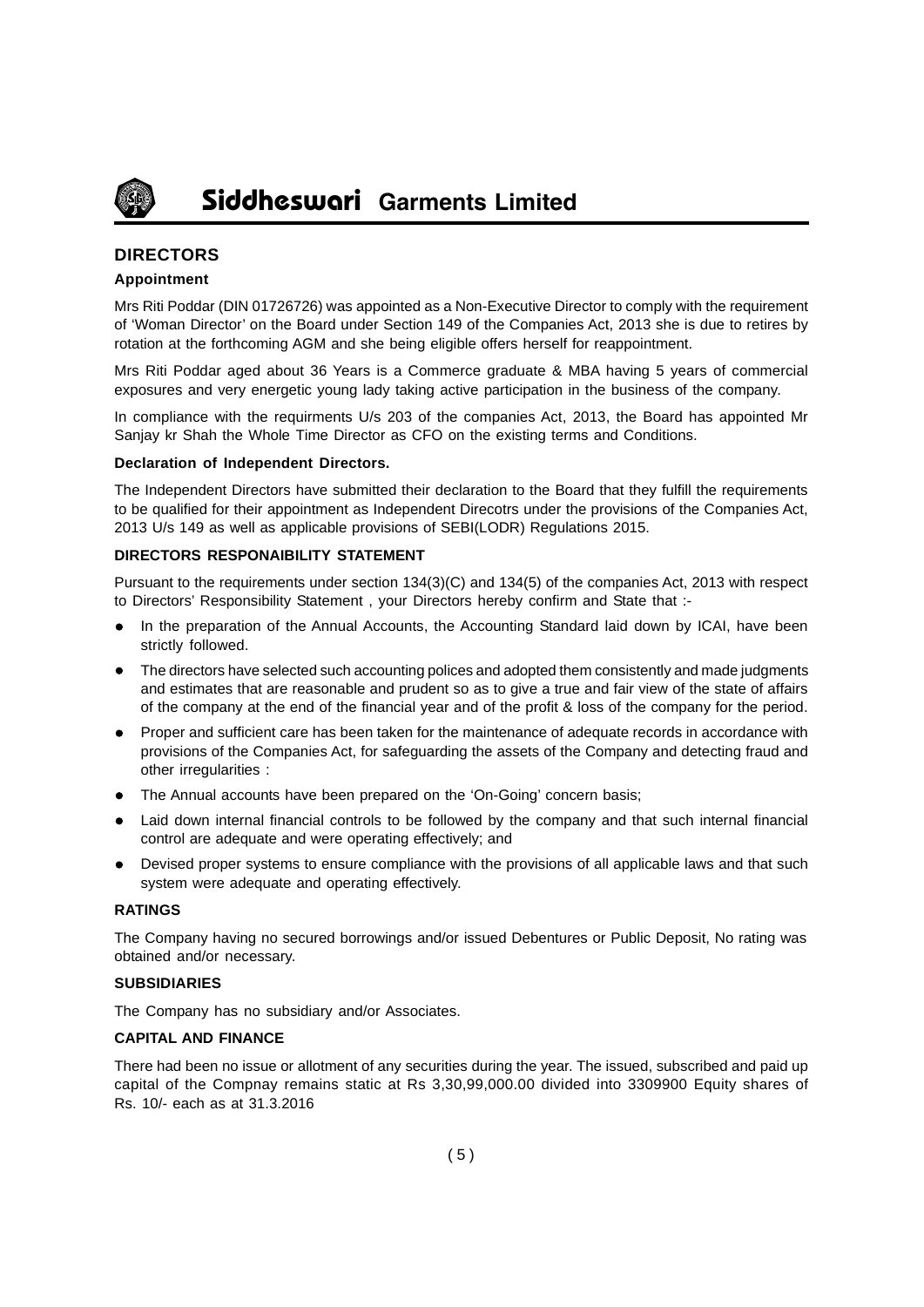

#### **EMPLOYEE STOCK OPTION PLAN**

The Company had not provided any employee Stock option.

#### **CORPORATE GOVERNANCE**

The Paid up capital of the Company being less then Rs 5.00 Crore (Rupees Five Crore) the provisions of SEBI (LODR) Regulation 2015 are not attracted to this Company.

Yet, your Directors believe that CORPORATE GOVERNANCE is a way of business life, rather than a statutory compliance. It is intended to achieve excellence in business for enhancing the long term shareholders wealth through necessary disclosure transparency, integrity, accountability, responsibility and fairness in all its dealing with shareholders, customers, supplies and the society at large. During the financial year 2016, your directors continued their Endeavour to pursue the policy and procedure to safety their ethical responsibility. A brief report on Corporate Governance is annexed hereto as Annexure-A.

#### **PATICULARS OF EMPLOYEES**

There being no employee, employed during the year, drawing remuneration in excess of the prescribed ceiling, the provisions of section 197 of the Companies Act, 1956 read with rules (5) is not applicable to this company.

#### **PARTICULARS OF THE MANAGEMENT REMUNERATION**

In accordance with the provisions U/s 197(2) read with rule 5 of the Companies (Appointment and Remuneration of managerial personal) Rules the Company furnish the details as Annexure-C as part of this report.

#### **ABSTRACT OF ANNUAL RETURN**

Abstruct of Annual Return for the year ended on 31.03.2016 is attached here to as Annexure - C

#### **SECRETARIAL AUDIT**

Pursuant to the provisions of Section 204 of the Companies Act,2013 and rule made there under Mr R Ghosh, a company Secretatory in practice (CP No8921 member ship No ACS 17717) has been appointed as secretarial Auditor of the Company for the year ended 31.03.2016. The Report of SECRETARIAL AUDIT is annexed hereto and marked as annexure-B.

#### **INTERNAL / COMPLAINT COMMITTEE**

In accordance with the Sexual harrassement of woman at workplace (prevention, prohibition and Redressal)Act 2013 and rules made there under, the Company was not required to consitute any committee for necessary action as required under the Act, since there is no Woman employee engaged by the Company.

#### **CORORATE SOCIAL RESPONCIBILITY**

The Provisions of section 135 of Companies Act, 2013 setting out the conditions for applicability of corporate social Responsibility having not been fulfilled the by company, the responsibility of setting a Corporate Social Responsibility committee and/or other obligations under this section is not attracted to this company.

#### **CONSERVATION OF ENERGY ETC AND FOREIGN EXCHANGE EARNINGS AND OUTGO**

There being no manufactring activity of the Company during the year, the provisions of the Companies Act, 2013 in the subject matter being the information required U/s 271(1)(e) of the Act are not attracted.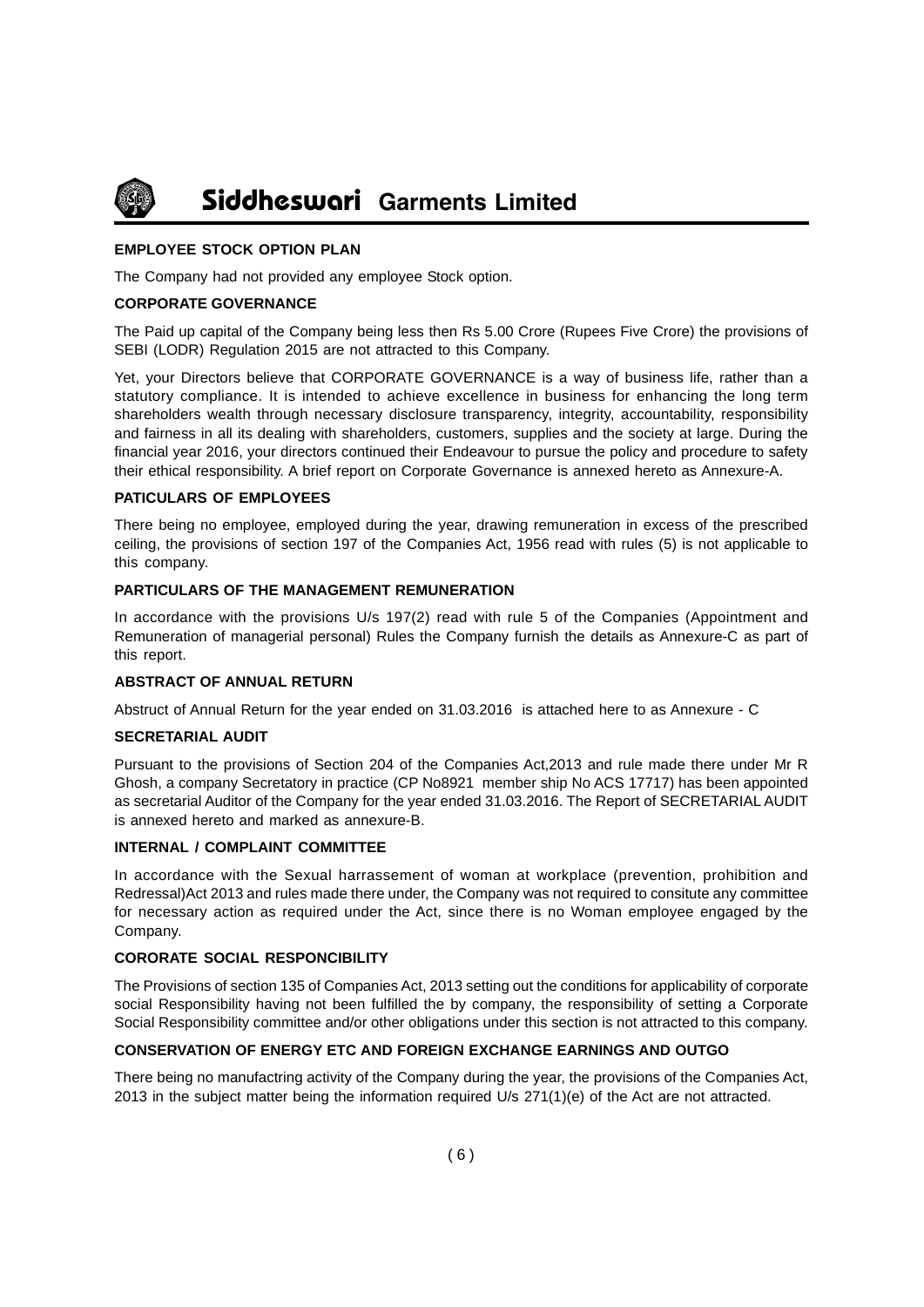

There was no Income or outgo in foreign Exchange during the year.

#### **COST AUDITOR.**

The Company having no Manufacturing operations during the year, the Provisions of sec 148 of the Companies Act, 2013 is not attracted to the Company.

#### **INTERNAL FINANCIAL CONTROL VIS-A-VIS INTERNAL AUDIT**

The Audit Committee of the Board of Directors of the Company closely monitors the adequacy of the internal Financial Control System in close co-ordination and support of the in-home internal Audit team who periodically submits its findings on the efficacy and adequacy of the internal Control System, its compliance with the Company's operating system and Accounting standards and policies. Based on the Report of the in-house Audit Team, their findings and submissions the Audit committee have elaborate discussions and do make recommendations to the senior management to undertake corrective measures wherever necessary to strengthen the control. The subject process of internal Financial Control is a continuous one and is in due compliance of the provisions of the Companies Act 2013. During the FY 2016 there had been no reportable weakness in the design or operation as observed.

#### **PUBLIC DEPOSITS**

The Company has neither accepted nor renewed any public Deposit as defined under the provisions contained in chapter V of the Companies Act, 2013.

#### **RISK MANAGEMENT POLICY**

Your Directors have formulated and implemented a Risk Management policy for the Company with a view to identity various risks impacting the company and the mode of addressing them effectively by way of identifying therein the risk elements which in the opinion of the Board may threaten the performance and even existence of the Company.

#### **VIGIL MECHANISM**

In pursuance of the Provisions of sub section (9) & (10) of section 179 of the Companies Act,2013 your directors have developed and implemented an extensive vigil Mechanism for directors and employees with elaborate Procedure for whistle blower system to report matters of serious concern and consequences that may have serious effect on the operation of the Company.

#### **ACKNOWLEDGMENTS**

Your Directors wish to place on records, their sincere appreciation of the Valuable co-operation and support received from the Financial Institutions, Banks, and Government Departments and Agencies both at the Central and state levels. The Directors would like to express thanks to the sincere services of Workers, staff and Executives of the Company.

Dated : 27.05.2016 Place : Kolkata

By order of the Board for **Siddheswari Garments Limited**

**Sanjay Kr. Shah Director Abhishek Poddar** Director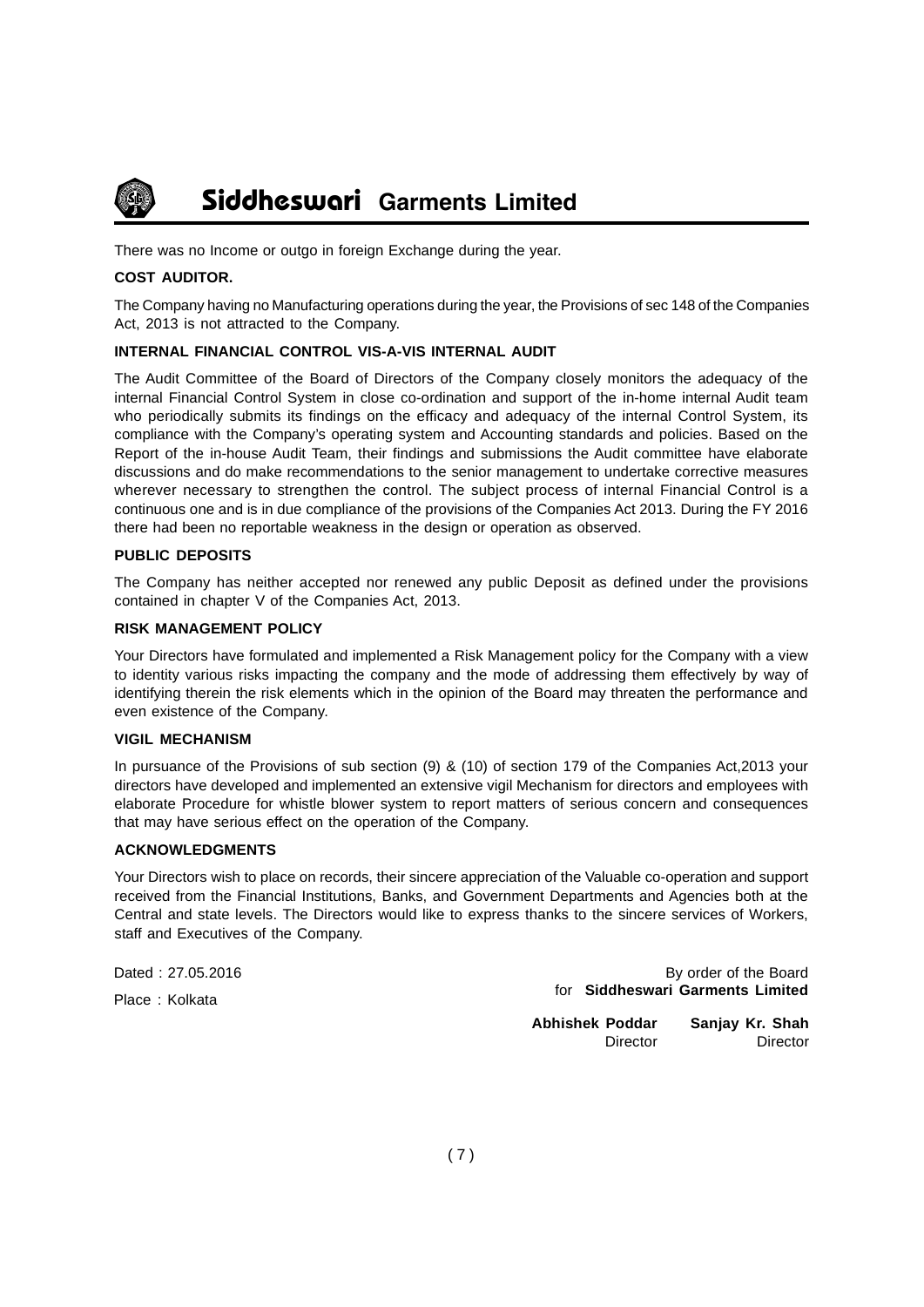

### **CORPORATE GOVERNANCE**

ANNEXURE - A

Corporate Governance essentially deals with how the Company is administered and the manner in which the Board of Director discharges its mission and responsibilities to ensure good management with accompanying accountability and transparency in the best interest of the shareholders and the investing public. 1. Board of Director disentaty and final respectively<br>impanying accountability and transparency in the best in<br>ic.<br>The report on Corporate Governance is divided into six p<br>1. Board of Director its Composition and functions Example is a constraining accountability and that<br>2. Committees of Directors.<br>2. Committees of Directors.<br>3. General Body Meetings.

The report on Corporate Governance is divided into six parts : 3. The report on Corporate Govern<br>1. Board of Director its Compos<br>2. Committees of Directors.<br>3. General Body Meetings.<br>4. Disclosures.

- 1. Board of Director its Composition and functions.
- 
- 
- 
- 2. Committees of Directors.<br>
3. General Body Meetings.<br>
4. Disclosures.<br>
5. Means of communication.<br>
6. Shareholders information. 5. Means of communications and
- 

#### **1. BOARD OF DIRECTORS**

5. Means of communications and<br>
6. Shareholders information.<br> **BOARD OF DIRECTORS**<br>
a) The Board of Director is comprised of 2 (Two) Independent Non Executive Directors having no<br>
business or other relationship with the co and one executive Director and one non-executive, non Independent women Director. The day to day management of the company is overviewed by the Board of Directors.

The particulars of Directors are as under :–

|    | Name of Director    | Category                                                                                            | No. of other<br>Directorship | No. of Committee<br>Membership in |
|----|---------------------|-----------------------------------------------------------------------------------------------------|------------------------------|-----------------------------------|
|    |                     |                                                                                                     |                              | other companies                   |
|    | Mr. Abhishek Poddar | Non-Executive, Independent                                                                          | 9                            |                                   |
|    | Mr. Sanjay Kr. Shah | Whole time Executive Director & CFO                                                                 | -2                           | -                                 |
|    | Mr. Uma Nath Singh  | Non-Exe, Independent                                                                                |                              | $\overline{\phantom{a}}$          |
|    | Mrs. RITI Poddar    | Non-Exe-Non Independent                                                                             |                              |                                   |
| b) | Board, Procedure:   |                                                                                                     |                              |                                   |
|    |                     | The functions, responsibilities and accountability of the Board of Directors are clearly defined in |                              |                                   |

addition to its primary role of monitoring and supervision of the Company's Corporate activities. The general functions of the Board includes, inter alia. Board, Procedure :<br>The functions, responsibilities and accountability of the Board of Directors<br>addition to its primary role of monitoring and supervision of the Company's<br>The general functions of the Board includes, inter The functions, responsibilities and accountability of the Board of Directors are clearly defined in<br>addition to its primary role of monitoring and supervision of the Company's Corporate activities.<br>The general functions of

- 
- management of Human Resources.
- iii) Formulation of Strategic business plans and monitoring implementation thereof and to review the same continuously. ii) Approving appointments, monitoring Industrial relations, la<br>
management of Human Resources.<br>
iii) Formulation of Strategic business plans and monitoring implement and budgets.<br>
iv) Reviewing and approving financial pla via Discuss, review and Resources.<br>
via Discuss, reviewing and approving financial plans and budgets.<br>
via Discuss, review and decide Expansions, modernization and other new projects, if any.<br>
via Discuss, review and decid
- 
- 
- Formulation of Strategic business plans and monitoring implementation thereor and to review<br>the same continuously.<br>iv) Reviewing and approving financial plans and budgets.<br>y) Discuss, review and decide Expansions, moderniz basis.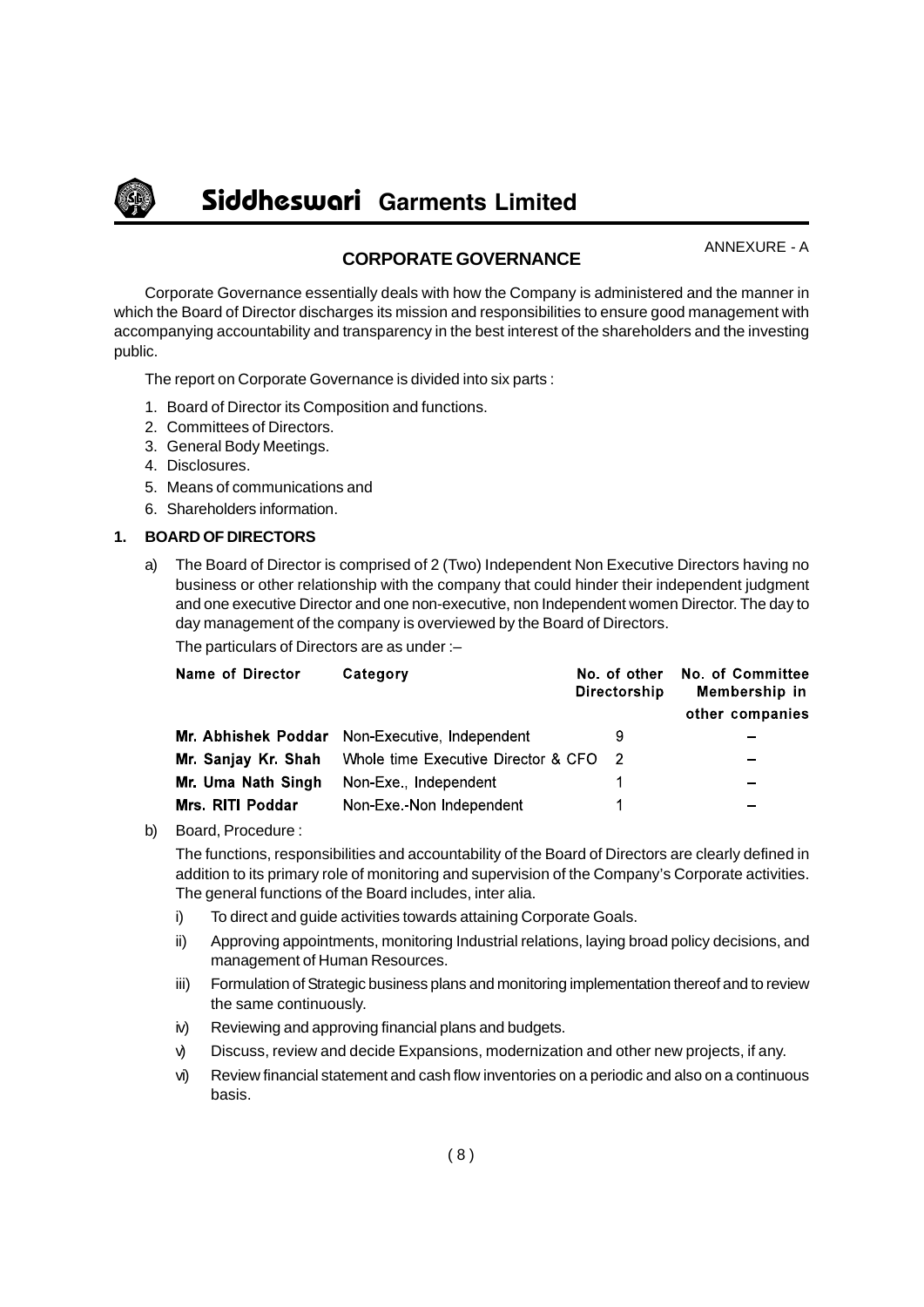

| <b>Name of Director</b> | No. of Board | <b>No. of Committee</b><br>Meeting Attended Meeting Attended the last A. G. M. | Attendance at |  |
|-------------------------|--------------|--------------------------------------------------------------------------------|---------------|--|
| 1. Mr. Abhishek Poddar  | 5            | 5                                                                              | Yes.          |  |
| 2. Mr. Sanjay Shah      | 5            | 9                                                                              | <b>Yes</b>    |  |
| 3. Mr. Uma Nath Singh   | 5            | 10                                                                             | <b>Yes</b>    |  |
| 4. Mrs. RITI PODDAR     | 5            | 10                                                                             | Yes           |  |

notice of the meetings sufficiently in advance with a view to enable the directors to discuss freely and effectively all the items of business transacted at such meetings. Various discussions emerging from such agenda are duly implemented to streamline the systems and procedure followed by the company. The minutes of Proceedings of such meetings are duly recorded in the minutes book maintained for the purpose. The Board met 5 (five) times on **30.05.2015, 24.06.2015, 08.08.2015, 14.11.2015, 12.02.2016.**

#### **2. BOARD COMMITTEES**

There are **3 (Three)** permanent committees.

#### **a) Audit Committee :**

The Audit Committee is comprised of all Directors namely Mr. Abhishek Poddar, Mr. Sanjay Shah and Mr Uma Nath Singh and Mrs Riti Poddar. Mr. Abhishek Poddar a Professional MBA has enough exposures and expertise in Accounting procedures, and acts, as the chairman of the Audit committee. The Committee reviews the annual and periodic financial statements. Overview the company's financial reporting process, reviews the adequacy of internal control systems and internal audit functions, discusses with the internal and statutory auditors, recommends steps for ensuring the implementations of the suggestions if any as recommended of the internal / statutory auditors to regularize the internal control and financial reporting. The Committee met (4) four times during the year on **30.05.2015, 08.08.2015, 14.11.2015, 12.02.2016.** internal audit functions, discusses with the inter<br>for ensuring the implementations of the sugges<br>statutory auditors to regularize the internal cont<br>(4) four times during the year on **30.05.2015, 08.**<br>**b)** Stakeholders rel

The Company is a share transfer cum investor grievance committee comprising of Mr. Sanjay shah and Mr. Uma Nath Singh and Mrs Riti Poddar as its members. The Committee meets at regular intervals depending upon the volume of transfer/ transmission of shares and duplicate issue of share certificates and the committee met during the year for approval of share transfers lodged.

The committee looks into the redressal of shareholders & Investors Complaints relating to transfer of shares, non-receipt of Balance Sheet etc. There was no grievances pending at the end of the year. The Committee met 5 times during the year on **30.05.2015, 24.06.2015, 08.08.2015, 14.11.2015, 12.02.2016.**

#### **c) Nomination and Remuneration Committee :**

The Committee is comprised of Three Directors of whom Two are Independent non Executive Directors Viz Abhishek Poddar and Uma Nath Singh and non Executive non Independent Director Mrs. Riti Poddar. The company met once during the year on 12.02.2016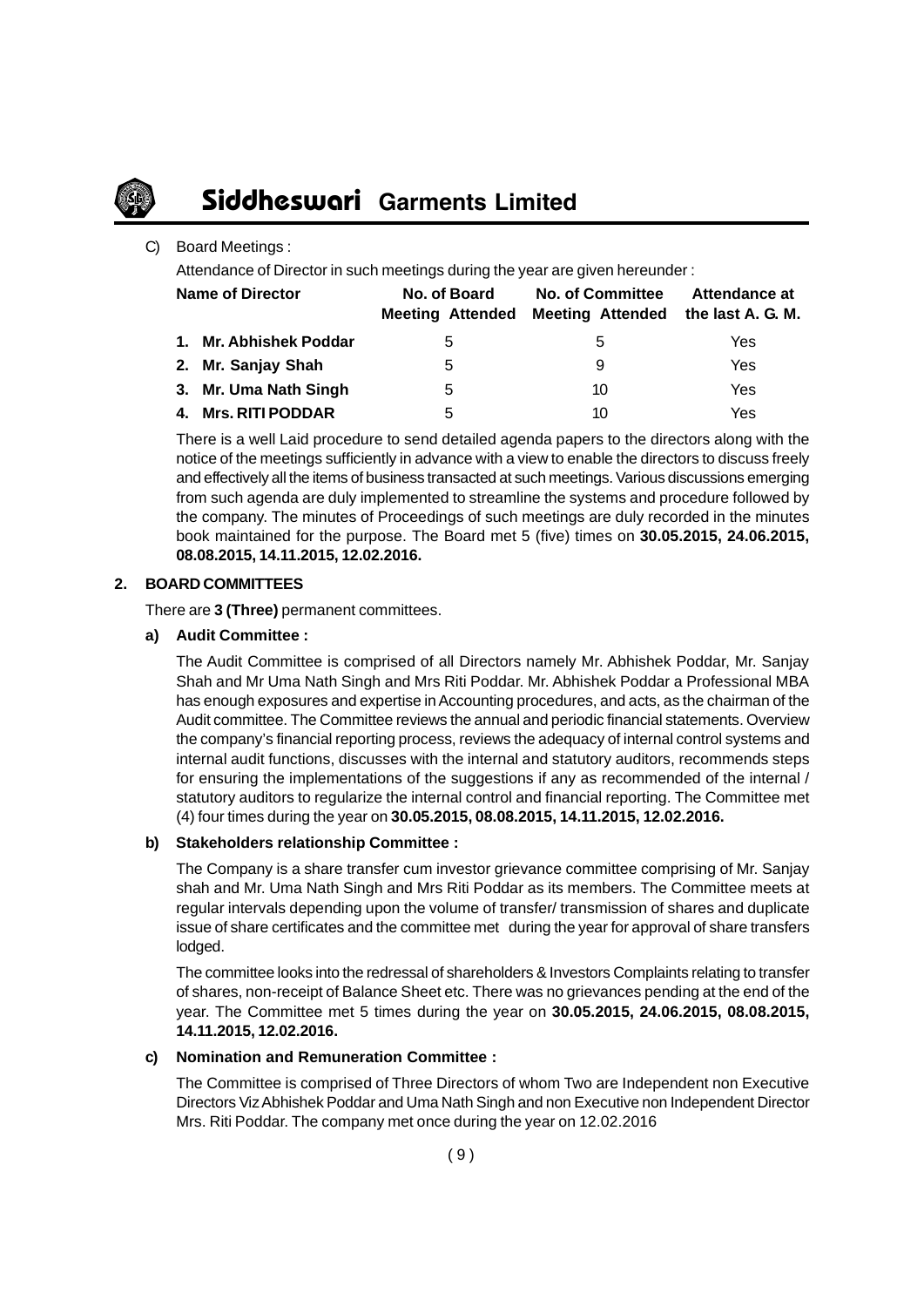

### **3. GENERAL BODY MEETINGS**

|                    | The details of General Meetings held during the Last 3 years. |                                |            |            |  |  |  |  |  |  |
|--------------------|---------------------------------------------------------------|--------------------------------|------------|------------|--|--|--|--|--|--|
| Year               | Details of<br><b>Meeting</b>                                  | Venue                          | Date       | Time       |  |  |  |  |  |  |
| 2014-2015          | 21st A G M                                                    | 9, India Exchange Place, Kol-1 | 30.09.2015 | 10.00 A.M. |  |  |  |  |  |  |
|                    | EOGM                                                          | 9, India Exchange Place, Kol-1 | 20.07.2015 | 10.00 A.M. |  |  |  |  |  |  |
| 2013-2014          | 20th A G M                                                    | 9, India Exchange Place, Kol-1 | 30.09.2014 | 10.00 A.M. |  |  |  |  |  |  |
| 2012-2013          | 19th A G M                                                    | 9, India Exchange Place, Kol-1 | 30.09.2013 | 10.00 A.M. |  |  |  |  |  |  |
| <b>DISCLOSURES</b> |                                                               |                                |            |            |  |  |  |  |  |  |

### **4. DISCLOSURES**

There were no materially significant related party transactions of the company during the year with its Directors or the key Management or their relatives or subsidiaries that might have potential conflict with the interest of the company at large.

No strictures or penalties and or show cause notice have been issued imposed to the company from any regulatory authority for any alleged non-compliance of any Law.

### **5. MEANS OF COMMUNICATIONS**

The un-audited Financial Results and other notices are published in the Local Newspapers, and no individual communications are sent to the Shareholders except the notices convening the General Body Meetings and the Annual Reports & Accounts, which are sent to all shareholders and others concerned by pre-paid posts and in the manner prescribed under the Companies Act, 1956 and / or 2013 and other statutory regulations. Band other statutory regulations.<br>
REHOLDERS INFORMATIONS<br>
Annual General Meeting<br>
Date & Time :– Friday, the 30th September, 2016 at 10.00 A.M.<br>
Venue :– 9, India Exchange Place, Kolkata - 700 001.

### **6. SHAREHOLDERS INFORMATIONS**

### **a) Annual General Meeting**

Date & Time :- Friday, the 30th September, 2016 at 10.00 A.M.<br>Venue :- 9, India Exchange Place, Kolkata - 700 001.

### **b) Financial Calendar**

The Financial Calender of the Company is April to March every year and the un-audited quarterly results are declared in the month following the end of the respective quarter.

### **c) Date of Book Closures:-**

From Saturday the 24th September 2016 to Friday, 30th September 2016 both days inclusive.

### **d) Listing on Stock Exchanges:-**

The securities of the Company continue to remain listed on the Stock Exchanges at Calcutta (CSE) and at Mumbai (BSE) (having Presently Suspended).

The Company is up-to-date payment of its annual listing fees to the concerned Stock Exchanges. and also to the Depositories NSDL & CDSL.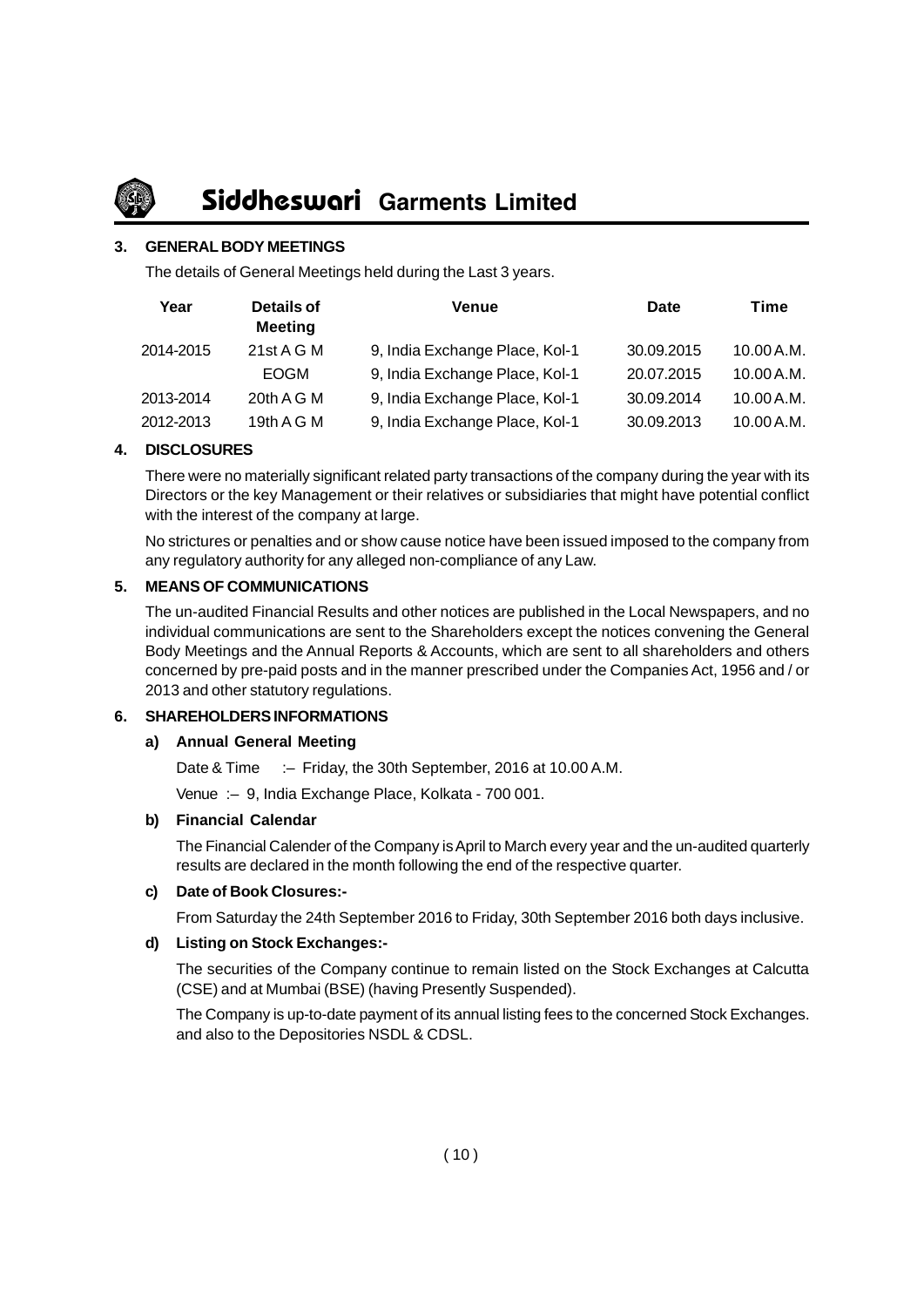

### **e) Registrar & Share Transfer Agents:-**

**M/s. S. K. Info Solutions (P) Ltd.** 34/1, Sudhir Chatterjee Street Kolkata - 700 006 Phone : (033) 2219-4815 / 6797

#### **f) Share Transfer System :–**

Request for transfer of Shares in physical mode are received at the office of the Registrar of the company or at the Registered Office of the Company. The Share Transfer Deeds and other papers lodged with the transfer request are processed at the office of the Registrar and on being found in order, the corresponding Transfer/Transmission are effected within 30 days from the date of receipt of the respective requests and transferred certificates are returned to the Transferees within 30 days from the date of receipt. On the other hand, shares held in a dematerialized form are traded electronically in the depository and on a fortnightly basis the RTA of the company is informed of the beneficial holding so that RTA is enabled to update its records.

Physical Shares received for dematerialisation are processed and computerized within a period of 15 days from the date of receipt thereof, provided they are found in order. Bad deliveries are returned immediately to the depository participants under advice to the shareholders.

### **g) Shareholding Pattern of the Company as at 31st March, 2016**

| <b>CATEGORY</b>         | <b>NO. OF SHARES</b> | %      |
|-------------------------|----------------------|--------|
| <b>INDIAN PROMOTERS</b> | 1600                 | 0.05   |
| OTHER BODIES CORPORATE  | 1846900              | 55.80  |
| RESIDENT INDIVIDUALS    | 1461400              | 44.15  |
| <b>GRAND TOTAL</b>      | 3309900              | 100.00 |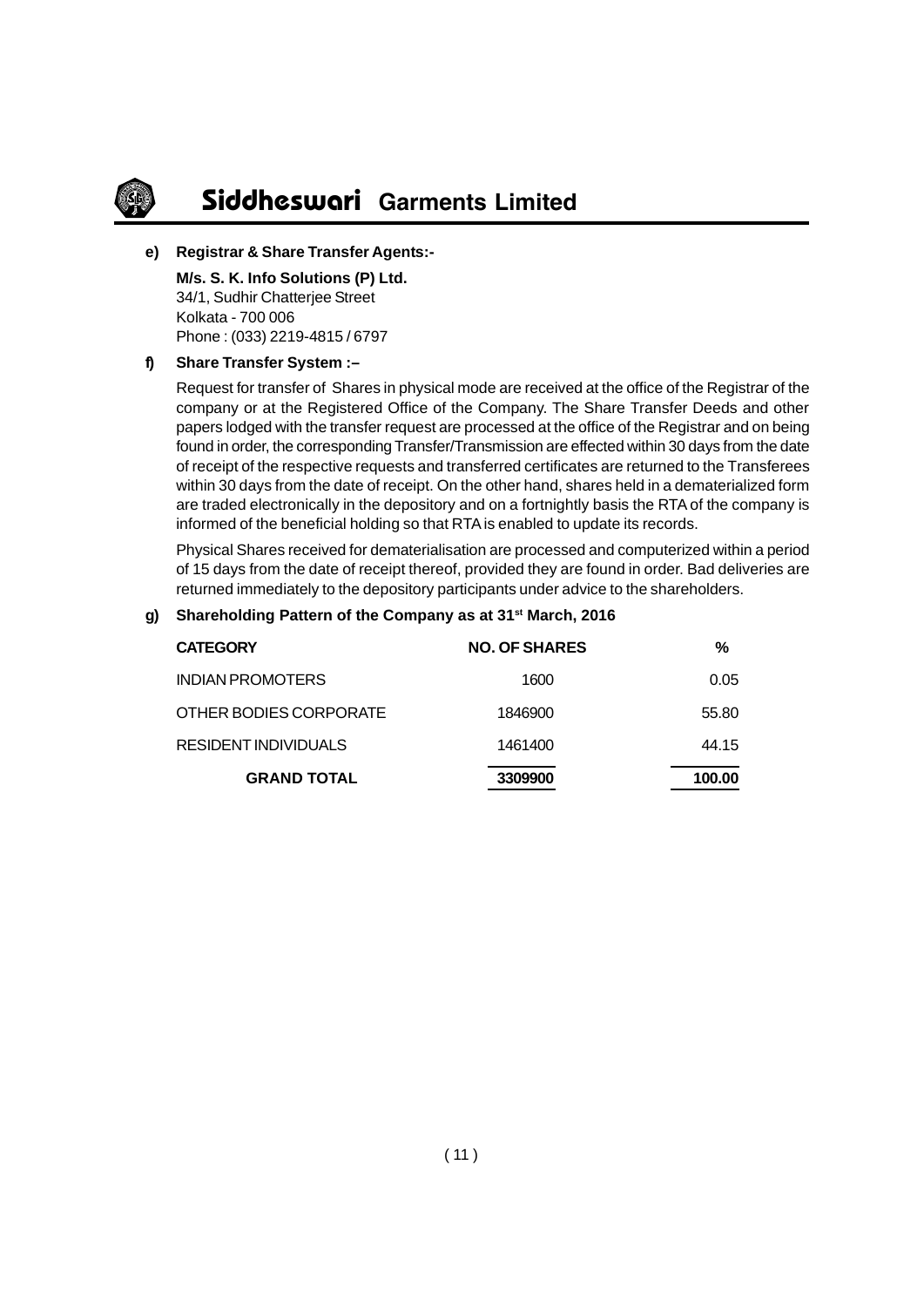

|                                    |              | Distribution of Share Holdings as on 31 <sup>st</sup> March, 2016 |                             |              |                |
|------------------------------------|--------------|-------------------------------------------------------------------|-----------------------------|--------------|----------------|
| No. of Shares Held                 |              |                                                                   | <b>No. of Share Holders</b> |              | No. of Share   |
|                                    |              | <b>TOTAL</b>                                                      | <b>PERCENT</b>              | <b>TOTAL</b> | <b>PERCENT</b> |
|                                    | 500          | 1106                                                              | 69.65                       | 452750       | 13.68          |
| 501                                | 1000         | 256                                                               | 16.12                       | 223800       | 6.76           |
| 1001                               | 5000         | 183                                                               | 11.53                       | 410800       | 12.41          |
| 5001<br>$\overline{\phantom{0}}$   | 10000        | 19                                                                | 1.20                        | 143750       | 4.34           |
| 10001                              | 50000        | 15                                                                | 0.94                        | 283300       | 8.56           |
| 50001                              | 100000       | 1                                                                 | 0.06                        | 67500        | 2.04           |
| 100001<br>$\overline{\phantom{0}}$ | <b>ABOVE</b> | 8                                                                 | 0.50                        | 1728000      | 52.21          |

#### **i) Dematerialisation of Shares & Liquidity**

About 18.30% of the shares have been dematerialized as on 31<sup>st</sup> March, 2016. The equity shares of the company are permitted to be tailed only in dematerialized w.e.f. 26.12.2000.

#### **j) Market Price**

The shares of the company are not actively traded in the market. There had been hardly any quotation for the shares of the company during the year.

#### **k) Exchange Code No. for Company's Scrips**

| ISIN Code       | INE797C01019 |
|-----------------|--------------|
| CSE Code        | 1002909      |
| <b>BSE Code</b> | 526877       |

#### **l) Address of Correspondence :**

9, India Exchange Place, (3rd Floor) Kolkata - 700 001, Phone : 2210-7234

### **BUSINESS OUTLOOK**

The Company has since suspended its manufacturing activities. The entire proceeds on sale of the manufacturing unit at Prafula Kanan has been parked in interest earning short-term deposits pending commencement of new venture compatible with the company's capital structure and found viable under the changed economic scenario of the country.

ON BEHALF OF THE BOARD

| Sanjay Shah  | Abhishek Poddar |
|--------------|-----------------|
| Exe-Director | Director        |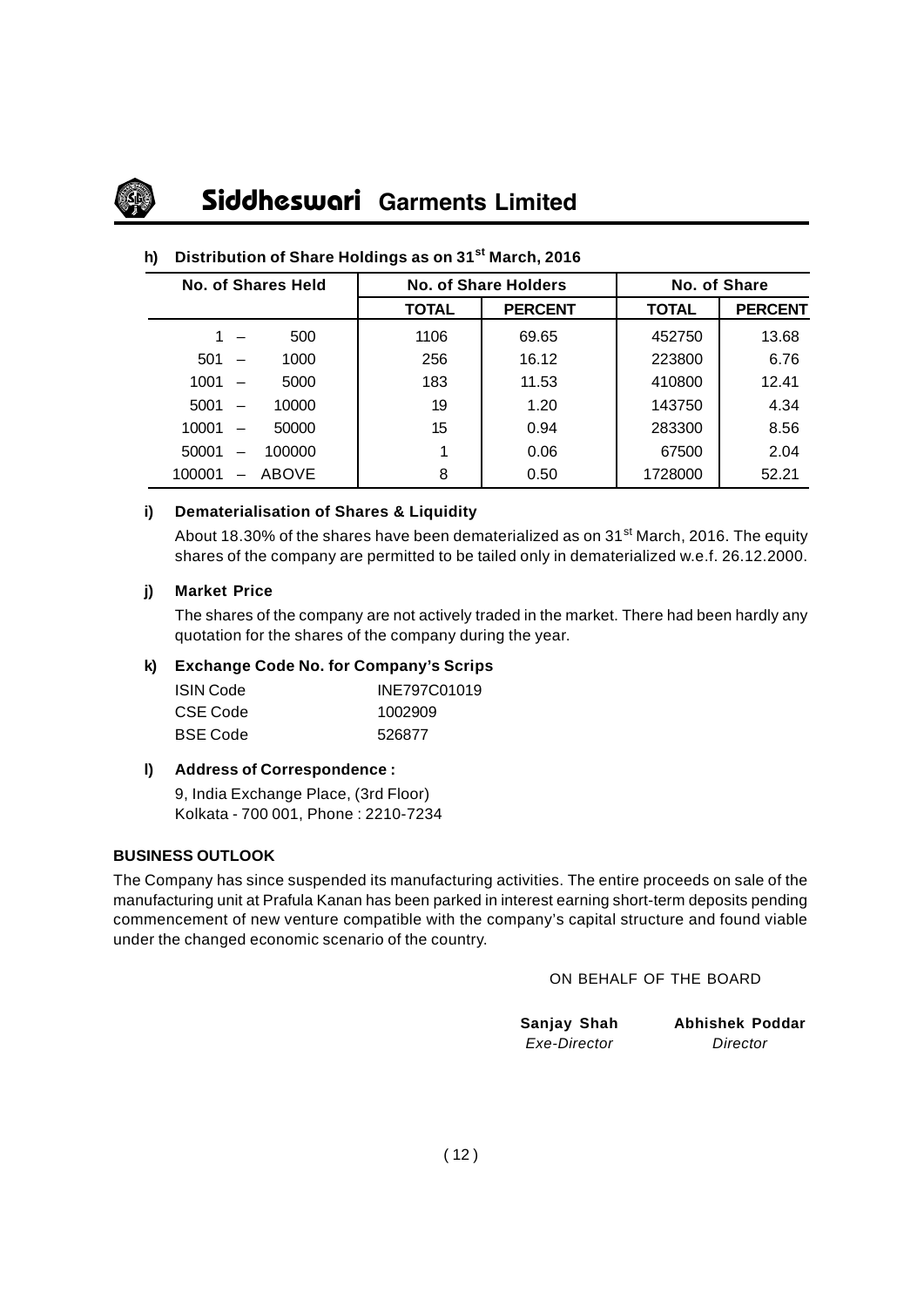

ANNEXURE - B

### **SECRETARIALAUDIT REPORT**

For the financial Year Ended 31st March, 2016

(Pursuant to Section 204(1) of the Companies Act,2013 and Rule No-9 of the Companies (Appointment and Remuneration of managerial Personnel) Rules, 2014)

To,

#### Members

#### **M/s Siddheswari Garments Limited**

I have conducted the secretarial Audit report of the compliance of applicable statutory provisions and the adherence to good corporate practices by Siddheswari Garments Ltd.(hereinafter called the Company). Secretarial Audit was conducted in manner that provided us a reasonable basis for evaluating the corporate conducts / statutory compliances and expressing my opinion thereon.

Based on our verification of the books,papers,minute books, forms and returns filled and other records maintained by the Company and also the information provided by the Company, its officers, agents and authorized representatives during the conduct of secretarial Audit, I hereby report that in our opinion, the Company has, during the audit period ended on 31st March 2016, complied with the statutory provisions listed hereunder and also that the Company has proper Board-processes and compliance-mechanism in place to extent, in the manner and subject to the reporting made hereinafter :

I have examined the books,papers,minutes books, forms and returns filled and other records maintained by M/s Siddheswari Garments Ltd. ("The Company") for the period ended on 31st March, 2016 according to the provisions of :- I have examined the books,papers,minutes books, forms and returns filled an<br>by M/s Siddheswari Garments Ltd. ("The Company") for the period ended on 3<br>to the provisions of :-<br>i) The Companies Act, 2013 (the Act) and the Ru by M/s Siddheswari Garments Ltd. ("The Company") for the period ended on 31st March, 2016 acc<br>to the provisions of :-<br>i) The Companies Act, 2013 (the Act) and the Rules made thereunder;<br>iii) The Securities Contracts (Regul

- 
- 
- i) The Companies Act, 2013 (the Act) and the Rules made thereunder;<br>ii) The Securities Contracts (Regulation) Act, 1956 (SCRA) and the Rules made thereun<br>iii) The Depositories Act, 1996 and the Regulations and Bye law fram
- ii) The Securities Contracts (Regulation) Act, 1956 (SCRA) and the Rules made thereunder;<br>iii) The Depositories Act, 1996 and the Regulations and Bye law framed thereunder;<br>iv) Foreign Exchange Management Act, 1999 and the extent of foreign Direct Investment, Overseas Direct Investment And External Commercial Borrowings;
- iii) The Depositories Act, 1996 and the Regulations and Bye law framed thereunder;<br>iv) Foreign Exchange Management Act, 1999 and the Rules and regulations made thereunder to the<br>extent of foreign Direct Investment, Oversea India Act, 1992(SEBI Act) to the extent applicable to the Company :- The following Regulations and Guidelines prescribed under the Securities and Exchange Board of India Act, 1992(SEBI Act) to the extent applicable to the Company :-<br>a) The Securities and Exchange Board of India (Substantial
	- Regulations 2011. India Act, 1992(SEBI Act) to the extent applicable to the Company :-<br>
	a) The Securities and Exchange Board of India (Substantial Acquisition of shares and Takeovers)<br>
	Regulations 2011.<br>
	b) The Securities and Exchange Board
	-
	- a) The Securities and Exchange Board of India (Substantial Acquisition of shares and Takeovers)<br>Regulations 2011.<br>b) The Securities and Exchange Board of India (Prohibition of insider Trading) Regulations , 1992;<br>c) The Se Regulations, 2009 c) The Securities and Exchange Board of India (issue of Capital and Disclosure Requirements)<br>Regulations, 2009<br>d) The Securities and Exchange Board of India (Employees Stock option Scheme and Employee
	- Stock purchase Scheme) Regulations, 2009;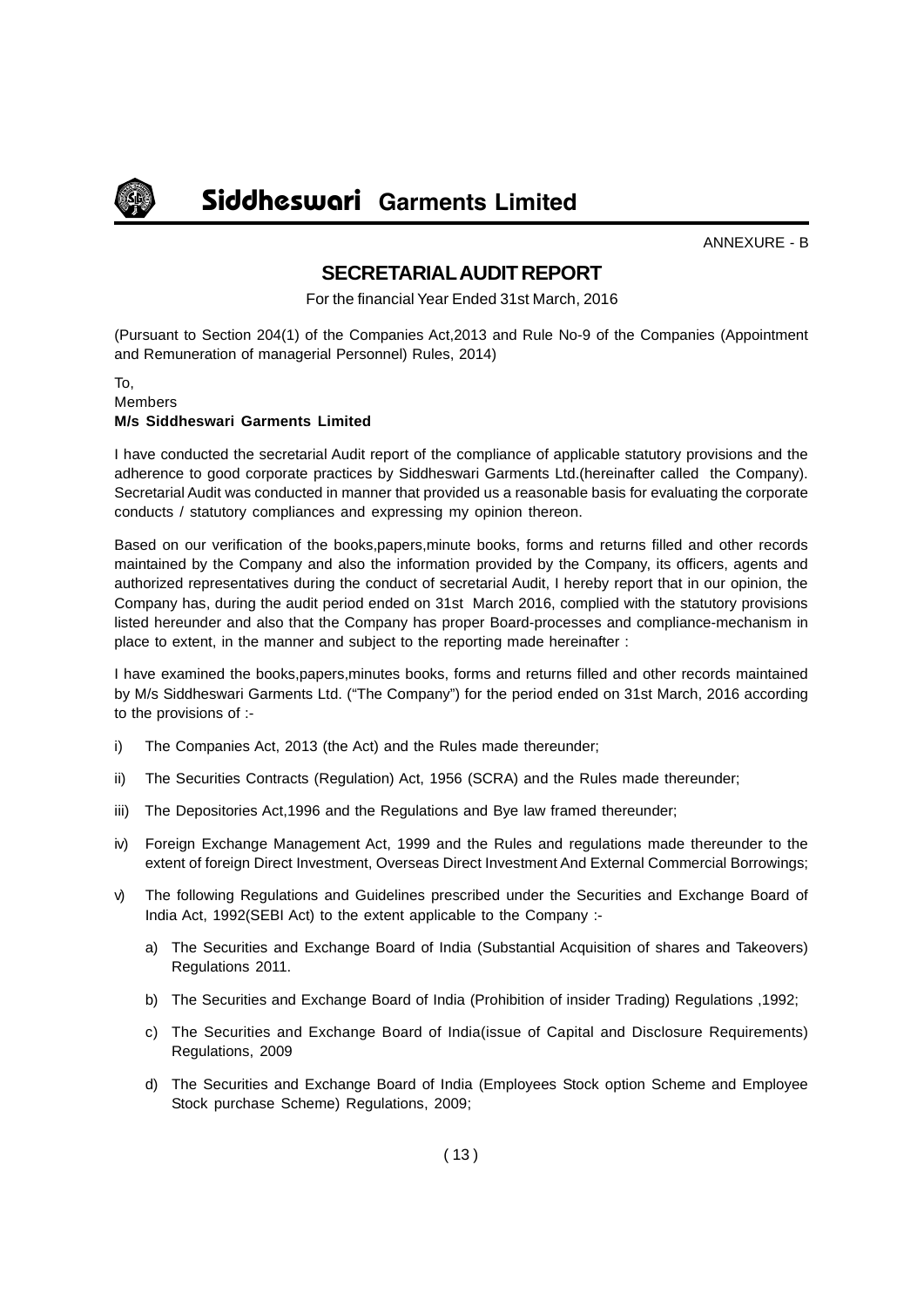- e) The Securities and Exchange Board of India (issue and listing of Debt Securities) Regulations, 2008;
- Fig. 2008;<br>
f) The Securities and Exchange Board of India (issue and listing of Debt Securities) Regulations,<br>
f) The Securities and Exchange Board of India (Registrars to an issue and Share Transfer Agents)<br>
Regulations, Regulations, 1993 regarding the Companies act and dealing with client; 2008;<br>f) The Securities and Exchange Board of India (Registrars to an issue and Share Transfer Agents)<br>Regulations, 1993 regarding the Companies act and dealing with client;<br>g) The Securities and Exchange Board of India (D
- g) The Securities and Exchange Board of India (Delisting of Equity Shares) Regulations, 2009; and<br>h) The Securities and Exchange Board of India (Buy Back of Securities) Regulations, 1998;
- 
- vi) All other statutes and laws as may be applicable specifically to the company. i) All other statutes and laws as may be applicable specifically to the company.<br>I have also examined compliance with the applicable clauses of the following :<br>i) Secretarial Standards issued by the institute of Company Se

I have also examined compliance with the applicable clauses of the following :

- I have also examined compliance with the applicable clauses of the following :<br>i) Secretarial Standards issued by the institute of Company Secretaries of India<br>ii) The Securities and Exchange Board of India (LODR), Regulat
- 

During the period under review the Company has complied with the provisions of the Act, Rules, Regulations, Guidelines, Standard, listing Agreement etc mentioned above, save and except that the appointment of whole time company secretary in terms of section 203 of the companies Act, 2013 and / or qualified internal auditor U/S 138 of the Act.

I further report that the Company has in my opinion, complied with the provisions of the Companies act,1956 and the Rules made under that Act and the provisions of Companies Act, 2013 as notify by Ministry of corporate Affairs and the Memorandum and Articles of Association of the Company, with regard to composition of Board of Directors & Committees thereof, issuance of notices for meetings of the board, committee & shareholders, recording of minutes of the meetings , filling of returns, etc and compliance of various other provisions of the Companies Act & SEBI Regulations as are applicable to the Company.

I further Report that :-

- Fraction of the Companies Act & SEBI Regulations as are applicable to the Company.<br>
1 further Report that :-<br>
1 further Report that :-<br>
1 Further Report that :-<br>
1 Further Report that :-<br>
1 The Board of Directors of the Co Non-Executive Directors and Independent Directors. The changes in the composition of the Board of Directors that took place during the period under review were carried out in compliance with the provisions of the Act. Mon-Executive Directors and Independent Directors. The changes in the composition of the Board of<br>Directors that took place during the period under review were carried out in compliance with the<br>provisions of the Act.<br>Adeq
- Frace and were sent at least seven days in advance, and a system exists for seeking and obtaining<br>further information and clarifications on the agenda items before the meeting and for meaningful<br>participation at the Meetin further information and clarifications on the agenda items before the meeting and for meaningful participation at the Meeting.
- recording any dissenting member's view in the minutes.

I further Report that

The Company has obtained all necessary approvals under the various provisions of the Act, and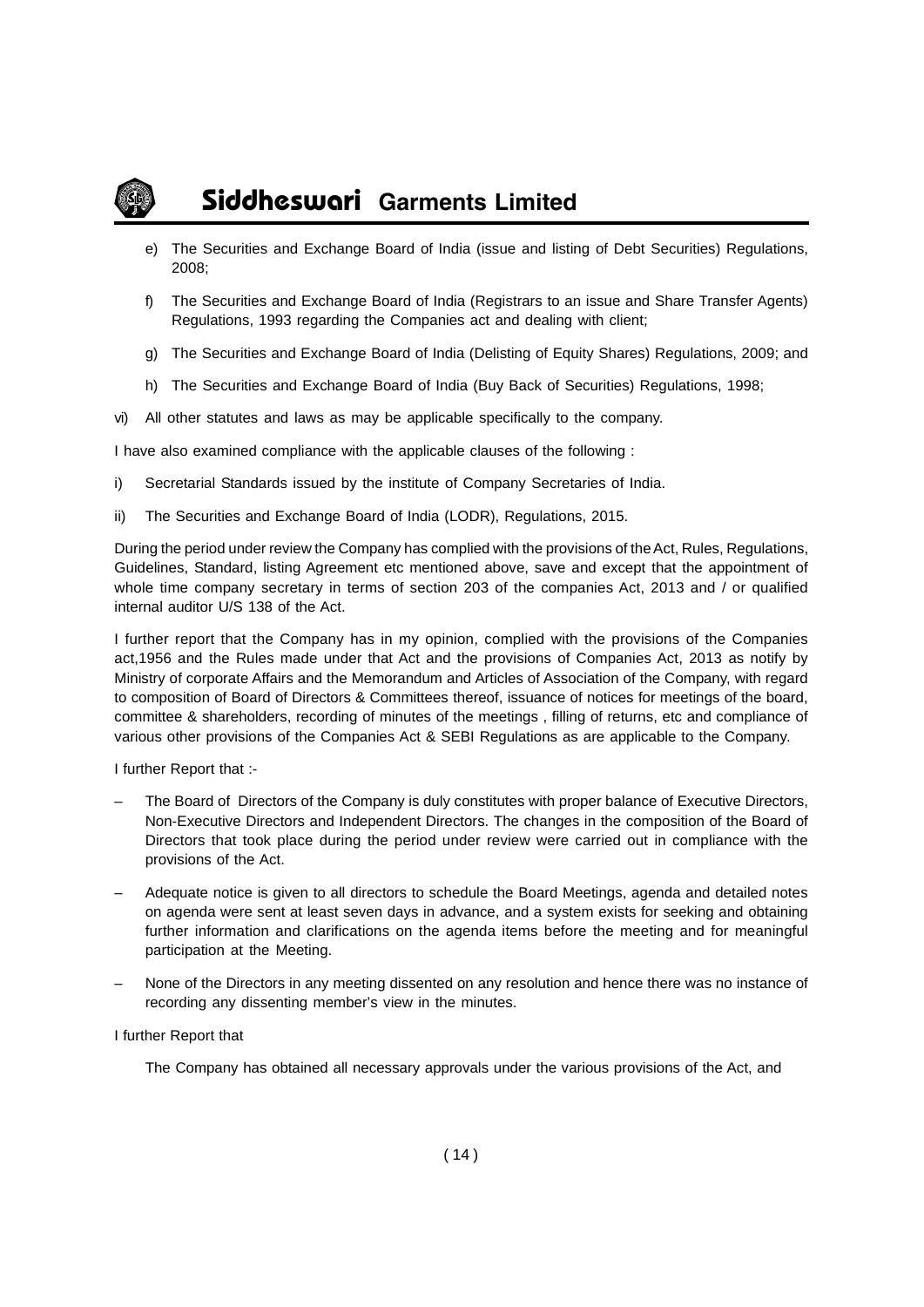

- Siddheswari Garments Limited<br>
 There was no prosecution initiated and no fines or penalties were imposed during the year under<br>
review under the Act, SEBI Act, SCRA, Depositories Act, Listing Agreement and Rules, Regulati and Guidelines framed under these Acts against /on the Company, its Directors and Officer. – There was no prosecution initiated and no fines or penalties were imposed during the year under<br>review under the Act, SEBI Act, SCRA, Depositories Act, Listing Agreement and Rules, Regulations<br>and Guidelines framed under
- their being independent and compliance with the code of Business Conduct & ethics for Directors and Management Personnel; The Directors have complied with the disclosure requirements in respect of their eligibility of appointment, their being independent and compliance with the code of Business Conduct & ethics for Directors and Management Pe
- the Rules made under that Act, with regard to maintenance of minimum public shareholding.

I further report that the Company has complied with the provisions of the Depositories Act,1996 and the Byelaws framed thereunder by the Depositories with regard to dematerialization/ rematerialisation of Securities and reconciliation of records of dematerialized securities with all securities issued by the Company.

The Company has complied with the provisions of The FEMA, 1999 and the Rules and Regulations made under that Act to the extent applicable.

#### **I further Report that :-**

- Ine Company has complied with the provisions of The FEMA, 1999 and the Rules and Regulations<br>made under that Act to the extent applicable.<br>**I further Report that :-**<br>a) The company has complied with the requirements under suspended) a) The company has complied with the requirements under the Equity Listing Agreements entered in to with Calcutta Stock Exchange Ltd; (while in case of BSF LTD, the shares of the company remain suspended)<br>b) The Company ha
- India(Substantial Acquisition of shares and Takeovers) Regulations, 2011 including the provisions with regard to disclosures and maintenance of records required under the said Regulations; b) The Company has complied with the provisions of the Securities and Exchange Board of India(Substantial Acquisition of shares and Takeovers) Regulations, 2011 including the provisions with regard to disclosures and maint
- of Insider Trading) regulations,1992 including the provisions with the regard to disclosures and maintenances of records required under the said Regulations;

I further report that there are adequate systems and processes in the Company commensurate with the size and operations of the Company to monitor and ensure compliance with applicable laws, rules, regulations and guidelines.

I further report that during the Audit Period the company has passed a special resdution U/S 139 (8) of the companies Act, 2013 appointing statutory Auditors in the casual vacancy caused by the resignations of the erstwhile statutory Auditors on their own.

This report is to be read with my letter of even date, which is annexed as Annexure-1 which forms an integral part of this report. This report is to be read with<br>integral part of this report.<br>Date : 27.05.2016<br>Place : Kolkata This report is to be read<br>
integral part of this report.<br>
Date : 27.05.2016<br>
Place : Kolkata

Sd/- **Rajarshi Ghosh** ACS-17717 C.P. No.-8921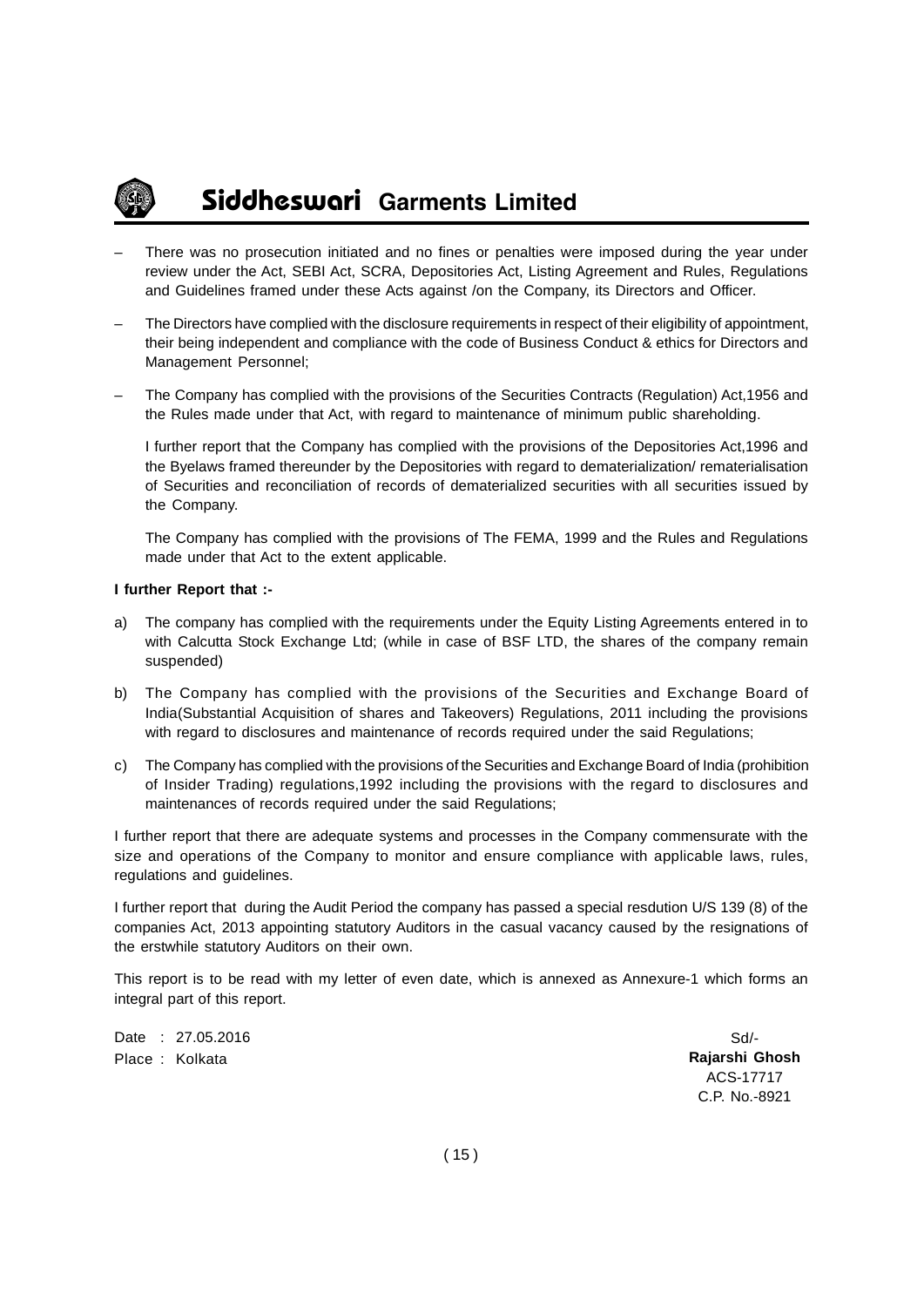

### **CS RAJARSHI GHOSH**

Company Secretary in Practice CP No. - 8921

**AB-198, SALT LAKE CITY KOLKATA - 700 064**

### **ANNEXURE 1 TO SECRETARIAL AUDIT REPORT**

To, Members, **Siddheswari Garments Limited**

Our Report of even date is to be read along with this letter :–

- 1. Maintenance of secretarial record is the responsibility of the management of the Company. Our<br>1. Maintenance of secretarial record is the responsibility of the management of the Company. Our<br>1. Maintenance of secretaria responsibility is to express as opinion on these secretarial records based on our audit.
- 2. Maintenance of secretarial record is the responsibility of the management of the Company. Our<br>responsibility is to express as opinion on these secretarial records based on our audit.<br>2. We have followed the audit practi assurance about the correctness of the contents of the Secretarial records. The verification was done on test basis to ensure that correct facts are reflected in secretarial records. We believe that the processes and practices, we followed provide a reasonable basis for our opinion. assurance about the correctness of the contents of the Secretarial records. The verification was<br>done on test basis to ensure that correct facts are reflected in secretarial records. We believe<br>that the processes and pract
- accounts of the Company. 3. We have not verified the correctness and appropriateness of financial records and Books of
- laws, rules and regulations and happening of events, etc. 5. Whenever required, we have obtained the management representation about the compliance of laws, rules and regulations and happening of events, etc.<br>5. The Compliance of the provisions of Corporate and other applicable l
- standard is the responsibility of management. Our examination was limited to the verification of procedures on test basis.
- 6. The Secretarial Audit report is neither as assurance a to the future viability of the Company nor of the efficacy or effectiveness with which the management has conducted the affairs of the<br>
Company.<br>
Dated : 27.05.2016<br>
Place : Kolkata<br>
Alexe : Kolkata Company.

Company.<br>Dated : 27.05.2016<br>Place : Kolkata

Sd/- **Rajarshi Ghosh** ACS-17717 C.P. No.-8921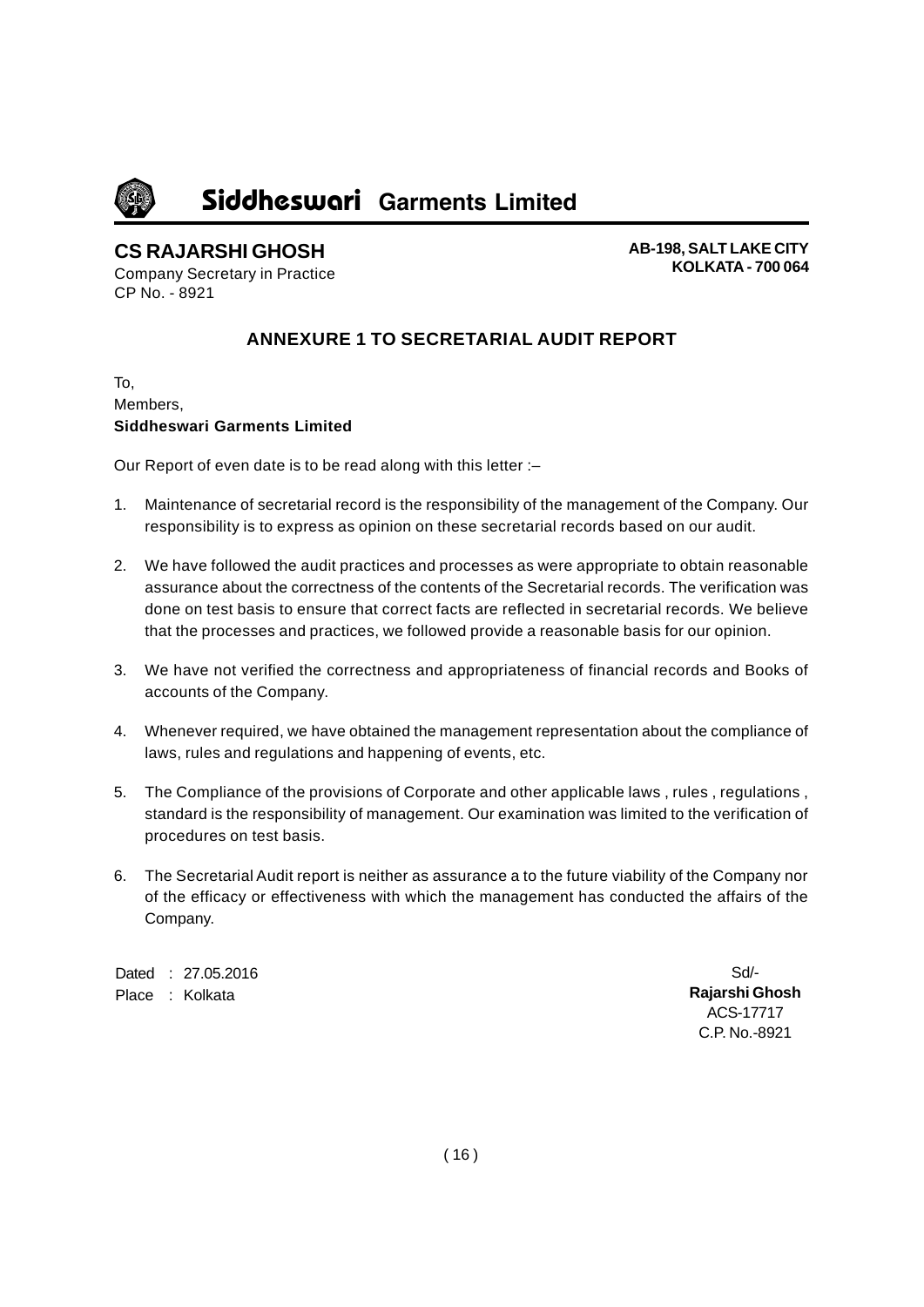

ANNEXURE-C

FORM NO-MGT-9

#### **EXTRACT OF ANNUAL RETURN**

AS on Financial Year ended on 31.03.2016

(Pursuant to Section 92(3) of the Companies Act, 2013 and rule 12(1) of the Company(Management & Administration Rules, 2014)

**I REGISTRATION & OTHER DETAILS:-**

| $\mathbf{1}$   | CIN                                                                          | L17111WB1994PLC065519                                                                                                  |
|----------------|------------------------------------------------------------------------------|------------------------------------------------------------------------------------------------------------------------|
| $\overline{2}$ | <b>Registration Date</b>                                                     | 20.10.1994                                                                                                             |
| 3              | Name of Company                                                              | SIDDHESWARI GARMENTS LIMITED                                                                                           |
| 4              | Category /Sub category of the Company                                        | Company Limited by Shares/Indian Non-Govt<br>Company                                                                   |
| 5              | Address of the Registered Office & contact<br>Details                        | 9, India Exchange Place, 3rd floor, Kolkata-1                                                                          |
| 6              | Whether Listed company                                                       | Yes                                                                                                                    |
| 7              | Name, Address & contact Details of the<br>Registrar & Transfer Agent, if any | S K Infosolutions Pvt. Ltd<br>34/1A Sudhir chatterjee St. Kolkata-6<br>Ph- 033-22194815/6787, Email contact@skinfo.com |

| <sub>SI</sub> | Name and Description of main Products/services | % of total turnover to the company |
|---------------|------------------------------------------------|------------------------------------|
|               | Trading                                        | 81.15%                             |
|               | Investment & Loans                             | 18.85%                             |

#### III SHAREHOLDING PATTERN (Equity Share Capital Breakup as percentage of Total Equity)  $(i)$ Category Wise Share Holding

| Category of<br>shareholders                                           | No of Shares held at the beginning<br>No of shares held at the end of the<br>of the year(as on 31.03.2015)<br>year (as on 31.03.2016) |              |       |                      |                     |              |             | %<br>Change<br>during<br>the year |               |
|-----------------------------------------------------------------------|---------------------------------------------------------------------------------------------------------------------------------------|--------------|-------|----------------------|---------------------|--------------|-------------|-----------------------------------|---------------|
| <b>A Promoters</b>                                                    | Demat                                                                                                                                 | Physical     | Total | % of total<br>Shares | Dem<br>at           | Physical     | Total       | % of total<br>Shares              |               |
| 1 Indian                                                              |                                                                                                                                       |              |       |                      |                     |              |             |                                   |               |
| a) Individual/Huf                                                     | --                                                                                                                                    | 1600         | 1600  | 0.05                 | --                  | 1600         | 1600        | 0.05                              | nil           |
| b) Central Govt                                                       | $m = m$                                                                                                                               | ine.         | ---   | $***$                | sink.               | <b>MADE</b>  | $***$       | state.                            | $\cdots$      |
| c) State Govt                                                         | ---                                                                                                                                   | ---          | ---   | ---                  | ---                 | $---$        | ---         | --                                | ---           |
| d) Bodies Corp                                                        | stemmer                                                                                                                               | <b>NWH</b>   | mine. | <b><i>Birth</i></b>  | <b><i>IMMIN</i></b> | <b>HEMIS</b> | men.        | since                             | $\cdots$      |
| e) Banks/FI                                                           | ---                                                                                                                                   | $---$        | ---   | $\cdots$             | ---                 | ---          | ---         | $\cdots$                          | --            |
| f ) Any Other                                                         | $m = m$                                                                                                                               | aww.         | warm. | $***$                | <b>Internet</b>     | <b>IFWY</b>  | $***$       | $m = m$                           | $\frac{1}{2}$ |
| Sub-Total (A)(1)                                                      | $-$                                                                                                                                   | 1600         | 1600  | 0.05                 | ---                 | 1600         | 1600        | 0.05                              | nil           |
| 2 Foreign                                                             |                                                                                                                                       |              |       |                      |                     |              |             |                                   |               |
| a) NRIs-Individual                                                    | ---                                                                                                                                   | --           | ----  | ---                  | ---                 | ---          | ---         | ---                               | ---           |
| b) Other individual                                                   | $m = m$                                                                                                                               | $n = n$      | 1.11  | 1.12                 | $m = m$             | ---          | 1.11        | $m = m$                           | --            |
| c) Bodies Corp.                                                       | $---$                                                                                                                                 | ---          | ---   | ---                  | ---                 | ---          | ---         | $\cdots$                          | ---           |
| d) Banks/FI                                                           | <b>ALLEN</b>                                                                                                                          | <b>MARKE</b> | down. | $***$                | man                 | <b>MAN</b>   | <b>HALL</b> | <b>MAIN</b>                       | <b>HER</b>    |
| e) Any other                                                          | ---                                                                                                                                   | ---          | ---   | ---                  | ---                 | ---          | ---         | ---                               | ---           |
| Sub-Total (A)(2)                                                      | $-$                                                                                                                                   | $***$        | $***$ | $n \times n$         | <b>WWW</b>          | <b>MAIN</b>  | $***$       | $m = m$                           | $-$           |
| <b>Total Shareholding Of</b><br><b>Promoters</b><br>$(A)=A(1)+(A)(2)$ | ---                                                                                                                                   | 1600         | 1600  | 0.05                 | ---                 | 1600         | 1600        | .05                               | $\cdots$      |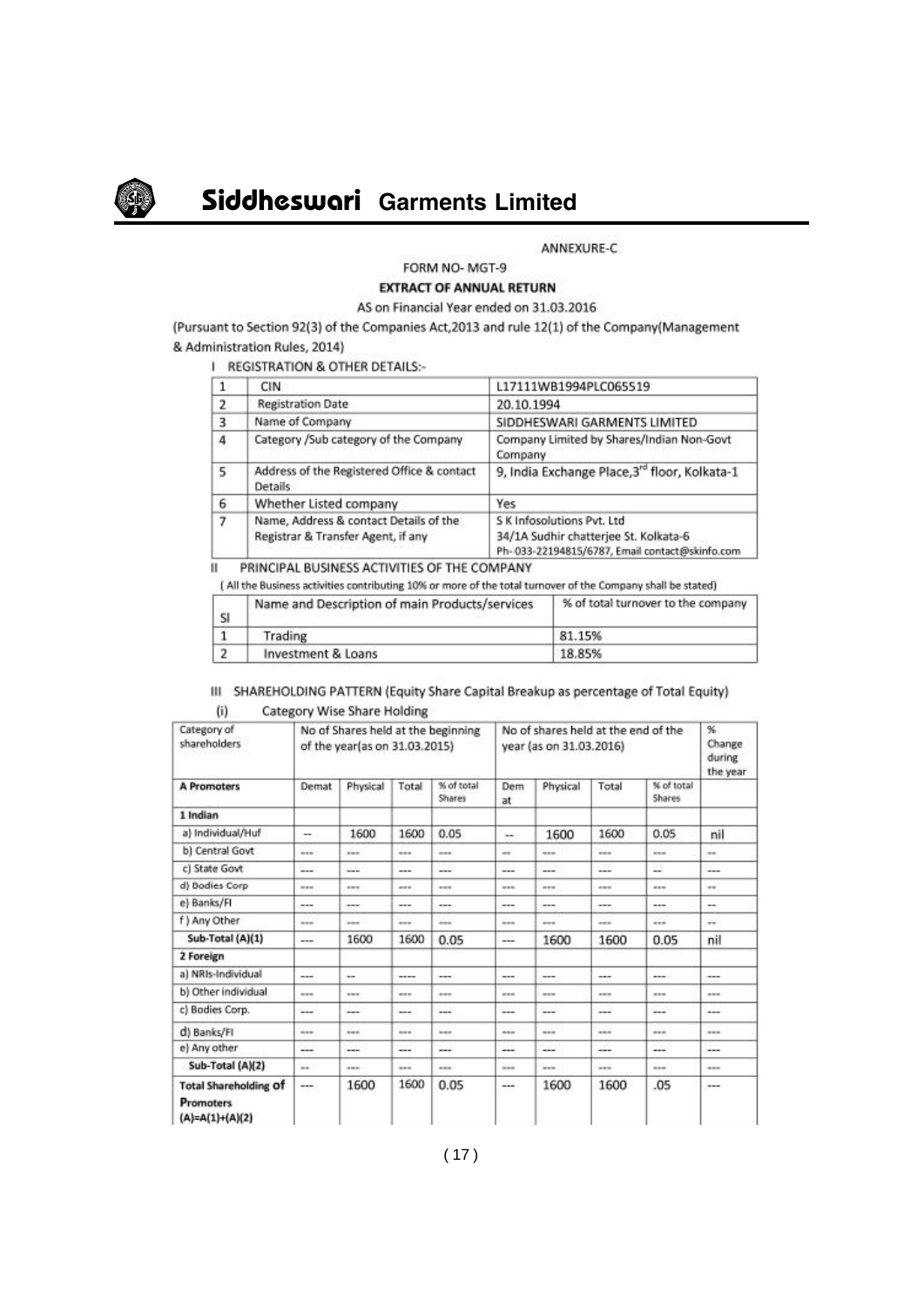

| Category of<br>shareholders                                                              |              | No of Shares held at the beginning<br>of the year(as on 31.03.2015) |                          |                           |                | No of shares held at the end of the<br>year (as on 31.03.2016) |                  |                                | 96<br>Change<br>during<br>the year. |
|------------------------------------------------------------------------------------------|--------------|---------------------------------------------------------------------|--------------------------|---------------------------|----------------|----------------------------------------------------------------|------------------|--------------------------------|-------------------------------------|
| <b>B Public shareholding</b>                                                             | Demat        | Physical                                                            | Total                    | $%$ of<br>total<br>Shares | Demat          | Physical                                                       | Total            | % of<br>total<br><b>Shares</b> |                                     |
| 1 Institutions                                                                           |              |                                                                     |                          |                           |                |                                                                |                  |                                |                                     |
| a) Mutual funds                                                                          | <b>HOMES</b> | <b>ARMA</b>                                                         | 1000                     | <b>Side</b>               | <b>MAG</b>     | <b>House</b>                                                   | <b>AMAN</b>      | <b>ALCOHOL</b>                 | <b>March</b>                        |
| b) Banks/Fl                                                                              | ---          | ---                                                                 | ---                      | ---                       | ---            | ---                                                            | ---              | ---                            | ---                                 |
| c) Central Govt                                                                          | فالمائدة     | ---                                                                 | <b>Sind</b>              | فتفقط                     | ---            | سندد                                                           | $-$              | منتبذ                          | since a                             |
| d) State Govt                                                                            | ----         | ----                                                                | ----                     | ----                      | ---            | ----                                                           | $\frac{1}{2}$    | <b>STATION</b>                 | <b>Winter</b>                       |
| e) Venture Capital fund                                                                  |              | ----                                                                | ----                     | ****                      | ---            | ----                                                           | ---              |                                |                                     |
| f ) insurance company                                                                    | $\cdots$     |                                                                     | ----                     | ----                      |                | mining                                                         | $\cdots$         | ---                            | simo.                               |
| g) Fils                                                                                  | ----         | ----                                                                | ----                     |                           | ----           | ----                                                           | ----             | ----                           | ---                                 |
| h) Foreign VCF                                                                           |              |                                                                     |                          | ----                      |                |                                                                |                  |                                |                                     |
|                                                                                          |              |                                                                     | $rac{1}{2}$              | ----                      | ----           | <b>winner</b>                                                  | ----             | ----                           | ---                                 |
| i)others(specify)                                                                        | ----         | ----                                                                | <b>House</b>             | ----                      | ----           | ----                                                           | ----             | min.                           | simon.                              |
| Sub-Total (B)(1)                                                                         | ----         |                                                                     | ----                     | ****                      | ----           | <b>The Contract</b>                                            | ----             | $\rightarrow$                  | $+ -$                               |
| 2 Non-Institutions                                                                       |              |                                                                     |                          |                           |                |                                                                |                  |                                |                                     |
| a) Bodies Corp.                                                                          |              |                                                                     |                          |                           |                |                                                                |                  |                                |                                     |
| illndian                                                                                 | 299700       | 1665900                                                             | 1965600                  | 59.39                     | 299700         | 1547200                                                        | 1846900          | 55.80                          | $-3.59$                             |
| ii)Overseas                                                                              | u.           | ----                                                                | ----                     | alan                      | ---            | ----                                                           | ---              |                                | aan                                 |
| b) Individuals                                                                           |              |                                                                     |                          |                           |                |                                                                |                  |                                |                                     |
| ilindividual shareholders<br>holding nominal share<br>capital up to Rs 1 lakh            | 221159       | 999541                                                              | 1220700                  | 36.88                     | 203859         | 966541                                                         | 1170400          | 35.36                          | $-1.52$                             |
| ii)Individual<br>shareholders holding<br>nominal share capital in<br>Excess Rs 1.00 lakh | 84900        | 37100                                                               | 122000                   | 3.68                      | 102300         | 188700                                                         | 291000           | 8.79                           | 5.11                                |
| c) Others                                                                                |              |                                                                     |                          |                           |                |                                                                |                  |                                |                                     |
| Non Resident Indians                                                                     |              |                                                                     |                          |                           |                | 11111                                                          | ----             | ÷                              |                                     |
| Overseas Corporate<br><b>Bodies</b>                                                      | <b>Since</b> |                                                                     | $\cdots$                 | $rac{1}{2}$               | min.           | ine.                                                           | $\frac{1}{2}$    | $+1$                           | $rac{1}{2}$                         |
| Foreign Nationals                                                                        | -            | -----                                                               | -----                    | ----                      |                | ---                                                            | $\frac{1}{2}$    | ---                            | $\cdots$                            |
| <b>Clearing members</b>                                                                  | ----         |                                                                     | $\overline{\phantom{a}}$ | ---                       |                | $\overline{a}$                                                 | $\cdots$         | ---                            | $\overline{a}$                      |
| <b>Trusts</b>                                                                            | <b>Since</b> |                                                                     | ---                      | <b>STATE</b>              | <b>Service</b> | <b>Since</b>                                                   | <b>Color</b>     | -                              | $\sim$                              |
| Foreign Bodies-DR                                                                        | <b>ARMS</b>  | <b>ANNIS</b>                                                        | 4444                     | -                         | <b>ANGER</b>   | <b>Alleged</b>                                                 | <b>STATISTIC</b> | -                              | ining                               |
| Sub-Total (B)(2)                                                                         | 605759       | 2702541                                                             | 3308300                  | 99.95                     | 605859         | 2702441                                                        | 3308300          | 99.95                          | in.                                 |
| <b>Total Public</b><br>shareholding<br>$(B)=(B)(1)+(B)(2)$                               | 605759       | 2702541                                                             | 3308300                  | 99.95                     | 605859         | 2702441                                                        | 3308300          | 99.95                          | inco.                               |
| C Shares held by<br><b>Custodian for GDRs</b><br>& ADR                                   | 14888        | sana                                                                | anas.                    | issue                     | sake.          | <b><i>Institute</i></b>                                        | 14.14            | said.                          | saan.                               |
| Grand Total(A+B+C)                                                                       | 605759       | 2704141                                                             | 3309900                  | 100                       | 605859         | 2704041                                                        | 3309900          | 100                            | $rac{1}{2}$                         |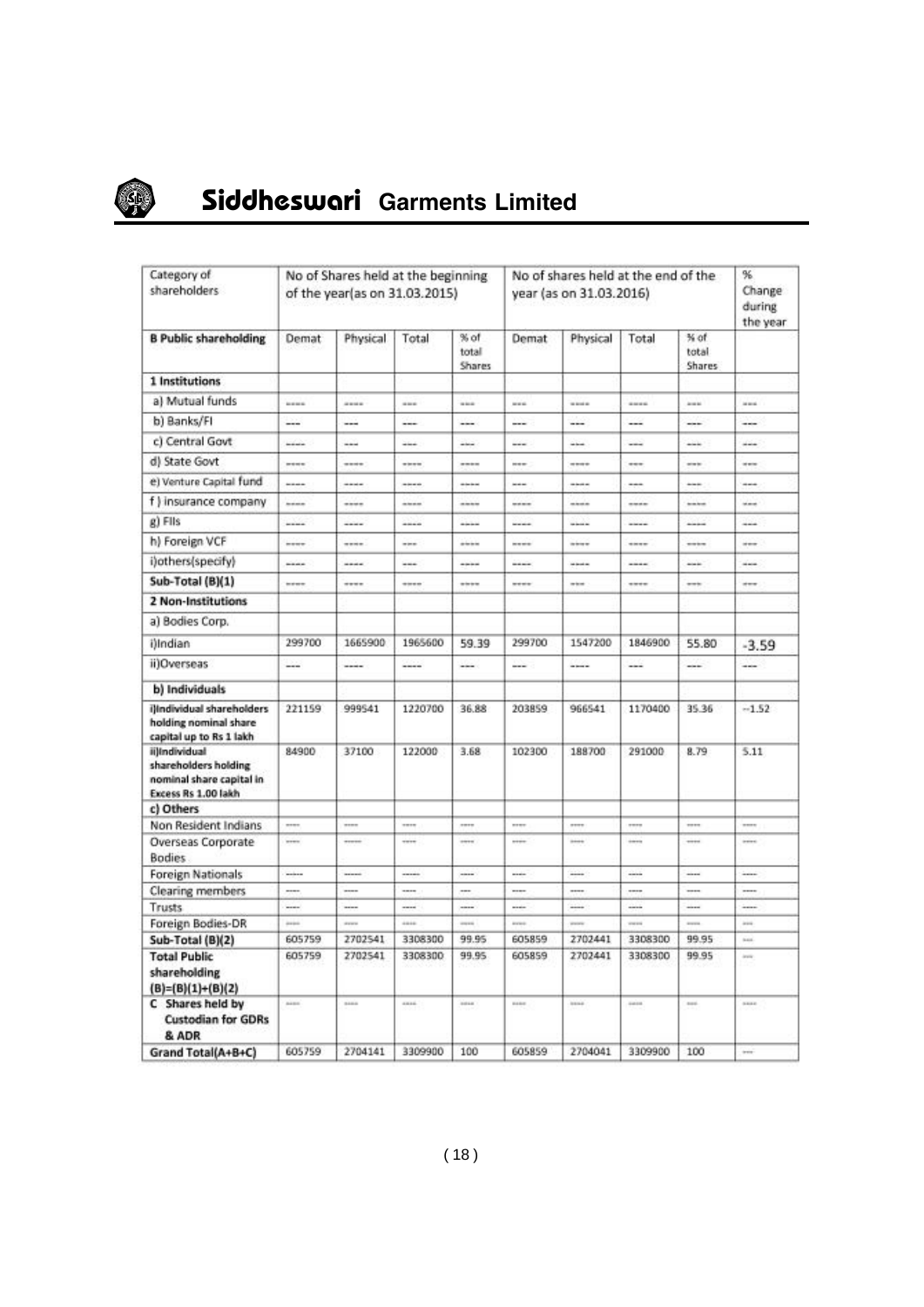

| Shareholder's Name |                 | the year(as on 31.03.2015)         | Shareholding at the beginning of                            |                        | No of shares held at the end of the<br>year (as on 31.03.2016) |                                                           | % Change<br>during the<br>year |
|--------------------|-----------------|------------------------------------|-------------------------------------------------------------|------------------------|----------------------------------------------------------------|-----------------------------------------------------------|--------------------------------|
|                    | No of<br>Shares | % of total<br>shares of<br>Company | % of Shares<br>Pledged/en<br>cumbered<br>to total<br>shares | No of<br><b>Shares</b> | % of the<br><b>Total Shares</b><br>of company                  | % of Shares<br>pledged/enc<br>-umbered to<br>total shares |                                |
| Abhishek Poddar    | 600             | .019                               | <b>MAILS</b>                                                | 600                    | 0.019                                                          | ----                                                      | <b>Britisher</b>               |
| Lalita Poddar      | 600             | .019                               | ----                                                        | 600                    | 0.019                                                          | فتقصد                                                     | in and a                       |
| Sushil Poddar      | 400             | .012                               | <b>DESCRIPTION</b>                                          | 400                    | 0.012                                                          | <b>House Series</b>                                       | <b>Material</b>                |
| Total              | 1600            | 0.05                               | ----                                                        | 1600                   | 0.05                                                           | $\sim$                                                    | ----                           |

#### ii) Shareholding of Promoter

#### iii) Change in Promoters Shareholding

| SI | <b>Shareholders Name</b>     | of the Year  | Shareholding at the Beginning   | <b>Cumulative Shareholding during</b><br>the Year. |                                 |
|----|------------------------------|--------------|---------------------------------|----------------------------------------------------|---------------------------------|
|    |                              | No of shares | % of total shares<br>of company | No of shares                                       | % of total shares of<br>company |
|    | Abhishek Poddar (No Change)  | 600          | 0.019                           | 600                                                | 0.019                           |
|    | Lalita Poddar<br>(No Change) | 600          | 0.019                           | 600                                                | 0.019                           |
|    | Sushil Poddar<br>(No Change) | 400          | 0.012                           | 400                                                | 0.012                           |

#### iv) Shareholding Pattern of top ten Shareholders (Other than Directors, Promoters and Holders of GDRs and ADRs)

| SI           | <b>Shareholders Name</b>               | of the Year  | Shareholding at the Beginning   | the Year.    | <b>Cumulative Shareholding during</b> |
|--------------|----------------------------------------|--------------|---------------------------------|--------------|---------------------------------------|
|              |                                        | No of shares | % of Total shares of<br>company | No of shares | % of Total shares of<br>company       |
| 1            | Primax Fiscal Services Ltd(No change)  | 360000       | 10.88                           | 360000       | 10.88                                 |
| $\mathbf{z}$ | Aaina Engineering P Ltd (No Change)    | 287000       | 8.67                            | 287000       | 8.67                                  |
| з            | Lyons Corporate Mkt Ltd(No change)     | 280000       | 8.46                            | 280000       | 8.46                                  |
| 4            | Chariot Exim Ltd (No Change)           | 269000       | 8.13                            | 269000       | 8.13                                  |
| 5            | DIPL Computers P Ltd(No Change)        | 150000       | 4.53                            | 150000       | 4.53                                  |
| 6            | Celestial Holdings P Ltd(No change)    | 142000       | 4.29                            | 142000       | 4.29                                  |
| 7            | Celestial Consultants P Ltd(No Change) | 125000       | 3.78                            | 125000       | 3.78                                  |
| 8            | Amar Jyoti Udyog Ltd                   | 118700       | 3.59                            | ----         | ----                                  |
| 9            | Millennium Holding P Itd(No Change)    | 115000       | 3.47                            | 115000       | 3.47                                  |
| 10           | Shvam Sundar Kejriwal(No Change)       | 67500        | 2.04                            | 67500        | 2.04                                  |

#### v) Shareholding of Directors and Key Managerial Personnel;-

| SI | <b>Shareholders Name</b> | of the Year  | Shareholding at the Beginning | the Year. | <b>Cumulative Shareholding during</b> |
|----|--------------------------|--------------|-------------------------------|-----------|---------------------------------------|
| 1  |                          |              |                               |           |                                       |
|    | Abhishek Poddar          | 600          | 0.019                         | 600       | 0.019                                 |
| 2  | Sanjay kr Shah           | 1000         | $***$                         | $-$       | <b>MONTH</b>                          |
| 3  | Uma Nath Singh           | <b>Bally</b> | <b>ALCOHOL:</b>               | 444       | <b>HALL</b>                           |
| 4  | Riti Poddar              | ---          | ---                           | ----      | ---                                   |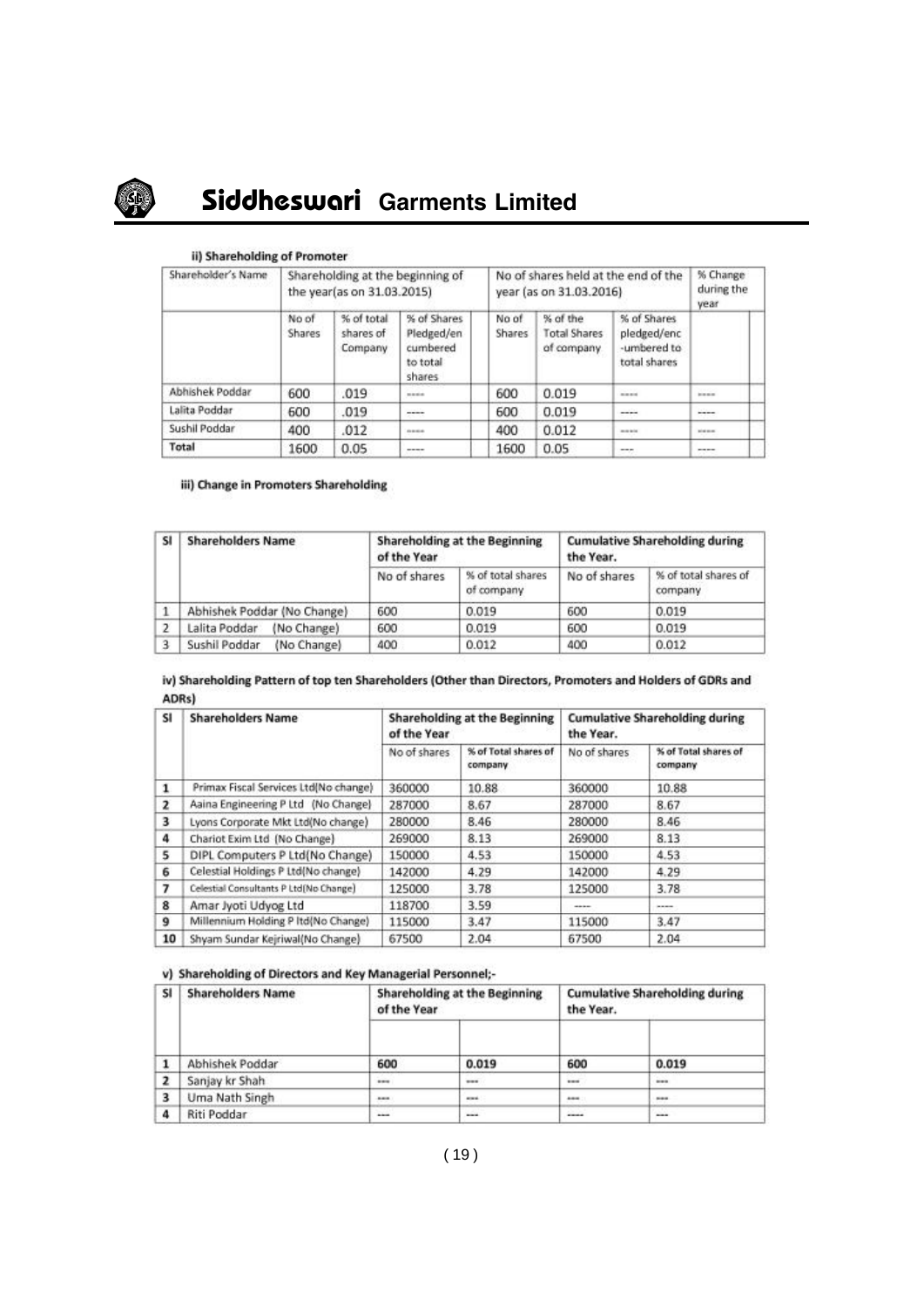

#### Vi) REMUNERATION OF DIRECTORS AND KEY MANAGERIAL PERSONNEL:-

#### A) Remuneration to Managing Director, Whole-time Directors and/or Manager:-

| -16<br>SI    | <b>Particulars of Remuneration</b>                                                                | Name Of MD/WTD/Manager | Total<br>Amount |
|--------------|---------------------------------------------------------------------------------------------------|------------------------|-----------------|
|              |                                                                                                   | Sanjay Kr Shah         |                 |
| $\mathbf{1}$ | Gross Salary<br>Salary as per Provisions<br>a)<br>contained in section<br>17(1) of the Income tax | Rs 240000/-            | Rs 240000/-     |
|              | Act 1961.<br>b) Value of perquisites u/s<br>17(2) income tax Act<br>1961                          | $\overline{}$          | ----            |
|              | Profit in lieu of salary<br>C)<br>under Section 17(3) of<br>I. Tax Act, 1961                      | $***$                  | 100000          |
| 2<br>3       | <b>Stock Option</b>                                                                               |                        | ÷.              |
|              | Sweet Equity                                                                                      | ----                   | ---             |
| 4            | Commission As % of Net Profit                                                                     | ----                   | ---             |
| 5.           | EPFO @12% on salary in point<br>$1(a)$ above                                                      | <br>1990               | ----<br>82 A    |
|              | Total (A)                                                                                         | Rs 240000/-            | Rs 240000/-     |

#### **B** Remuneration to other Directors

| SI           | Particulars of Remuneration                                 | Name Of Directors             |                                               | <b>Total Amount</b> |
|--------------|-------------------------------------------------------------|-------------------------------|-----------------------------------------------|---------------------|
| 1            | Independent Directors                                       | Abhishek Poddar               | Uma Nath Singh                                |                     |
|              | Fee for attending board<br>committee meetings<br>Commission | <b><i><u>PERSONAL</u></i></b> | -----                                         | ---                 |
| $\mathbf{z}$ | Others(Specify)                                             | $\frac{1}{2}$                 | ---                                           | Ш.                  |
|              | Total $(1)$                                                 |                               |                                               |                     |
|              | Other Non-Executive Directors                               | <b><i>STARTS</i></b>          | $\cdots$                                      | $\cdots$            |
|              | Commission                                                  |                               |                                               |                     |
|              | Others (Specify)                                            |                               |                                               |                     |
|              | Total (2)                                                   |                               |                                               |                     |
|              | Total $(B)=1+2$                                             | ******                        | <b>STERN</b>                                  | ****                |
|              | <b>Total Managerial Remuneration</b>                        | -----                         | ----                                          | ----                |
|              | Overall ceiling as per the Act                              |                               | Rs 1.00 per Meeting of the Board or Committee |                     |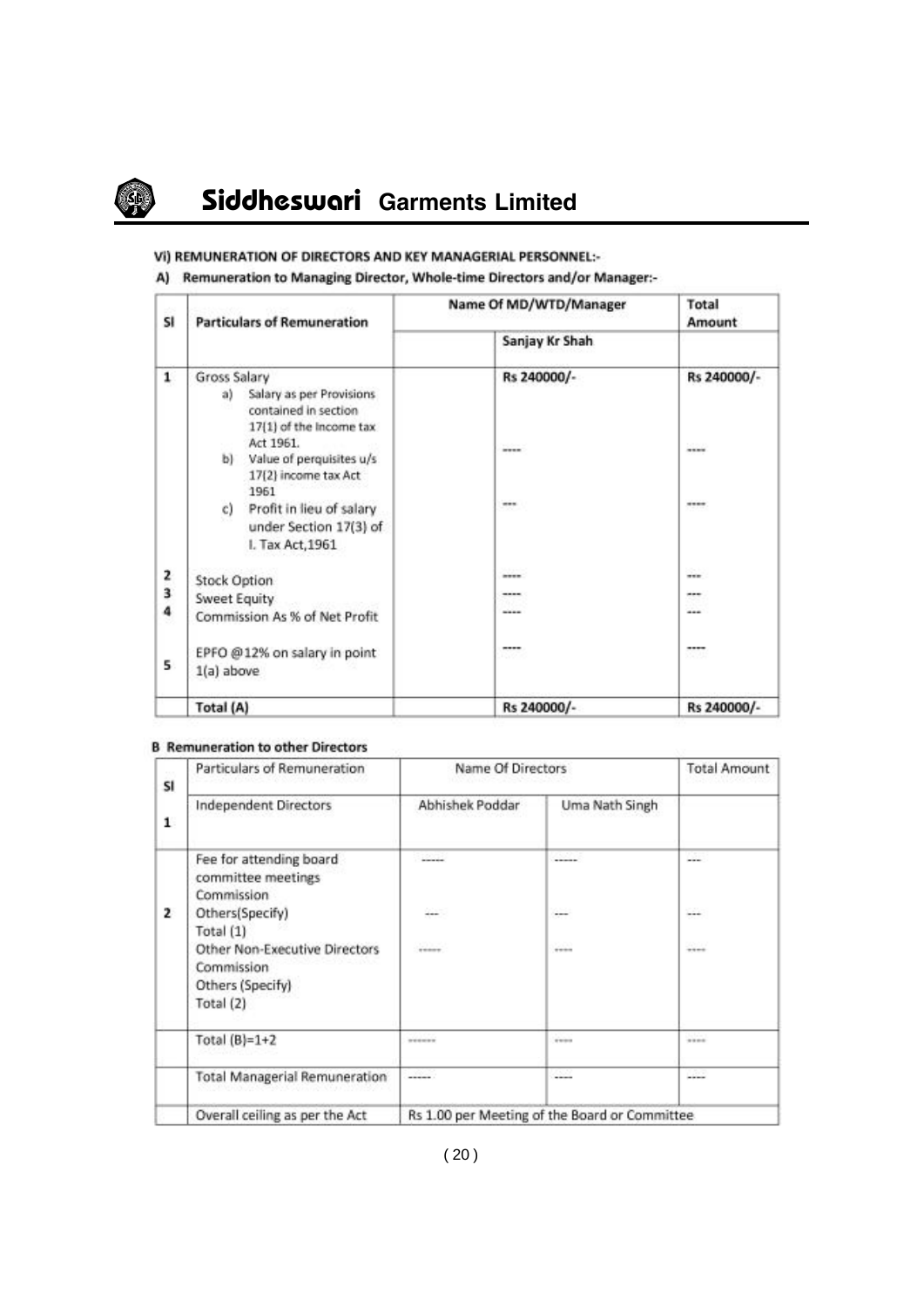

| SI             | Particulars of Remuneration                                                                                                                                                                                             |                      | Key Managerial Personnel |                                     |                 |
|----------------|-------------------------------------------------------------------------------------------------------------------------------------------------------------------------------------------------------------------------|----------------------|--------------------------|-------------------------------------|-----------------|
|                |                                                                                                                                                                                                                         | CEO                  | Company<br>Secretary     | CFO                                 | Total           |
| 1.             | Gross Salary<br>a) Salary as per Provisions<br>contained in section 17(1)<br>of the Income tax act1961.<br>b) Value of Perquisite u/s17(2)<br>of IT Act, 1961<br>c) Profit in lieu of Salary u/s<br>17(3) of IT Act1961 | ----<br>----<br>---- | -----<br>-----<br>$---$  | <b>ALCOHOL</b><br>$\cdots$<br>----- | ---<br><br>---- |
| $\overline{2}$ | <b>Stock Option</b>                                                                                                                                                                                                     | ---                  | $\overline{a}$           | $-$                                 | $---$           |
| 3              | Sweet Equity                                                                                                                                                                                                            | ---                  | $-$                      | ---                                 | $\cdots$        |
| 4              | Commission                                                                                                                                                                                                              | <b>STATIST</b>       | <b>HELP</b>              | <b>WWW</b>                          | <b>WWW</b>      |
|                | As% of profit                                                                                                                                                                                                           | <b>ALACHO</b>        | <b>ARCHITECT</b>         | <b>BALLEY</b>                       | ALC U           |
|                | Others, Specify                                                                                                                                                                                                         | ---                  | $-$                      | $-$                                 | $\sim$          |
| 5              | Others Pls Specify                                                                                                                                                                                                      | ---                  | $---$                    | ---                                 | ----            |
|                | <b>TOTAL</b>                                                                                                                                                                                                            | <b>MAGE</b>          | <b>SERVICE</b>           | <b>Mark Cold</b>                    | <b>WWW</b>      |

#### C Remuneration to Key Managerial Personnel other than MD/Manager/WTD

vii) Penalties /Punishment /Compounding of Offences: There was not any case of Penalties/ Punishment /Compounding of offences during the FY 2015-2016

#### Annexure-B

#### Details under Section 197(12) of the Companies Act, 2013 read with Rule 5(1) of the Company Appointment and **Remuneration of Managerial Personnel) Rules 2014**

| Rule |                                                                                                                                                |                         | Particulars           |                                                                                                           |           |                |  |
|------|------------------------------------------------------------------------------------------------------------------------------------------------|-------------------------|-----------------------|-----------------------------------------------------------------------------------------------------------|-----------|----------------|--|
| ĩ.   | The ratio of the remuneration of<br>each Director to the median                                                                                | a)                      | Sanjay Kumar Shah,    |                                                                                                           |           | 3:1            |  |
|      | remuneration of the employees of<br>the Company for the financial year;                                                                        | the year2015-2016       |                       | None of the other directors recd any remuneration during                                                  |           | $\cdots$       |  |
| ii   | Percentage<br>The<br>increase<br>in<br>of each<br>remuneration<br>Director,<br>officer.<br>CFO, Executive<br>company,<br>Secretary in the F.Y: | Mr Sanjay kr Shah       |                       |                                                                                                           |           | ----<br>95 S.H |  |
| iii  | The Percentage increase in the<br>median remuneration of employees<br>in the Financial year;                                                   |                         |                       |                                                                                                           |           | 60%            |  |
| iv   | The number of permanent<br>employees on the rolls of Company.                                                                                  |                         |                       |                                                                                                           |           | 3              |  |
| v    | The Explanation on the relationship<br>between<br>average<br>increase<br>in<br>remuneration<br>Company<br>and<br>performance.                  | company's policy.       |                       | The Average increase in remuneration of all employee<br>was 60% for the year 2015-2016 which was based on |           |                |  |
| Vi   | Comparison of the remuneration of<br>the Key<br>managerial personnel<br>against the performance of the<br>Company:                             | NA                      |                       |                                                                                                           |           |                |  |
| vii  | market<br>Variations<br>in<br>the<br>capitalization of the company, price<br>earning ratio as at the closing date                              | Financial<br>Year ended | Closing<br>price(BSE) | Mkt<br>capitalization                                                                                     | P/E Ratio |                |  |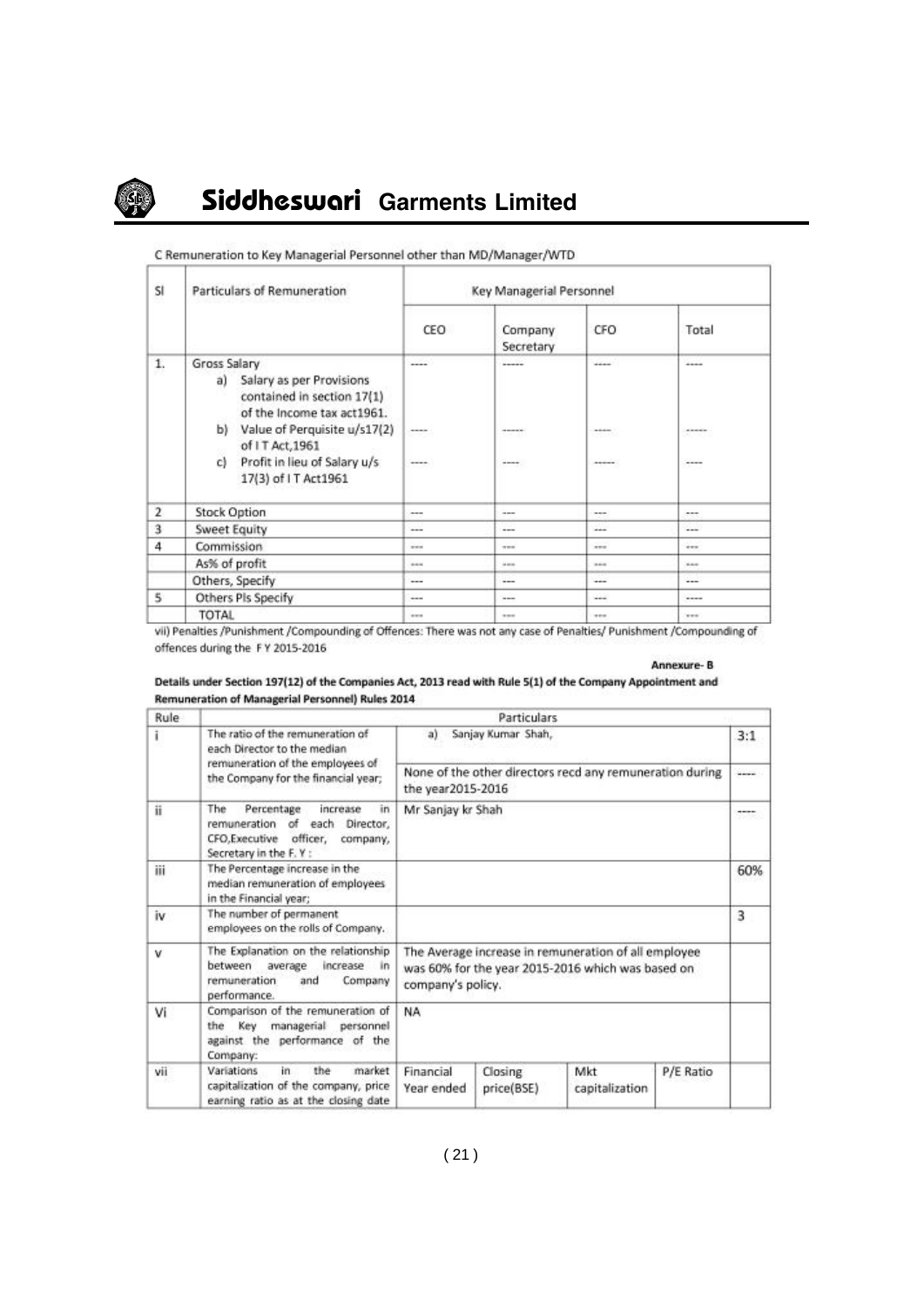

|      | of current FY and previous Financial<br>year and percentage increase over<br>decrease in the market quotations<br>to the shares of the Company in                                                                                                                                                                                                                                            | 31.3.2016         | There was no<br>trading.                                                                                                                                                                  | ---                                                                   |                                                             |                                                                      |
|------|----------------------------------------------------------------------------------------------------------------------------------------------------------------------------------------------------------------------------------------------------------------------------------------------------------------------------------------------------------------------------------------------|-------------------|-------------------------------------------------------------------------------------------------------------------------------------------------------------------------------------------|-----------------------------------------------------------------------|-------------------------------------------------------------|----------------------------------------------------------------------|
|      | comparison to the rate at which the<br>Company came out with the last<br>public offer.                                                                                                                                                                                                                                                                                                       | 31.03.2015        | There was no<br>trading                                                                                                                                                                   | <b>ARANT</b>                                                          |                                                             |                                                                      |
|      | The Company has not made any Public issue or Rights issue of Securities in last more than 10 years<br>and so comparison has not been made of current share price with public offer.                                                                                                                                                                                                          |                   |                                                                                                                                                                                           |                                                                       |                                                             |                                                                      |
| viii | percentile<br>Average<br>increase<br>already made in salaries of<br>employees other<br>than<br>the<br>managerial personnel in the last<br>financial year and its comparison<br>with the percentile increase in<br>the managerial remuneration<br>and justification thereof and<br>point out if there are any<br>exceptional circumstances for<br>increase in the managerial<br>remuneration: |                   | Average Salary increase of employees is :- 60%<br>Average salary of Managerial Personnel is : NA<br>There are no exceptional circumstances in the increase of<br>managerial remuneration. |                                                                       |                                                             |                                                                      |
| īх   | of<br>the<br>each<br>Comparison<br>remuneration<br>of<br>the<br>Key<br>Managerial Personnel<br>against<br>Performance<br>the<br>of<br>the<br>Company;                                                                                                                                                                                                                                        | Name of<br>KMP    | % Increase in<br>Remuneration<br>in 15-16 as<br>compared to<br>14-15                                                                                                                      | % Increase<br>in sales in<br>$15 - 16$<br>as:<br>compared<br>to 14-15 | % Increase<br>in PAT<br>20 15-16 as<br>compared<br>to 14-15 | % Increase in<br>EBIDTA in<br>$15-16$ as<br>compared to<br>$14 - 15$ |
|      |                                                                                                                                                                                                                                                                                                                                                                                              | Sanjay kr<br>shah | NIL.                                                                                                                                                                                      | 526%                                                                  | $\overline{\phantom{a}}$                                    |                                                                      |
| x    | The Key parameters for any<br>variable<br>of<br>component<br>remuneration availed by the<br>Directors:                                                                                                                                                                                                                                                                                       | <b>NA</b>         |                                                                                                                                                                                           |                                                                       |                                                             |                                                                      |
| xï   | The ratio of the remuneration of the<br>highest paid Director to that of the<br>employees who are not Directors<br>but Recd remuneration in excess of<br>the highest paid Director during the<br>year;                                                                                                                                                                                       | None              |                                                                                                                                                                                           |                                                                       |                                                             |                                                                      |
| xii  | It is hereby affirmed that the remuneration is as per the Remuneration Policy of the Company.                                                                                                                                                                                                                                                                                                |                   |                                                                                                                                                                                           |                                                                       |                                                             |                                                                      |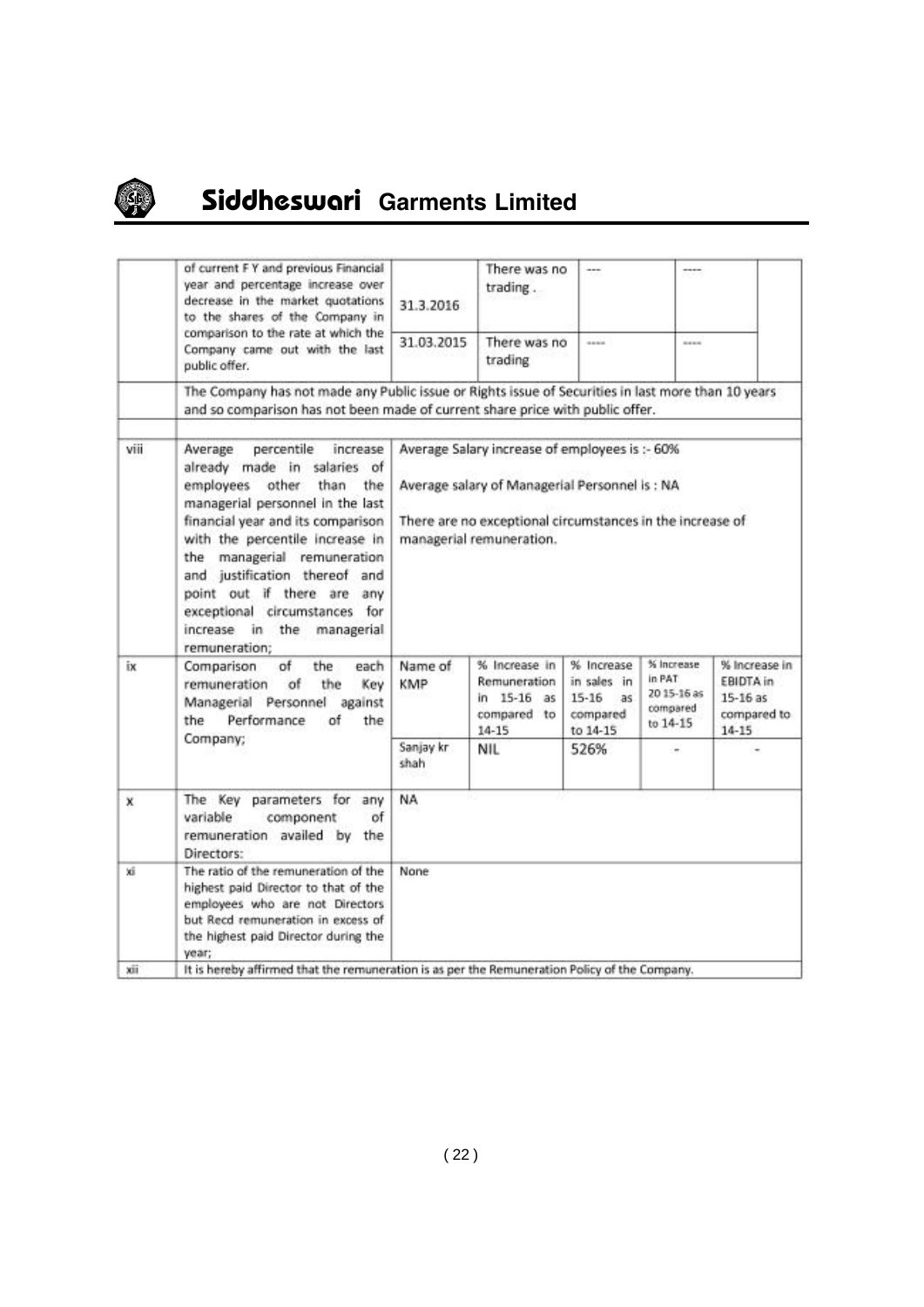

*Chartered Accountants*

**67/40, STARND ROAD 1ST FLOOR, CROSS ROAD NO. 11 KOLKATA - 700 006**

### **INDEPENDENT AUDITORS' REPORT TO THE MEMBERS OF SIDDHESWARI GARMENTS LIMITED**

#### **REPORT ON THE FINANCIAL STATEMENT**

We have audited the accompanying Financial statements of **SIDDHESWARI GARMENTS LIMITED** ("the company"), which comprise the Balance Sheet as at 31 March 2016,

the Statement of Profit and Loss and Cash Flow Statement for the year then ended, and a summary of significant accounting policies and other explanatory information.

#### **Management's Responsibility for the Financial Statement**

The Company's Board of Directors is responsible for the matters in section 134(5) of the Companies Act, 2013 ("the Act") with respect to the preparation of these financial statements that give a true and fair view of the financial position, financial performance and cash flows of the Company in accordance with the accounting principles generally accepted in India, including the Accounting Standards specified under Section 133 of the Act, read with Rule 7 of the Companies (Accounts) Rules, 2014. This responsibility also includes the maintenance of adequate accounting records in accordance with the provision of the Act for safeguarding of the assets of the Company and for preventing and detecting the frauds and other irregularities; selection and application of appropriate accounting policies; making judgments and estimates that are reasonable and prudent; and design, implementation and maintenance of internal financial control, that were operating effectively for ensuring the accuracy and completeness of the accounting records, relevant to the preparation and presentation of the financial statements that give a true and fair view and are free from material misstatement, whether due to fraud or error.

#### **Auditor's Responsibility**

Our responsibility is to express an opinion on these financial statements based on our audit.

We have taken into account the provisions of the Act, the accounting and auditing standards and matters which are required to be included in the audit report under the provisions of the Act and the Rules made there under.

We conducted our audit in accordance with the Standards on Auditing specified under section 143(10) of the Act. Those Standards require that we comply with ethical requirements and plan and perform the audit to obtain reasonable assurance about whether the financial statements are free from material misstatement.

An audit involves performing procedures to obtain audit evidence about the amounts and disclosures in the financial statements. The procedures selected depend on the auditor's judgment, including the assessment of the risks of material misstatement of the financial statements, whether due to fraud or error. In making those risk assessments, the auditor considers internal financial control relevant to the Company's preparation of the financial statements that give true and fair view in order to design audit procedures that are appropriate in the circumstances. An audit also includes evaluating the appropriateness of accounting policies used and the reasonableness of the accounting estimates made by Company's Directors, as well as evaluating the overall presentation of the financial statements.

We believe that the audit evidence we have obtained is suficient and appropriate to provide a basis for our audit opinion on the financial statements.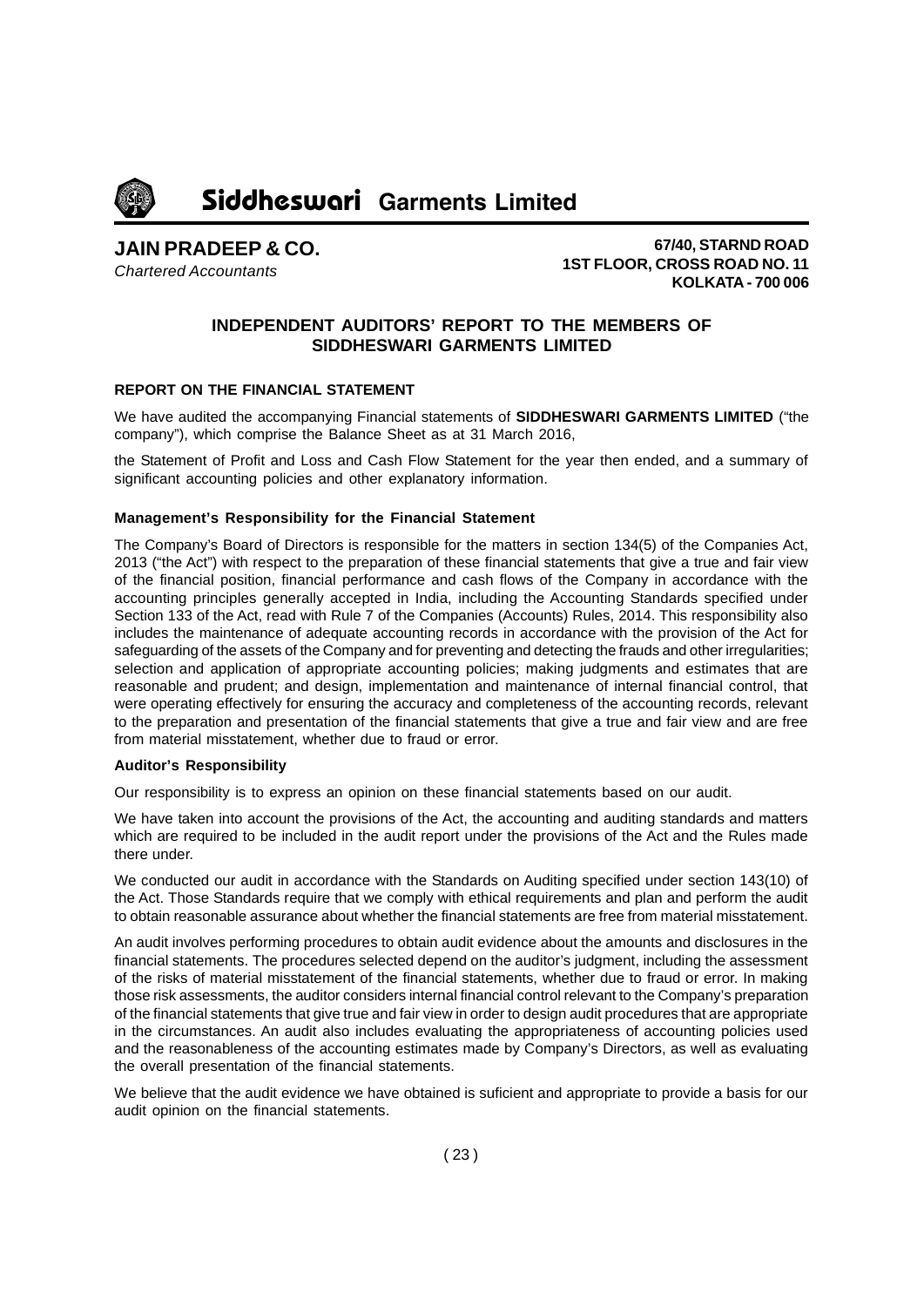

*Chartered Accountants*

### **67/40, STARND ROAD 1ST FLOOR, CROSS ROAD NO. 11 KOLKATA - 700 006**

#### **Opinion**

In our opinion and to the best of our information and according to the explanations given to us, the aforesaid financial statements, give the information required by the Act in the manner so required and give a true and fair view in conformity with the accounting principles generally accepted in India: **Opinion**<br>In our opinion and to the best of our information and according to the explanations given to us, the<br>aforesaid financial statements, give the information required by the Act in the manner so required and give<br>a t In our opinion and to the best of our information and according to the explanations given to us, the aforesaid financial statements, give the information required by the Act in the manner so required and give a true and fa

- 
- date; (a) in the case of the Balance Sheet, of the state of affairs of the Company as at March 31, 2016;<br>
(b) in the case of the Statement of Profit and Loss Account, of the PROFIT for the year ended on that date;<br>
(c) in the ca
- 

#### **Report on the other Legal and regulatory Requirements**

- 1. As required by the Companies (Auditor's Report) Order, 2015 ("the Order") issued by the Central<br>
1. As required by the Companies (Auditor's Report) Order, 2015 ("the Order") issued by the Central<br>
4. Government of India Government of India in terms of sub-section (11) of section 143 of the Companies Act 2013, We give in the Annexure statement on the matters specified in paragraph 3 & 4 of the order. Report on the other Legal and regulatory Requirements<br>
1. As required by the Companies (Auditor's Report) Order, 20<br>
Government of India in terms of sub-section (11) of section 14<br>
the Annexure statement on the matters spe As required by the Companies (Auditor's Report) Order, 2015 ("the Order") issued by the Central<br>Government of India in terms of sub-section (11) of section 143 of the Companies Act 2013, We give in<br>the Annexure statement
- 
- and belief were necessary for the purposes of our audit; 2. As required by section 143(3) of the Act, we report that:<br>
a) we have sought and obtained all the information and explanations which to the best of our knowledge<br>
and belief were necessary for the purposes of our audit;
	- as appears from our examination of those books.
	- c) the Balance Sheet, the Statement of Profit and Loss, and Cash Flow Statement dealt with by this<br>
	c) the Balance Sheet, the Statement of Profit and Loss, and Cash Flow Statement dealt with by this<br>
	Report are in agreemen Report are in agreement with the books of account. c) the Balance Sheet, the Statement of Profit and Loss, and Cash Flow Statement dealt with by this<br>Report are in agreement with the books of account.<br>d) in our opinion, the aforesaid financial statements comply with the Ac
	- under Section 133 of the Act, read with Rule 7 of the Companies (Accounts) Rules, 2014.
	- e) the Balance Sheet, the Statement of Profit and Loss, and Cash Flow Statement dealt with by this<br>Report are in agreement with the books of account.<br>d) in our opinion, the aforesaid financial statements comply with the Ac record by the Board of Directors, none of the directors is disqualified as on 31 March, 2016, from being appointed as a director in terms of Section 164(2) of the Act. under Section 133 of the Act, read with Rule 7 of the Companies (Accounts) Rules, 2014.<br>
	e) on the basis of written representations received from the directors as on 31 March, 2016, taken on<br>
	record by the Board of Directo
	- and the operating effectiveness of such controls, refer to our separats report in 'Annexure-B' f) With respect to the adequacy of Internal Financial control our financial reporting of the company and the operating effectiveness of such controls, refer to our separats report in 'Annexure-B' g) With respect to the oth
	- and according to the explanations given to us: With respect to the adequacy of Internal Financial control our financial reporting of the company<br>and the operating effectiveness of such controls, refer to our separats report in 'Annexure-B'<br>With respect to the other mat With respect to the other matters included in the Auditor's Report and to our best of our information<br>and according to the explanations given to us:<br>i) The Company does not have any pending litigations which would impact i
		-
		- there were any material foreseeable losses. i) The Company does not have any pending litigations which would impact its financial position.<br>
		ii) The Company did not have any long-term contracts including derivatives contracts for which<br>
		there were any material fores
		- Company as on 31 March, 2016.

Place : Kolkata Dated : 27th May, 2016 For **JAIN PRADEEP & CO.** *Chartered Accountants* FIRM Regn. No. : 315109E

> **(PRADEEP JAIN)** *Proprietor* Membership No. 052264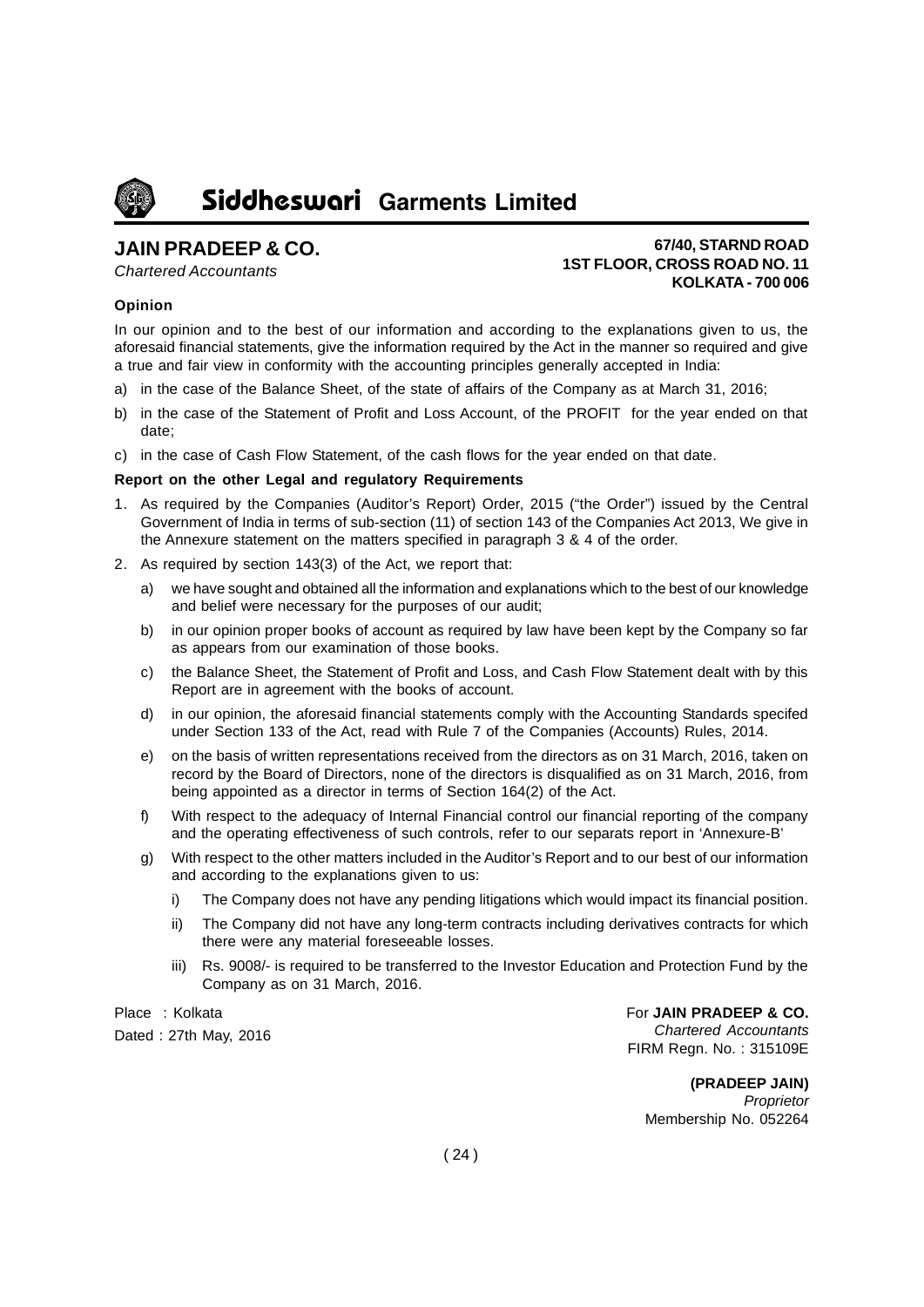

*Chartered Accountants*

**67/40, STARND ROAD 1ST FLOOR, CROSS ROAD NO. 11 KOLKATA - 700 006**

### **THE ANNEXURE REFERRED TO IN PARAGRAPH 1 OF THE OUR REPORT OF EVEN DATE TO THE MEMBERS OF SIDDHESWARI GARMENTS LIMITED ON THE ACCOUNTS OF THE COMPANY FOR THE YEAR ENDED 31ST MARCH, 2016.**

On the basis of such checks as we considered appropriate and according to the information and explanation given to us during the course of our audit, we report that: ACCOUNTS OF THE COMPANY FOR THE YEAR ENDED 31ST MARCH, 2016.<br>On the basis of such checks as we considered appropriate and according to the information and explanation<br>given to us during the course of our audit, we report t

- details and situation of fixed assets on the basis of information available. (a) The Company has maintained proper records showing full particulars including quantitative
	- intervals; no material discrepancies were noticed on such verification. (b) As explained to us, fixed assets have been physically verified by the management reasonable
- part of fixed asset has been disposed off during the year and therefore does not affect the going concern assumption. (c) In our opinion and according to the information and explanations given to us, no substantial<br>part of fixed asset has been disposed off during the year and therefore does not affect the<br>going concern assumption.<br>(i) (a)
- details and situation of fixed assets;
- (a) The company is maintaining proper records showing full particulars, including quantitative<br>details and situation of fixed assets;<br>(b) These fixed assets have been physically verified by the management at reasonable int No material discrepancies were noticed on such verification . details and situation of fixed assets;<br>
(b) These fixed assets have been physically verified by the management at reasonable<br>
No material discrepancies were noticed on such verification .<br>
(c) The title deeds of immovable
	-
- (ii) Physical verification of inventory has been conducted at reasonable intervals by the management and No material discrepancies were noticed .
- (iii) The company has not granted any loans, secured or unsecured to companies, Firms Limited Liability Partnerships or other parties covered in the register maintained under section 189 of the Companies Act, 2013. If so, (iii) The company has not granted any loans, secured or unsecured to companies, Firms Limited<br>Liability Partnerships or other parties covered in the register maintained under section 189 of the<br>Companies Act, 2013. If so,<br>
- Companies Act, 2013 have been complied with. Companies Act, 2013. If so,<br>
(iv) in respect of loans, investments, guarantees, and s<br>
Companies Act, 2013 have been complied with.<br>
(v) The company has not accepted any deposits.<br>
(vi) Maintenance of cost records has not
- 
- (vi) Maintenance of cost records has not been specified by the Central Government under sub-section (1) of section 148 of the Companies Act, 2013.
- (vii) The company is regular in depositing undisputed statutory dues including provident fund,employees' state insurance, income-tax, sales-tax, service tax, duty of customs, duty of excise, value added tax, cess and any other statutory dues to the appropriate authorities.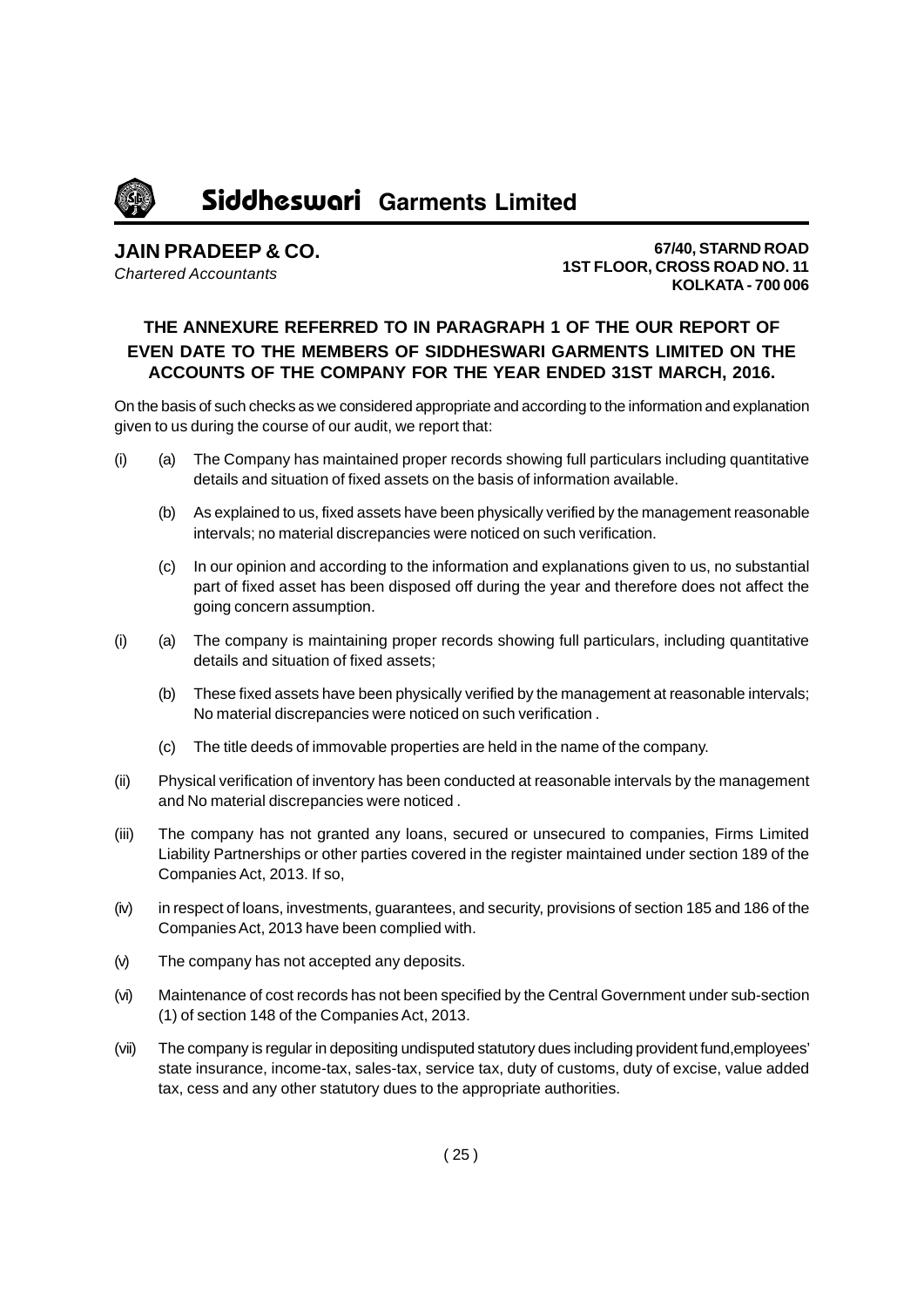

*Chartered Accountants*

#### **67/40, STARND ROAD 1ST FLOOR, CROSS ROAD NO. 11 KOLKATA - 700 006**

- (viii) The company has not taken any loans or borrowing from a financial institution, bank, Government or dues to debenture holders.
- (viii) The company has not taken any loans or borrowing from a financial institution, bank, Government or dues to debenture holders.<br>(ix) No moneys raised by way of initial public offer or further public offer (including d term loans were applied for the purposes for which those are raised. (ix) No moneys raised by way of initial public offer or further public offer (including debt instruments) and<br>term loans were applied for the purposes for which those are raised.<br>(x) No fraud by the company or any fraud on
- noticed or reported during the year. term loans were applied for the purposes for which those are raised.<br>
(x) No fraud by the company or any fraud on the Company by its officers or employees has been<br>
noticed or reported during the year.<br>
(xi) No managerial
- mandated by the provisions of section 197 read with Schedule-V to the Companies Act. (xi) No managerial remuneration has been paid or provided in accordance with the requisite approvals<br>mandated by the provisions of section 197 read with Schedule-V to the Companies Act.<br>(xii) The Company is not a Nidhi Com
- 
- All transactions with the related parties are in compliance with sections 177 and 188 of Companies Act, 2013 where applicable and the details have been disclosed in the Financial Statements etc., as required by the applicable accounting standards;
- (xiv) Company has not made any preferential allotment or private placement of shares or fully or partly convertible debentures during the year under review . as required by the applicable accounting standards;<br>
(xiv) Company has not made any preferential allotment or private placement of shares or fully or partly<br>
convertible debentures during the year under review .<br>
(xv) Comp
- him.

Place : Kolkata Dated : 27th May, 2016 For **JAIN PRADEEP & CO.** *Chartered Accountants* FIRM Regn. No. : 315109E

**(PRADEEP JAIN)** *Proprietor* Membership No. 052264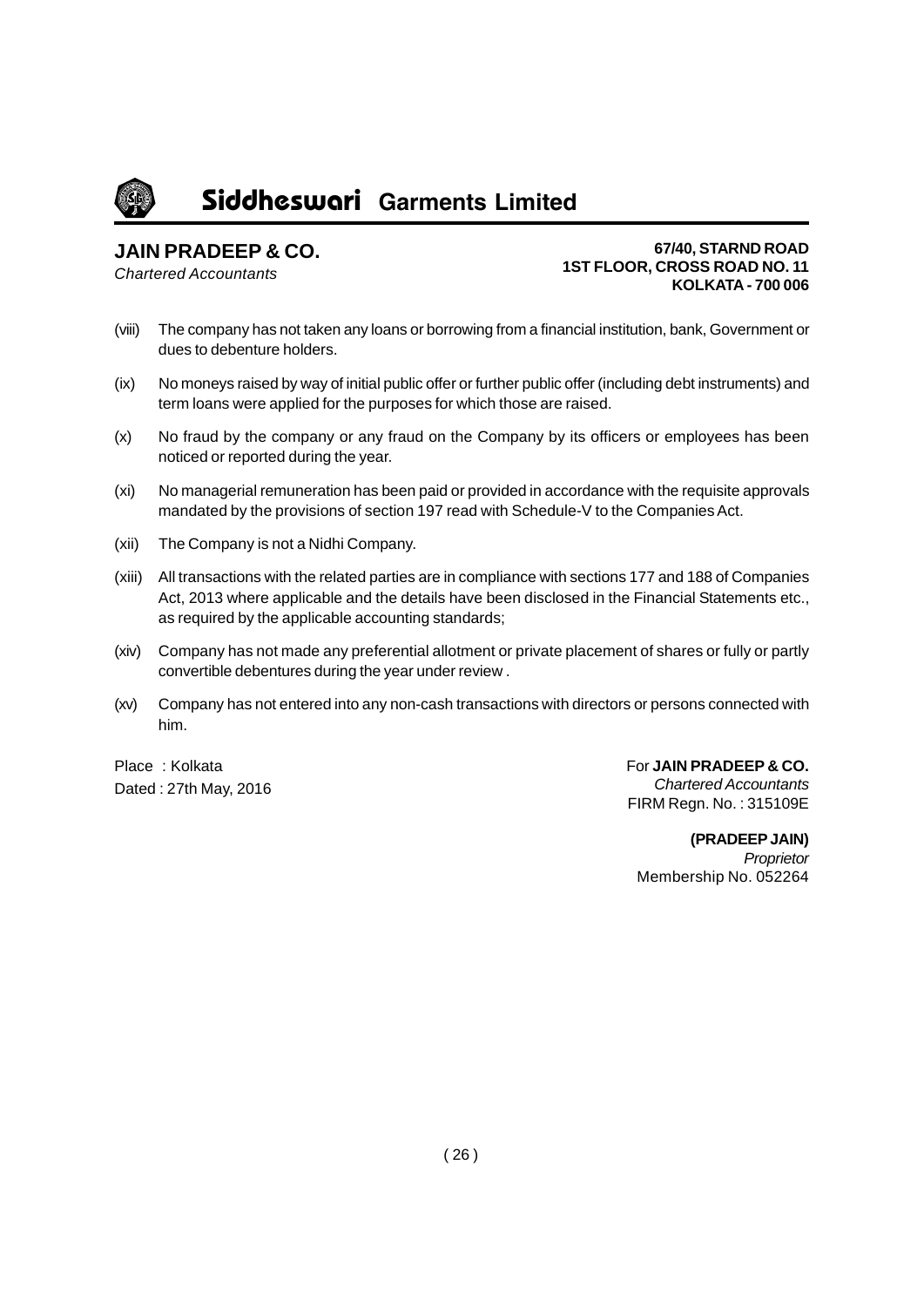

*Chartered Accountants*

**67/40, STARND ROAD 1ST FLOOR, CROSS ROAD NO. 11 KOLKATA - 700 006**

**Annexure 'B'**

### **Report on Internal Financial Controls Over Financial Reporting**

#### **Report on the Internal Financial Controls under Clause (i) of Sub-section 3 of Section 143 of the Companies Act, 2013 ("the Act")**

We have audited the internal financial controls over financial reporting of SIDDHESWARI GARMENTS LIMITED ("the Company") as of March 31, 2016 in conjunction with our audit of the financial statements of the Company for the year ended on that date.

#### **Management's Responsibility for Internal Financial Controls**

The Company's management is responsible for establishing and maintaining internal financial controls based on the internal control over financial reporting criteria established by the Company considering the essential components of internal control stated in the Guidance Note on Audit of Internal Financial Controls Over Financial Reporting issued by the Institute of Chartered Accountants of India. These responsibilities include the design, implementation and maintenance of adequate internal financial controls that were operating effectively for ensuring the orderly and efficient conduct of its business, including adherence to company's policies, the safeguarding of its assets, the prevention and detection of frauds and errors, the accuracy and completeness of the accounting records, and the timely preparation of reliable financial information, as required under the Companies Act, 2013.

#### **Auditors' Responsibility**

Our responsibility is to express an opinion on the Company's internal financial controls over financial reporting based on our audit. We conducted our audit in accordance with the guidance Note on Audit of Internal Financial Controls Over Financial Reporting (the "Guidance Note") and the Standards on Auditing, issued by ICAI and deemed to be prescribed under section 143(10) of the Companies Act, 2013, to the extent applicable to an audit of internal financial controls, both applicable to an audit of Internal Financial Controls and, both issued by the Institute of Chartered Accountants of India. Those Standards and the Guidance Note require that we comply with ethical requirements and plan and perform the audit to obtain reasonable assurance about whether adequate internal financial controls over financial reporting was established and maintained and if such controls operated effectively in all material respects.

Our audit involves performing procedures to obtain audit evidence about the adequacy of the internal financial controls system over financial reporting and their operating effectiveness. Our audit of internal financial controls over financial reporting included obtaining an understanding of internal financial controls over financial reporting, assessing the risk that a material weakness exists, and testing and evaluating the design and operating effectiveness of internal control based on the assessed risk. The procedures selected depend on the auditor's judgement, including the assessment of the risks of material misstatement of the financial statements, whether due to fraud or error.

We believe that the audit evidence we have obtained is sufficient and appropriate to provide a basis for our audit opinion on the Company's internal financial controls system over financial reporting.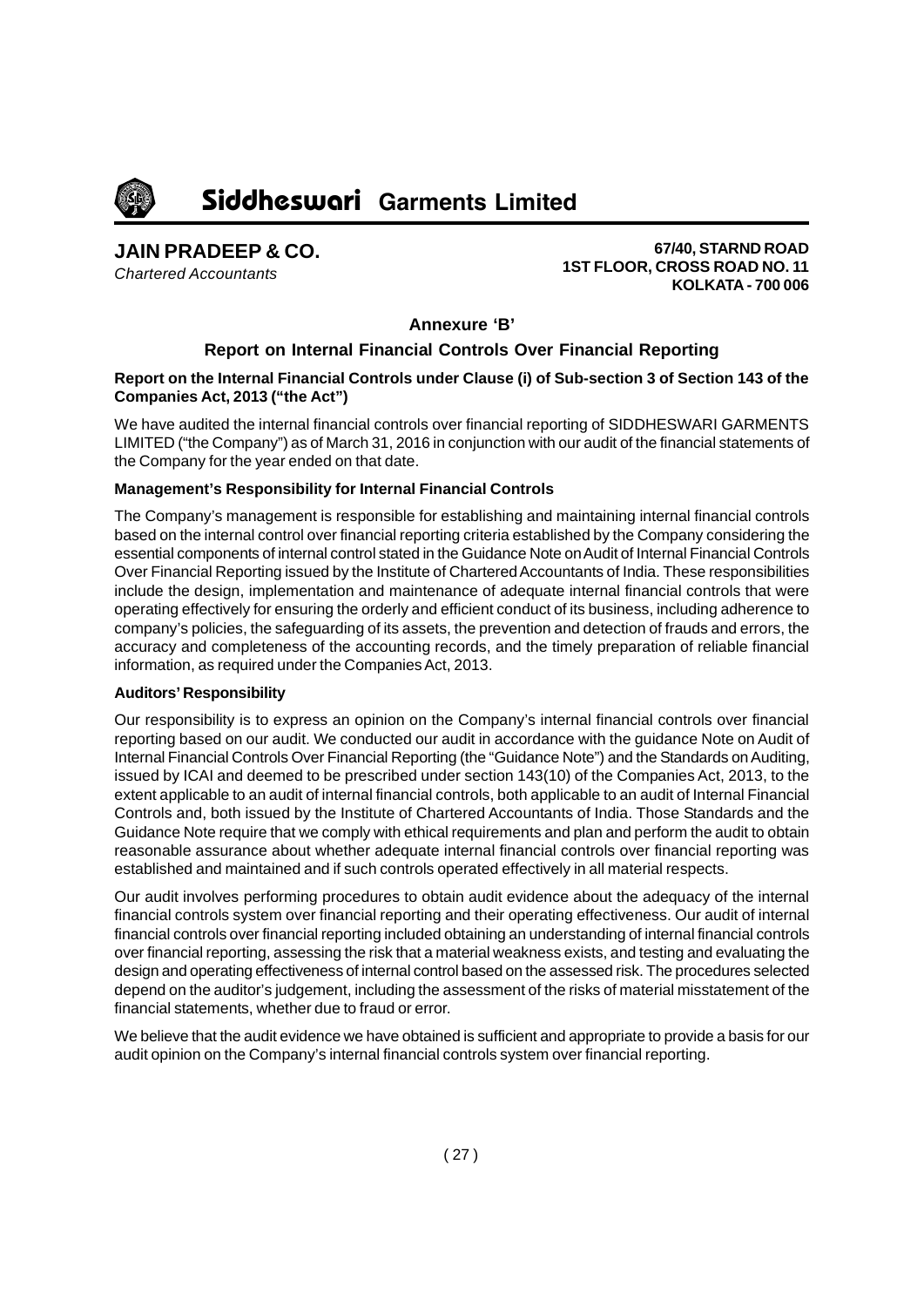

*Chartered Accountants*

#### **67/40, STARND ROAD 1ST FLOOR, CROSS ROAD NO. 11 KOLKATA - 700 006**

#### **Meaning of Internal Financial Controls Over Financial Reporting**

A company's internal financial control over financial reporting is a process designed to provide reasonable assurance regarding the reliability of financial reporting and the preparation of financial statements for external purposes in accordance with generally accepted accounting principles. A company's internal financial control over financial reporting includes those policies and procedures that 1. A company's internal financial control over financial reporting is a process designed to provide reasonable<br>assurance regarding the reliability of financial reporting and the preparation of financial statements for<br>exte

- transactions and dispositions of the assets of the company;
- External purposes in accordance with generally accepted accounting principles. A company sinternal financial control over financial reporting includes those policies and procedures that<br>
1. Pertain to the maintenance of re financial statements in accordance with generally accepted accounting principles, and that receipts and expenditures of the company are being made only in accordance with authorizations of management and directors of the company; and 2. Provide reasonable assurance that transactions are recorded as necessary to permit preparation of<br>financial statements in accordance with generally accepted accounting principles, and that receipts<br>and expenditures of t
- use, or disposition of the company's assets that could have a material effect on the financial statements.

#### **Inherent Limitations of Internal Financial Controls Over Financial Reporting**

Because of the inherent limitations of internal financial controls over financial reporting, the possibility of collusion or improper management override of controls, material misstatements due to error or fraud may occur and not be detected. Also, projections of any evaluation of the internal financial controls over financial reporting to future periods are subject to the risk that the internal financial controls over financial reporting may become inadequate because of changes in conditions, or that the degree of compliance with the policies or procedures may deteriorate.

#### **Opinion**

In our opinion, the Company has, in all material respects, an adequate internal financial controls system over financial reporting and such internal financial controls over financial reporting were operating effectively as at March 31, 2016, based on the internal control over financial reporting criteria established by the Company considering the essential components of internal control stated in the Guidance Note on Audit of Internal Financial Controls Over Financial Reporting issued by the Institute of Chartered Accountants of India.

Place : Kolkata Dated : 27th May, 2016 For **JAIN PRADEEP & CO.** *Chartered Accountants* FIRM Regn. No. : 315109E

**(PRADEEP JAIN)** *Proprietor* Membership No. 052264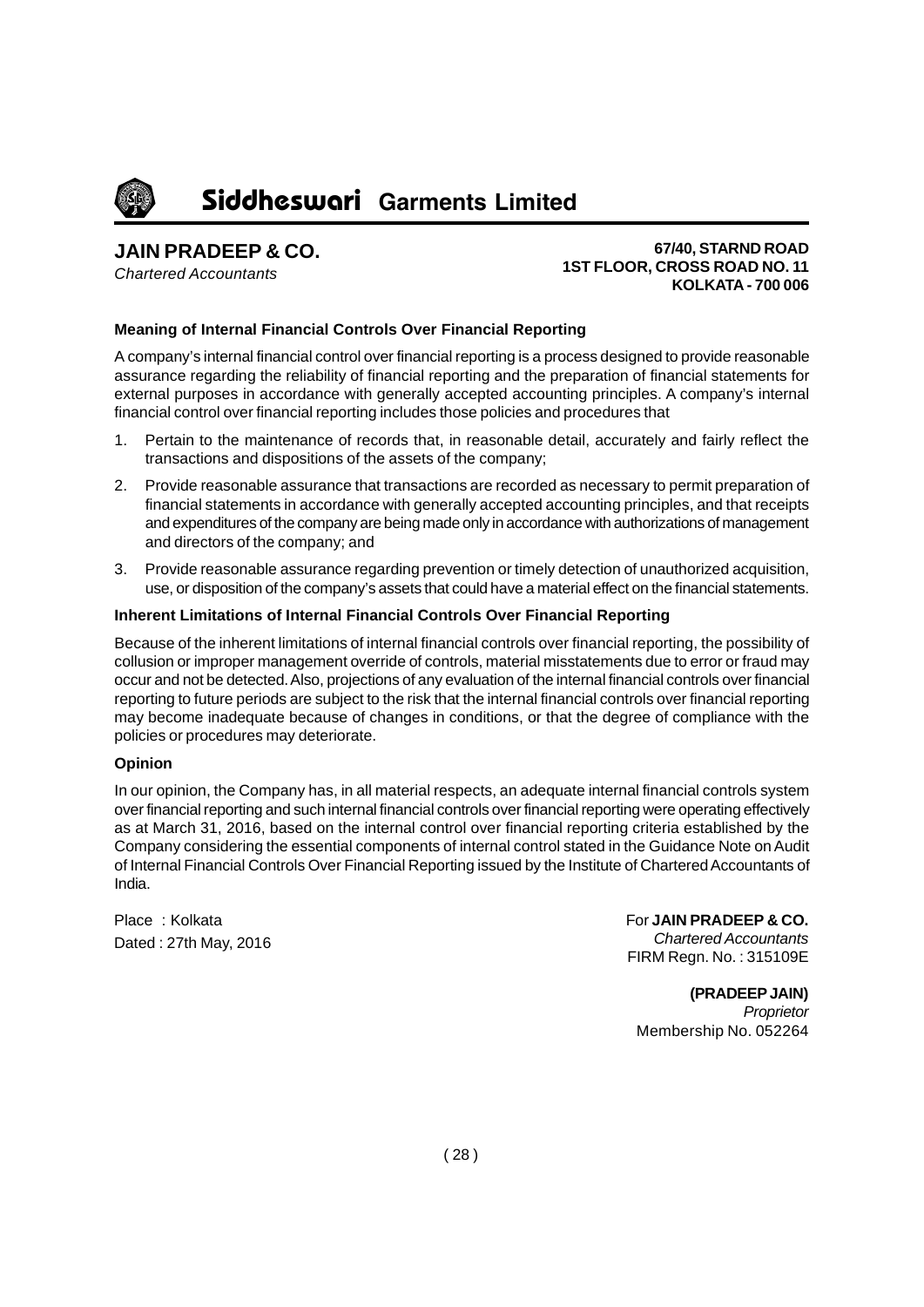**JAIN PRADEEP & CO.** *Chartered Accountants*

**67/40, STARND ROAD 1ST FLOOR, CROSS ROAD NO. 11 KOLKATA - 700 006**

### **AUDITOR'S CERTIFICATE ON CORPORATE GOVERNANCE**

To

The Members of **Siddheswari Garments Limited.**

We have examined the compliance of conditions of Corporate Governance by Siddheswari Garments Limited for the year ended on 31 st March, 2016, as stipulated in clause 49 of the Listing Agreement of the said Company with stock exchange.

The compliance of conditions of Corporate Governance is the responsibility of the management. Our Examinations was limited to procedures and implementations thereof, adopted by the Company for ensuring the compliance of the conditions of the Corporate Governance. It is neither an audit nor an expression of opinion on the financial statements of the company.

In our opinion and to the best of our information and according to the explanations given to us, we certify that the Company has complied with the conditions of Corporate Governance as stipulated in the above mentioned Listing Agreement.

We state that no investor grievance is pending for a period exceeding one month against the Company as per the records maintained by the Registrar of the Company.

We further state that such compliance is neither an assurance as to the future viability of the Company nor the efficiency or effectiveness with which the management has conducted the affairs of the company.

Place : Kolkata Dated : 27th May, 2016 For **JAIN PRADEEP & CO.** *Chartered Accountants* FIRM Regn. No. : 315109E

**(PRADEEP JAIN)** *Proprietor* Membership No. 052264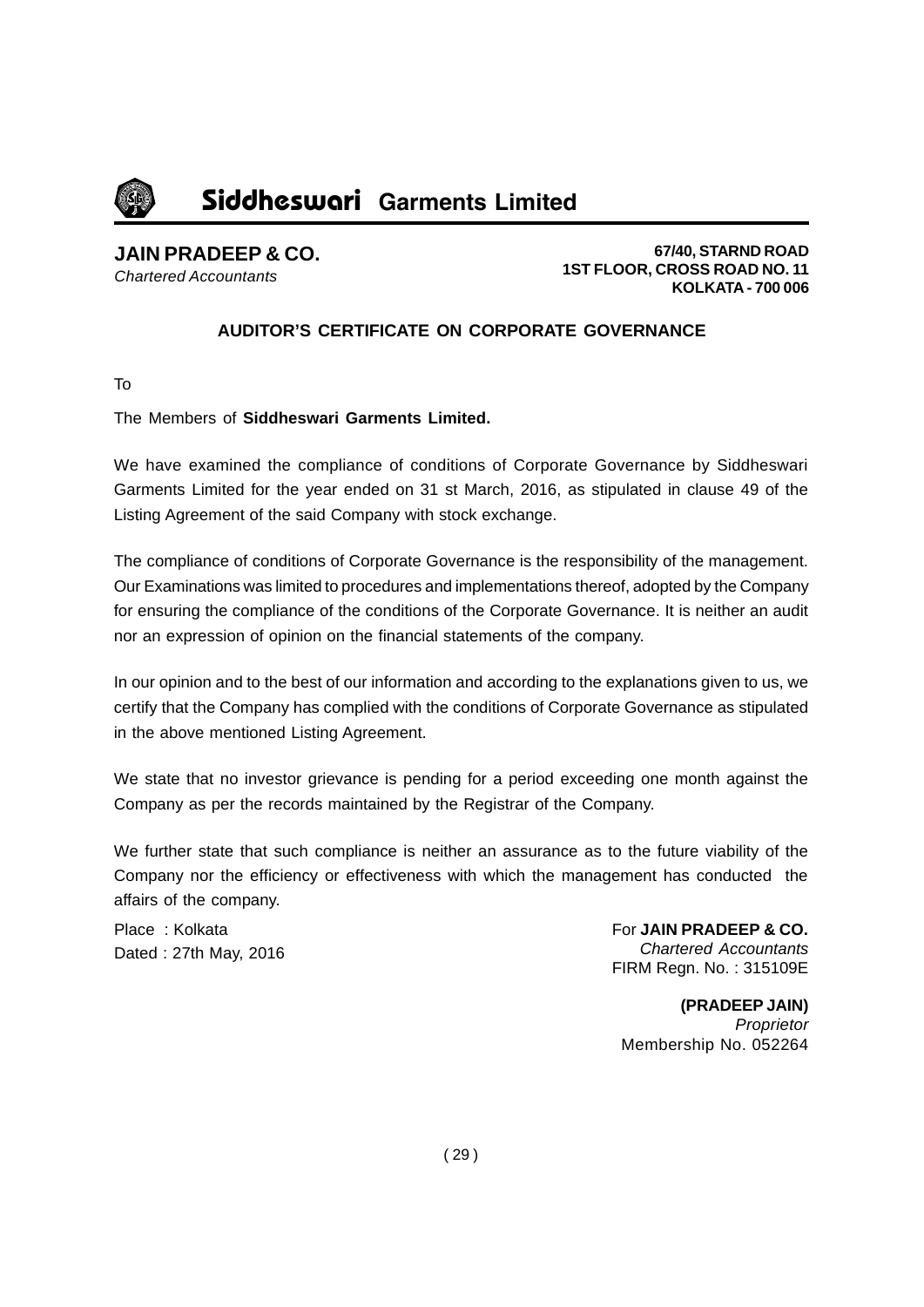

### **BALANCE SHEET AS AT 31ST MARCH, 2016**

| Siddheswari<br>数職                           | <b>Garments Limited</b> |                         |                         |  |  |  |  |  |
|---------------------------------------------|-------------------------|-------------------------|-------------------------|--|--|--|--|--|
| <b>BALANCE SHEET AS AT 31ST MARCH, 2016</b> |                         |                         |                         |  |  |  |  |  |
|                                             | <b>NOTES</b>            | 31.03.2016<br>Р.<br>Rs. | 31.03.2015<br>Rs.<br>Р. |  |  |  |  |  |
| <b>EQUITY AND LIABILITIES:</b>              |                         |                         |                         |  |  |  |  |  |
| <b>SHAREHOLDERS FUNDS</b>                   |                         |                         |                         |  |  |  |  |  |
| Share Capital                               | $\mathbf{2}$            | 38,270,500.00           | 38,270,500.00           |  |  |  |  |  |
| Reserve & Surplus                           | 3                       | 7,844,574.70            | 7,683,946.30            |  |  |  |  |  |
| <b>NON CURRENT LIABILITIES :</b>            |                         |                         |                         |  |  |  |  |  |
| <b>Deferred Tax Liabilities</b>             | 4                       | 561,350.00              | 561,350.00              |  |  |  |  |  |
| <b>CURRENT LIABILITIES :</b>                |                         |                         |                         |  |  |  |  |  |
| <b>Other Current Liabilities</b>            | 5                       | 6,326,134.50            | 613,593.00              |  |  |  |  |  |
| <b>TOTAL</b>                                |                         | 53,002,559.20           | 47,129,389.30           |  |  |  |  |  |
| <b>ASSEST</b>                               |                         |                         |                         |  |  |  |  |  |
| <b>NON CURRENT ASSETS:</b>                  |                         |                         |                         |  |  |  |  |  |
| <b>Fixed Assets</b>                         | 6                       | 1,819,346.52            | 1,819,346.52            |  |  |  |  |  |
| Non Current Investments                     | $\overline{7}$          | 15,587,824.00           | 15,587,824.00           |  |  |  |  |  |
| Long Term Loans & Advances                  | 8                       | 27,150,290.00           | 27,146,000.00           |  |  |  |  |  |
| <b>CURRENT ASSETS:</b>                      |                         |                         |                         |  |  |  |  |  |
| Inventories                                 | 9                       | 55,703.00               | 55,703.00               |  |  |  |  |  |
| <b>Sundry Debtors</b>                       | 10                      | 5,508,092.00            |                         |  |  |  |  |  |
| Cash and Bank Balances                      | 11                      | 1,033,026.68            | 2,484,334.78            |  |  |  |  |  |
| Short Term Loans and Advances               | 12                      | 1,844,627.00            | 32,531.00               |  |  |  |  |  |
| <b>Other Assets</b>                         | 13                      | 3,650.00                | 3,650.00                |  |  |  |  |  |
| <b>TOTAL</b>                                |                         | 53,002,559.20           | 47,129,389.30           |  |  |  |  |  |
| <b>Significant Accounting Policies</b>      | 1                       |                         |                         |  |  |  |  |  |

The accompanying notes are an integral part of the Financial statements

As per our Report of even date For **JAIN PRADEEP & CO.** *Chartered Accountants* FIRM Regn. No. : 315109E

Place : Kolkata Dated : 27th May, 2016

**(PRADEEP JAIN)** *Proprietor* Membership No. 052264 **ABHISHEK PODDAR SANJAY KR. SHAH** *Director*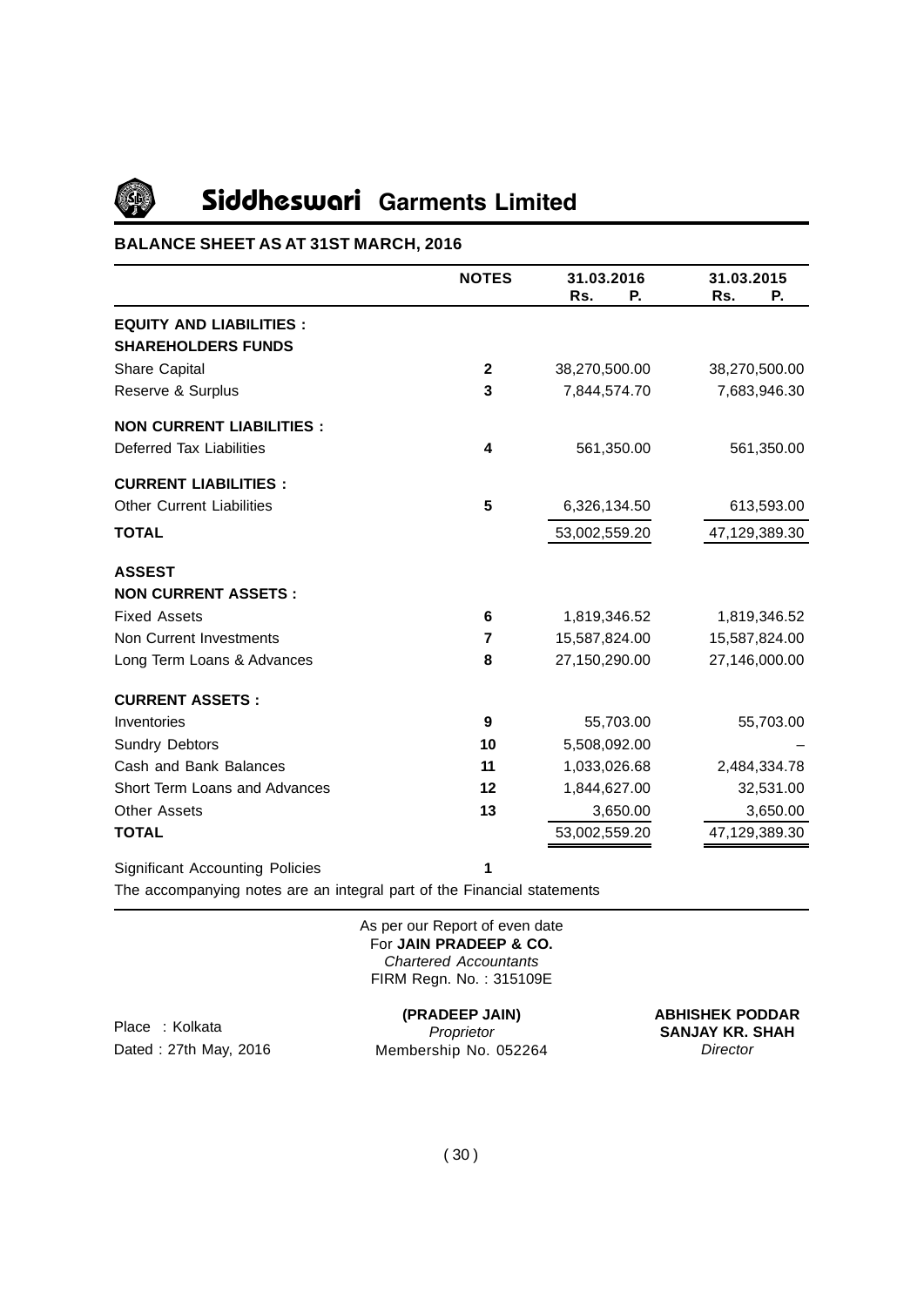### **STATEMENT OF PROFIT & LOSS FOR THE YEAR ENDED 31ST MARCH, 2016**

|                                                                         | <b>NOTES</b> | $2015 - 16$   | $2014 - 15$  |
|-------------------------------------------------------------------------|--------------|---------------|--------------|
|                                                                         |              | Р.<br>Rs.     | Р.<br>Rs.    |
| <b>INCOME:</b>                                                          |              |               |              |
| <b>Revenue from Operations</b>                                          | 14           | 12,679,933.00 | 2,410,321.00 |
| Other Income                                                            | 15           | 2,946,066.00  | 3,969,211.13 |
| <b>TOTAL REVENUE</b>                                                    |              | 15,625,999.00 | 6,379,532.13 |
| <b>EXPENSES</b>                                                         |              |               |              |
| <b>Purchase of Traded Goods</b>                                         | 16           | 14,030,892.50 | 2,965,074.00 |
| Changes in Inventories                                                  | 17           |               |              |
| Employee Benefit Expense                                                | 18           | 552,760.00    | 377,117.00   |
| Depreciation                                                            |              |               | 6,909.00     |
| Other Expenses                                                          | 19           | 731,868.10    | 1,658,251.03 |
| <b>TOTAL EXPENSES</b>                                                   |              | 15,315,520.60 | 5,007,351.03 |
| Profit / (Loss) Before Tax                                              |              | 310,478.40    | 1,372,181.10 |
| <b>TOTAL EXPENSES</b>                                                   |              |               |              |
| <b>Current Tax</b>                                                      |              | 149,850.00    | 261,469.00   |
| Current Tax relating to prior years                                     |              |               |              |
| Deferred Tax                                                            |              |               | 7,088.00     |
| Profit / (Loss) for the Year                                            |              | 160,628.40    | 1,103,624.10 |
| Earnings per equity share of face<br>value of Rs. 10 each               |              |               |              |
| Basic and Diluted (in Rs.)                                              | 20           | 0.05          | 0.33         |
| <b>Significant Accounting Policies</b>                                  |              |               |              |
| The accompanying notes are an integral part of the Financial statements |              |               |              |

#### As per our Report of even date For **JAIN PRADEEP & CO.** *Chartered Accountants* FIRM Regn. No. : 315109E

Place : Kolkata Dated : 27th May, 2016

**(PRADEEP JAIN)** *Proprietor* Membership No. 052264 **ABHISHEK PODDAR SANJAY KR. SHAH** *Director*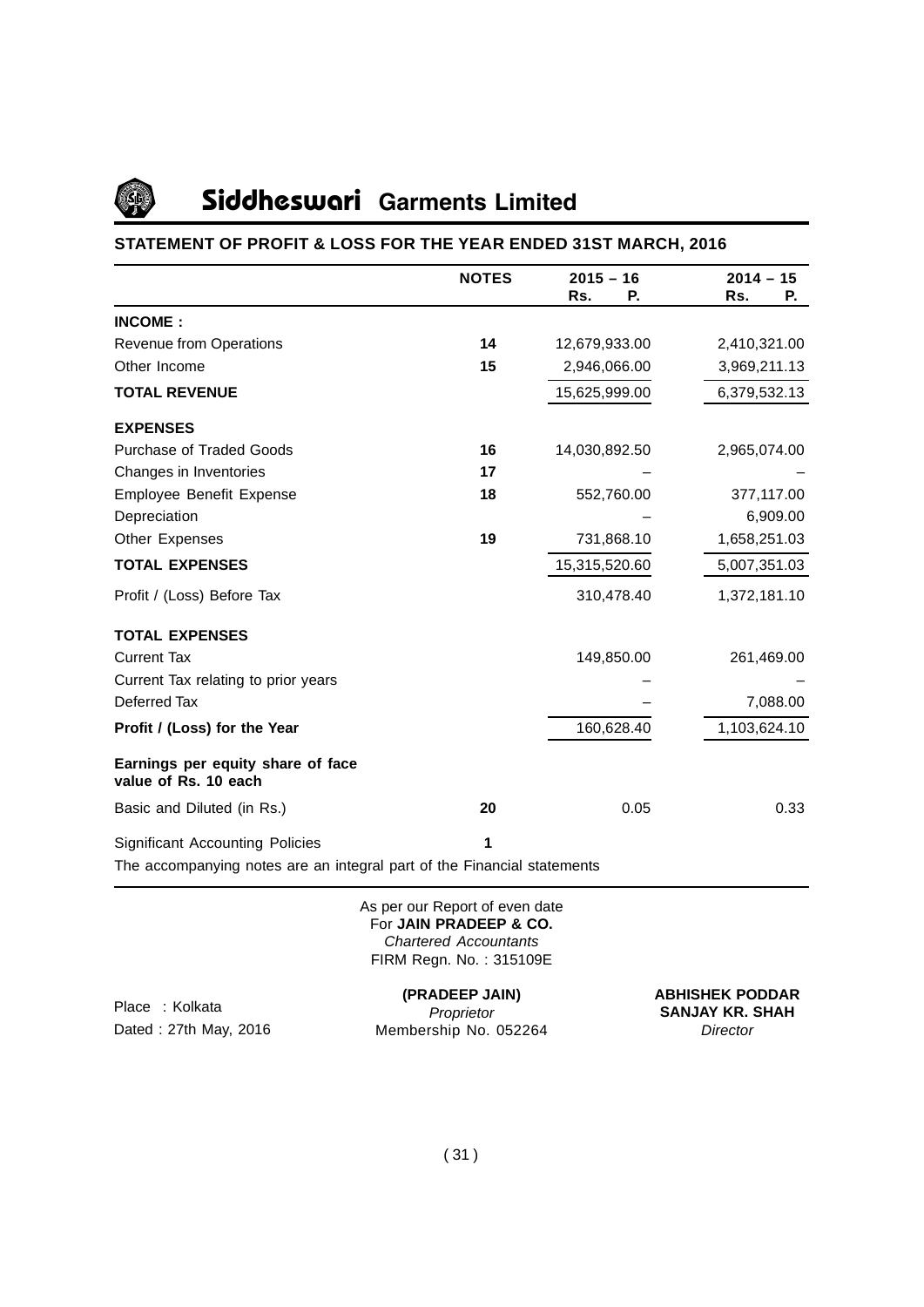### **CASH FLOW STATEMENT FOR THE YEAR ENDED 31ST MARCH, 2016**

|                                                                                         |     |                                                          | $2015 - 16$                 |             |                  |    | $2014 - 15$            |              |
|-----------------------------------------------------------------------------------------|-----|----------------------------------------------------------|-----------------------------|-------------|------------------|----|------------------------|--------------|
|                                                                                         | Rs. | Р.                                                       | Rs.                         | Р.          | Rs.              | Р. | Rs.                    | Р.           |
| A. CASH FLOW FROM OPERATING ACTIVITIES                                                  |     |                                                          |                             |             |                  |    |                        |              |
| Net Profit before tax & Extra-ordinary Items                                            |     |                                                          |                             |             |                  |    |                        |              |
| Adjustments for :                                                                       |     |                                                          |                             | 3,10,478.40 |                  |    | 13,72,181.10           |              |
| Depreciation                                                                            |     |                                                          |                             |             | 6,909.00         |    |                        |              |
| Profit on Sale of Assets                                                                |     |                                                          |                             |             | (628.00)         |    |                        |              |
| Interest Received                                                                       |     | (29, 46, 066.00)                                         |                             |             | (29, 57, 734.00) |    |                        |              |
|                                                                                         |     |                                                          | (29, 46, 066.00)            |             |                  |    | (29,51,453.00)         |              |
| <b>Operating Profit Before Working Capital Changes</b>                                  |     |                                                          | (26, 35, 587.60)            |             |                  |    | (15, 79, 271.90)       |              |
| Adjustment for:                                                                         |     |                                                          |                             |             |                  |    |                        |              |
| Sale of Fixed Assets                                                                    |     |                                                          |                             |             | 9,100.00         |    |                        |              |
| Sales tax (written Off)                                                                 |     |                                                          |                             |             | 4,998.00         |    |                        |              |
| Decrease / (Increase) in Debtor                                                         |     | (55,08,092.00)                                           |                             |             |                  |    |                        |              |
| Decrease/(Increase) in Loans & advances                                                 |     | (17,04,290.00)                                           |                             |             | (1,59,781.00)    |    |                        |              |
| Increase/ (Decrease) in Creditors                                                       |     |                                                          | 57,12,541.50 (14,99,840.50) |             | (1, 18, 000.00)  |    | (2,63,683.00)          |              |
| Cash Generated from Operations                                                          |     |                                                          | (41, 35, 428.10)            |             |                  |    | (18, 42, 954.90)       |              |
| <b>Direct Taxes Paid</b>                                                                |     |                                                          |                             | 2,61,946.00 |                  |    |                        | (11, 646.00) |
| Net Cash from Operating Activities                                                      |     |                                                          | (43, 97, 374.10)            |             |                  |    | (18, 31, 308.90)       |              |
| <b>B. CASH FLOW FROM INVESTING ACTIVITIES:</b>                                          |     |                                                          |                             |             |                  |    |                        |              |
| Sale of Investment                                                                      |     |                                                          |                             |             | 10,00,000.00     |    |                        |              |
| Interest Received                                                                       |     | 29,46,066.00                                             |                             |             | 29,57,734.00     |    |                        |              |
| Net Cash from Investment Activities                                                     |     |                                                          | 29,46,066.00                |             |                  |    | 39,57,734.00           |              |
| C. CASH FLOW FROM FINANCING ACTIVITIES:                                                 |     |                                                          |                             |             |                  |    |                        |              |
| Net Cash from Financing activities                                                      |     |                                                          |                             |             |                  |    |                        |              |
| Net increase/(decrease) in Cash & Cash Equivalents                                      |     |                                                          | (14, 51, 308.10)            |             |                  |    | 21,26,425.10           |              |
| Cash & Cash Equivalents as on 1st. April, 2015                                          |     |                                                          | 24,84,334.78                |             |                  |    | 3,57,909.68            |              |
| Cash & Cash Equivalents as on 1st. April, 2016                                          |     |                                                          |                             |             |                  |    | 24,84,334.78           |              |
| 10,33,026.68<br>This is the Cash Flow Statement referred to in our report of even date. |     |                                                          |                             |             |                  |    |                        |              |
|                                                                                         |     |                                                          |                             |             |                  |    |                        |              |
|                                                                                         |     | As per our Report of even date<br>For JAIN PRADEEP & CO. |                             |             |                  |    |                        |              |
|                                                                                         |     | <b>Chartered Accountants</b>                             |                             |             |                  |    |                        |              |
|                                                                                         |     | FIRM Regn. No.: 315109E                                  |                             |             |                  |    |                        |              |
|                                                                                         |     | (PRADEEP JAIN)                                           |                             |             |                  |    | <b>ABHISHEK PODDAR</b> |              |
| Place: Kolkata                                                                          |     | Proprietor<br>Membership No. 052264                      |                             |             |                  |    | <b>SANJAY KR. SHAH</b> |              |
| Dated: 27th May, 2016                                                                   |     |                                                          |                             |             |                  |    | Director               |              |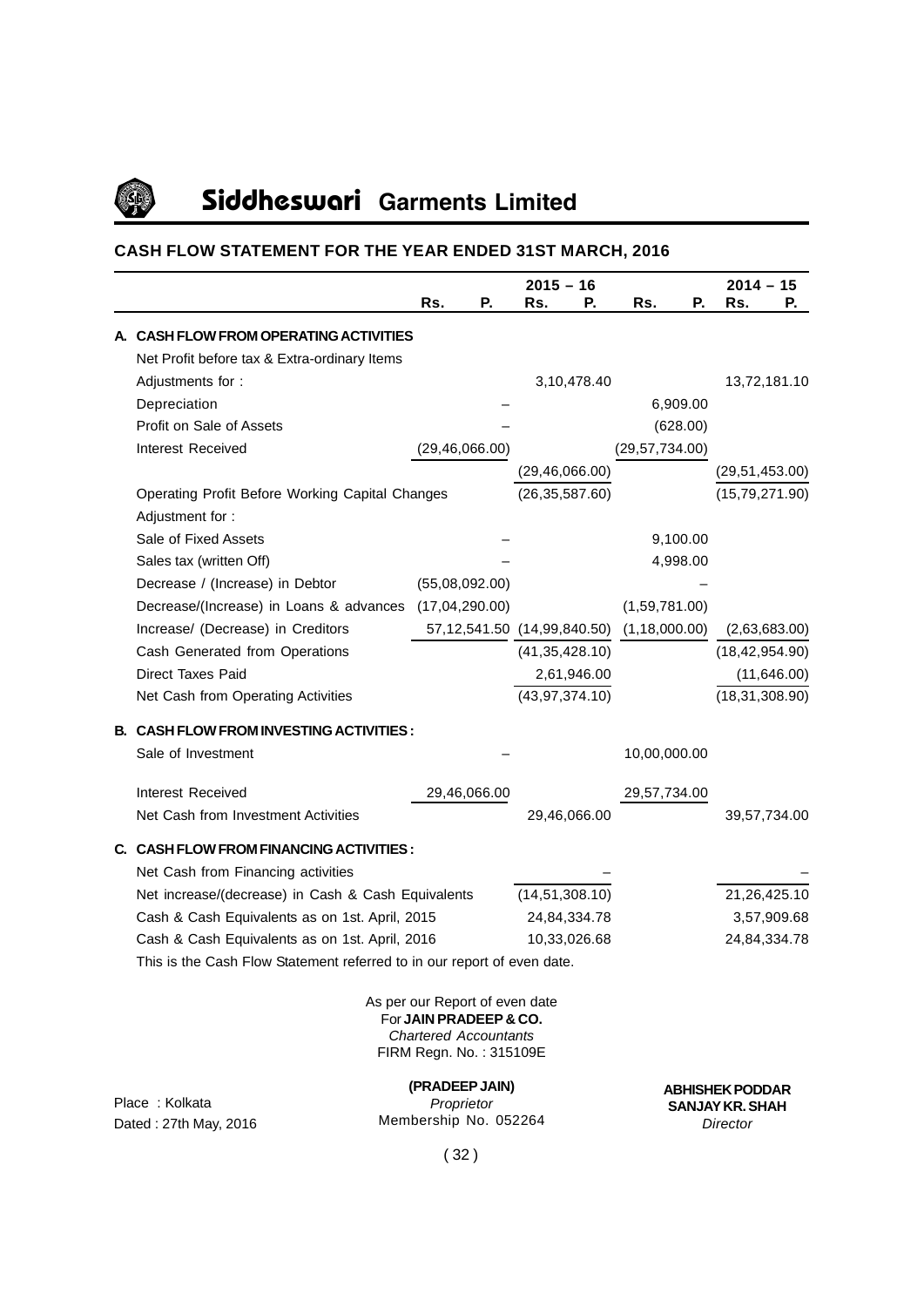

# **A. Basis of Preparation of Financial Statements<br>A. Basis of Preparation of Financial Statements<br>The financial statements are prepared and presented under NOTES ANNEXED TO AND FORMING PART OF FINANCIAL STATEMENTS AS AT 31st MARCH, 2016**

### **Note No. 1 : SIGNIFICANT ACCOUNTING POLICIES**

The financial statements are prepared and presented under the historical cost convention on accrual basis of accounting in accordance with the generally accepted accounting principles in India ("GAAP"), applicable Accounting Standards issued by The Institute of Chartered Accountants of India and under the historical cost convention, on accrual basis. The accounting policies applied by the company are consistent with those used in the previous year, except for the changes in accounting policy. Exasts of accounting in accomplicable<br>
applicable Accounting Stand<br>
the historical cost conventid<br>
consistent with those used<br> **B.** Use of Estimates<br>
The preparation of financial

The preparation of financial statements in conformity with the generally accepted accounting principles requires management to make estimates and assumption to be made that affect the reported amount of assets and liabilities and disclosure of contingent liabilities at the date of the financial statements and the results of operations during the reporting period end. Although these estimates are based upon the management's best knowledge of current events and actions, actual results could differ from these estimates. For assets and nabilities and distant and the results of operations comport the management's best kinese estimates.<br> **C. Revenue Recognition :**<br>
Revenue is being recognized in

Revenue is being recognized in accordance with the Guidance Note on Accrual Basis of Accounting issued by The Institute of Chartered Accountants of India. Accordingly, wherever there are uncertainties in the realization of income same is not accounted for till such time the uncertainty is resolved. Revenue is being recognized in<br>issued by The Institute of Charter<br>in the realization of income sam<br>**D.** Treatment of Expenses :<br>All expenses are accounted for

All expenses are accounted for on accrual basis. **D.** Treatment of Expenses :<br>All expenses are accounte<br>**E.** Fixed Assets :

Fixed Assets are stated at historical cost, less depreciation. Costs of fixed assets include taxes, duties, freight and other expense incidental and related there to the construction, acquisition, and installation of respective assets. Fixed Assets are s<br>duties, freight and<br>installation of respe<br>**E. Inventories :**<br>a. Stock of raw ma duties, freight and other expense incidental and related there to the construction<br>installation of respective assets.<br>**Inventories :**<br>a. Stock of raw material and, stores and spares are valued at or under cost.<br>b. Finished

- **Inventories :**<br>a. Stock of raw material and, stores and spares are value.<br>b. Finished goods are value at lower of standard cost of<br>c. Scrap are valued at estimated realizable value.<br>**Depreciation / Amortization :**
- installation of respective assets.<br>**Inventories :**<br>a. Stock of raw material and, stores and spares are valued at or under cost.<br>b. Finished goods are value at lower of standard cost or estimated realizable value.<br>c. Scrap
- 

**F. B. Stock of raw material and, stores**<br>**b. Finished goods are value at lower**<br>**F. Depreciation / Amortization :**<br>Depreciation on fixed assets has been Depreciation on fixed assets has been provided on WDV method on pro rata basis over the useful life prescribed in schedule II to the Companies Act, 2013 after considering salvage value of five percent of original cost. The Company has considered useful life of assets same as prescribed under the Companies Act, 2013.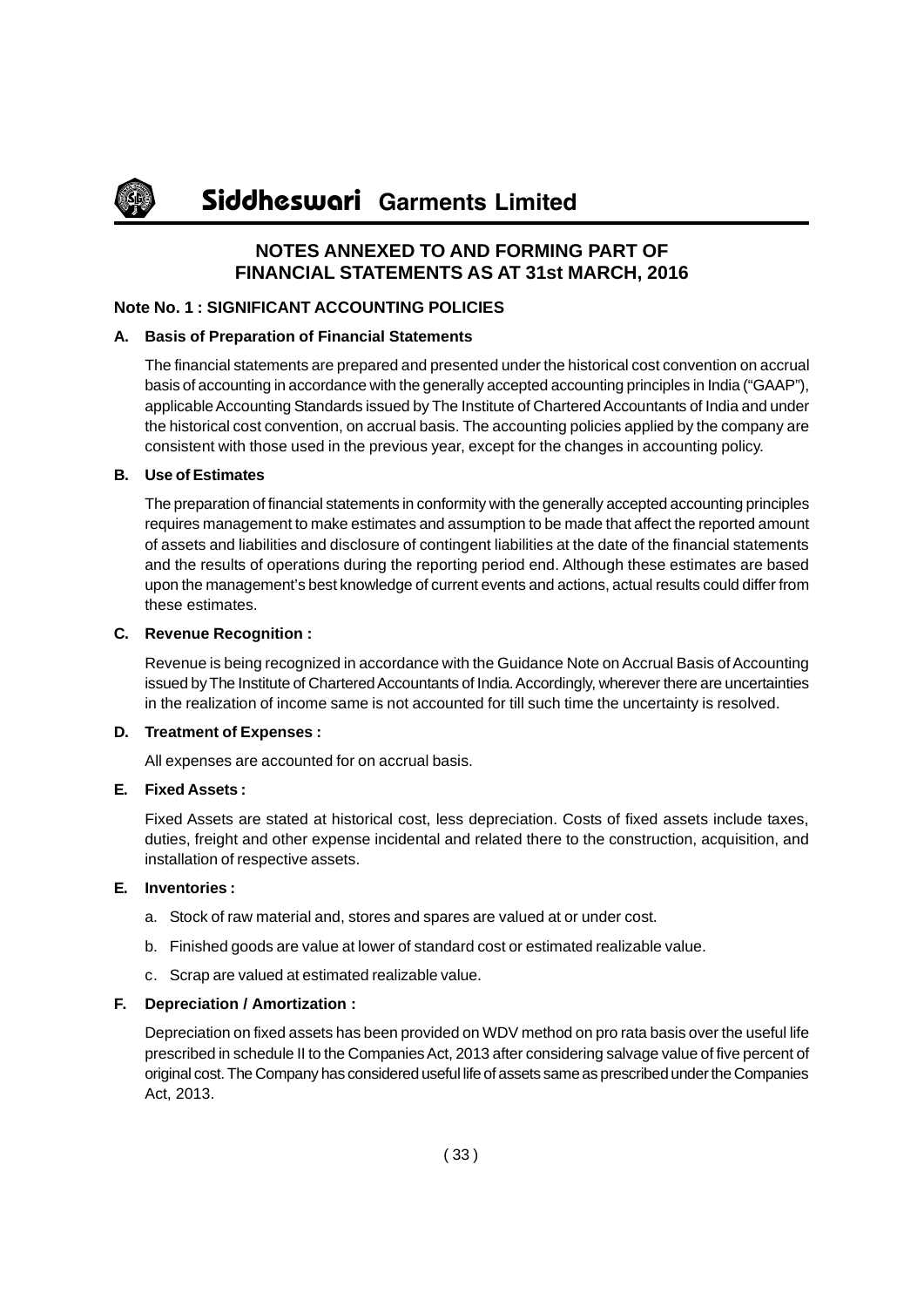Assets on which depreciation has already been charged above of 95% of Original Cost of the assets till previous financial year and written down value of the assets is less than 5% of Original Cost, salvage value has been considered remaining WDV as on first day of current financial year. Assets on which deprecia<br>
till previous financial year<br>
salvage value has been co<br> **G.** Taxes on Income :<br>
a. Provision for current to till previous financial year and written down value of the assets is less than 5% of Original C<br>salvage value has been considered remaining WDV as on first day of current financial year.<br>Taxes on Income :<br>a. Provision for

- 
- salvage value has been considered remaining WDV as on first day of current financial year.<br> **Taxes on Income :**<br>
a. Provision for current tax has been made as per the provisions of Income Tax Act, 1961.<br>
b. Deferred tax ha being the difference between taxable income and accounting income that originate in one period and are capable of reversal in one or more subsequent period. **H.** Deferred tax has been r<br>being the difference bet<br>and are capable of reve<br>**H.** Earning Per Share :<br>Basic earnings per share an

Basic earnings per share are calculated by dividing the net profit or loss for the period attributable to equity shareholders by the weighted average number of equity shares outstanding during the period. **I. Earning Per Share :**<br>Basic earnings per share are<br>equity shareholders by the w<br>**I. Employees Benefits :**<br>None of the employee was e

None of the employee was eligible to get the benefit under payment of Gratuity Act,1972.

None of the employees is entitled to leave encashment as they have availed the leave due to them.

**I. Employees Beneriff**<br>
None of the employe<br> **J. Investments :**<br>
Long term investments Long term investments are carried at cost. However, provision is made for diminution in value (if any), other than temporary, on an individual basis. **K. Accounting for Provisions, Contingent Liabilities and Contingent Assets :<br>
Frovisions are recognized in terms of Accounting Standard 29 - Provisions, Contingent Liabilities and<br>
Provisions are recognized in terms of Ac** 

Contingent Assets (AS-29), notified by the Companies (Accounting Standards) Rules, 2006, when there is a present legal or statutory obligation as a result of past events, where it is probable that there will be outflow of resources to settle the obligation and when a reliable estimate of the amount of the obligation can be made. Contingent Liabilities are recognized only when there is a possible obligation arising from past events due to occurrence or non-occurrence of one or more uncertain future events, not wholly within the control of the Company, or where any present obligation cannot be measured in terms of future outflow of resources or where a reliable estimate of the obligation cannot be made. Obligations are assessed on an ongoing basis and only those having a largely probable outflow of resources are provided for. Contingent Assets are not recognized in the financial statements.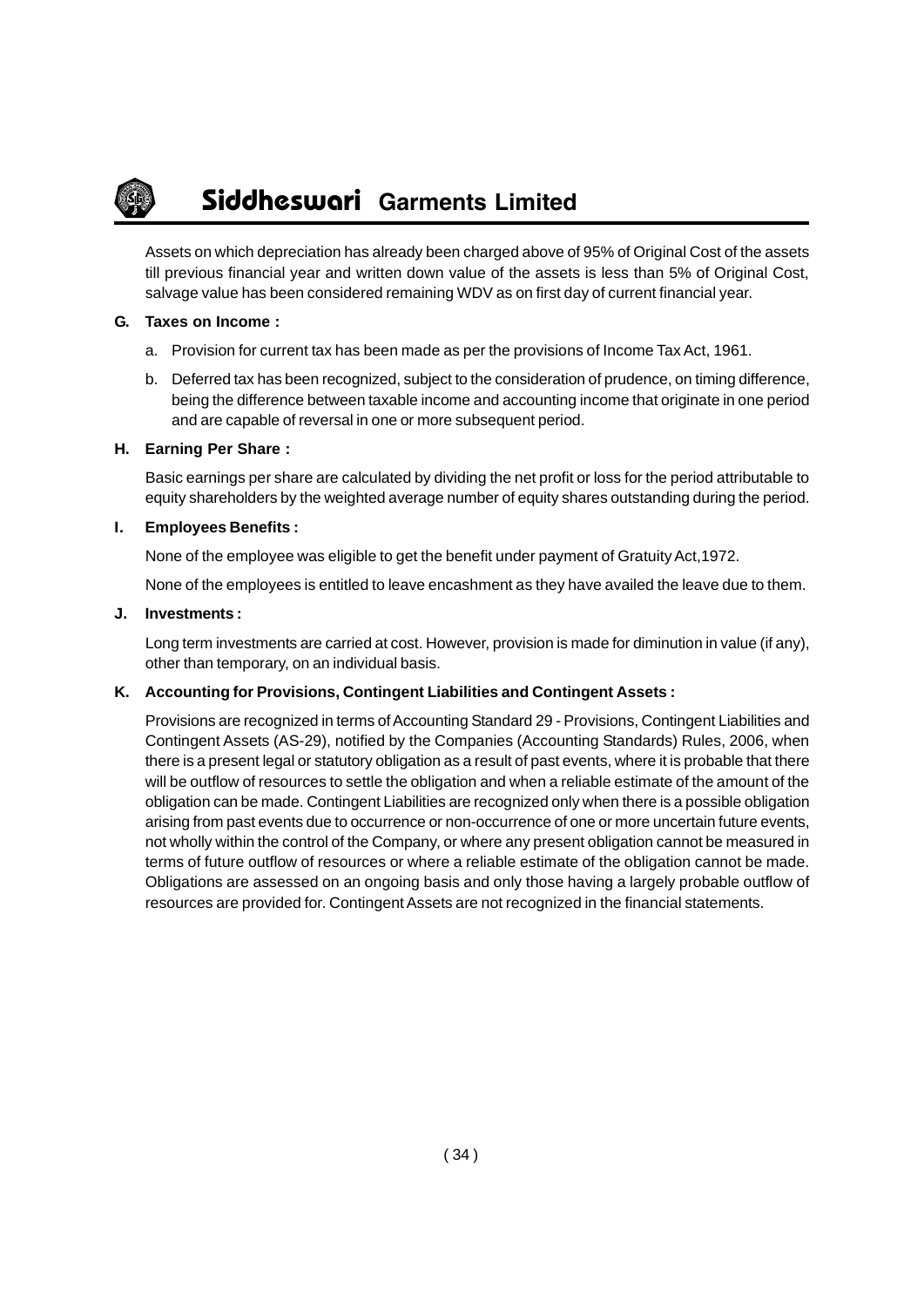|    |                                                                                                | 31.03.2016     | 31.03.2015     |  |
|----|------------------------------------------------------------------------------------------------|----------------|----------------|--|
|    |                                                                                                | Rs.<br>Р.      | Rs.<br>Р.      |  |
| 2. | <b>SHARE CAPITAL</b>                                                                           |                |                |  |
|    | <b>Authorised Shares:</b>                                                                      |                |                |  |
|    | 50,00,000 (50,00,000) Equity Shares of Rs. 10/- each)                                          | 5,00,00,000.00 | 5,00,00,000.00 |  |
|    |                                                                                                | 5,00,00,000.00 | 5,00,00,000.00 |  |
|    | Issued, Subscribed and Paid up Shares:                                                         |                |                |  |
|    | 33,09,900 (33,09,900) Equity Shares of                                                         |                |                |  |
|    | Rs.10/- each fully paid up                                                                     | 33,099,000.00  | 33,099,000.00  |  |
|    | Add: Amount Paid on 9,00,100 (9,00,100)                                                        |                |                |  |
|    | Equity Shares of Rs. 10/- each forfeited                                                       | 5,171,500.00   | 5,171,500.00   |  |
|    |                                                                                                | 38,270,500.00  | 38,270,500.00  |  |
| a) | Terms / rights attached to equity shares                                                       |                |                |  |
|    | The Company has only one class of equity shares having a par value of Rs. 10/- per share. Each |                |                |  |
|    |                                                                                                |                |                |  |

holder of equity shares is entitled to one vote per share. The Company declares and pays dividends in Indian rupees. In the event of Liquidation of the company, the holders of equity shares will be entitled to receive remaining assets of the company, after distribution of all preferential amounts. the distribution will be in proportion to the number of equity shares held by the shareholders. In Indian rupees. In the event of Liquidation of the company, the holders of equity shares will be entitled to receive remaining assets of the company, after distribution of all preferential amounts. the distribution will

| <b>Particulars</b>                                         |               | 31st March, 2016 |               | 31st March, 2015 |
|------------------------------------------------------------|---------------|------------------|---------------|------------------|
|                                                            | No. of shares | Р.<br>Rs.        | No. of shares | Rs.<br>Р.        |
| At the beginning of the period<br>Issued during the period | 33.09.900     | 3,30,99,000.00   | 33.09.900     | 3,30,99,000.00   |
| Outstanding at the end of the period                       | 33,09,900     | 3,30,99,000.00   | 33,09,900     | 3,30,99,000.00   |

| Outstanding at the end of the period                               | 33,09,900     | 3,30,99,000.00   | 33,09,900        | 3,30,99,000.00 |  |  |  |  |
|--------------------------------------------------------------------|---------------|------------------|------------------|----------------|--|--|--|--|
| Details of shareholders holding more than 5% shares in the Company |               |                  |                  |                |  |  |  |  |
| Equity shares of Rs.10/- each                                      |               | 31st March, 2016 | 31st March, 2015 |                |  |  |  |  |
| fully paid up                                                      | No. of shares | % holding        | No. of shares    | % holding      |  |  |  |  |
| Primax Fiscal Services Ltd.                                        | 3,60,000      | 10.88%           | 3,60,000         | 10.88%         |  |  |  |  |
| Aaina Engineering Pvt Ltd.                                         | 2,87,000      | 8.67%            | 2,87,000         | 8.67%          |  |  |  |  |
| Lyons Corporate Market Ltd.                                        | 2,80,000      | 8.46%            | 2,80,000         | 8.46%          |  |  |  |  |
| Chariot Exim Ltd.                                                  | 2,69,000      | 8.13%            | 2,69,000         | 8.13%          |  |  |  |  |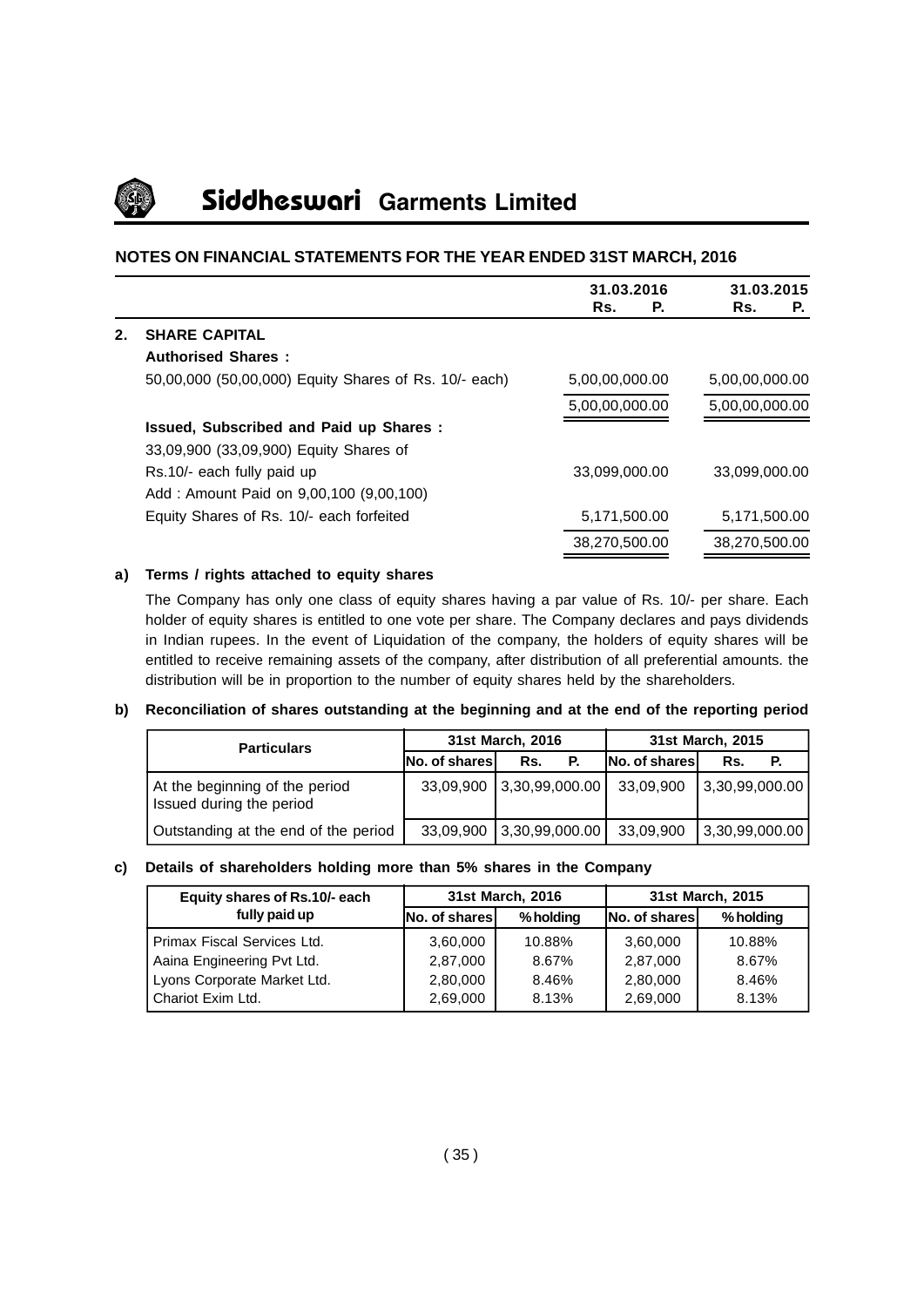|    |                                                           | 31.03.2016     | 31.03.2015     |
|----|-----------------------------------------------------------|----------------|----------------|
|    |                                                           | Rs.<br>Р.      | Rs.<br>Р.      |
| 3. | <b>RESERVES AND SURPLUS</b>                               |                |                |
|    | Surplus / (Deficit) in the statement of Profit and Loss : |                |                |
|    | Balance as per last Financial Statement                   | 76,83,946.30   | 65,80,322.20   |
|    | Profit/(Loss) for the year                                | 1,60,628.40    | 11,03,624.10   |
|    | Net Surplus/(Deficit) in the statement of Profit and Loss | 78,44,574.70   | 76,83,946.30   |
|    | <b>Total Reserves and Surplus</b>                         | 78,44,574.70   | 76,83,946.30   |
| 4. | <b>DEFERRED TAX LIABILITIES</b>                           |                |                |
|    | <b>Deferred Tax Liabilities</b>                           |                |                |
|    | Timing difference in depreciable Assets                   | 5,61,350.00    | 5,61,350.00    |
|    |                                                           | 5,61,350.00    | 5,61,350.00    |
| 5. | <b>OTHER CURRENT LIABILITIES</b>                          |                |                |
|    | <b>Other Payables</b>                                     |                |                |
|    | <b>Sundry Creditors</b>                                   | 57, 37, 541.50 | 25,000.00      |
|    | Security Deposit and Interest accrued thereon             | 5,79,585.00    | 5,79,585.00    |
|    | <b>Unclaimed Dividend</b>                                 | 9,008.00       | 9,008.00       |
|    |                                                           | 63,26,134.50   | 6,13,593.00    |
| 6. | <b>FIXED ASSTS</b>                                        |                |                |
|    | (As per sheet Attached)                                   |                |                |
| 7. | <b>NON CURRENT INVESTMENT</b>                             |                |                |
|    | (As per sheet Attached)                                   |                |                |
| 8. | <b>LONG TERM LOANS AND ADVANCES</b>                       |                |                |
|    | Loans and Advances to Others                              |                |                |
|    | (Unsecured considered good)                               |                |                |
|    | Aditya Translink Pvt Ltd.                                 | 1,10,80,000.00 | 1,10,80,000.00 |
|    | Chariot Exim Ltd.                                         | 1,60,70,290.00 | 1,60,66,000.00 |
|    |                                                           | 2,71,50,290.00 | 2,71,46,000.00 |
| 9. | <b>INVENTORIES</b>                                        |                |                |
|    | (As taken valued & certified by the management)           |                |                |
|    | At or Under Cost:                                         |                |                |
|    | <b>Raw Material</b>                                       | 13,727.00      | 13,727.00      |
|    | At estimated realisable value:                            |                |                |
|    | Scrap                                                     | 41,976.00      | 41,976.00      |
|    |                                                           | 55,703.00      | 55,703.00      |
|    | <b>10. SUNDRY DEBTORS</b>                                 |                |                |
|    | Unsecured, considered good                                | 55,08,092.00   |                |
|    | Due for more than six months                              | 55,08,092.00   |                |
|    |                                                           |                |                |

### **NOTES ON FINANCIAL STATEMENTS FOR THE YEAR ENDED 31ST MARCH, 2016**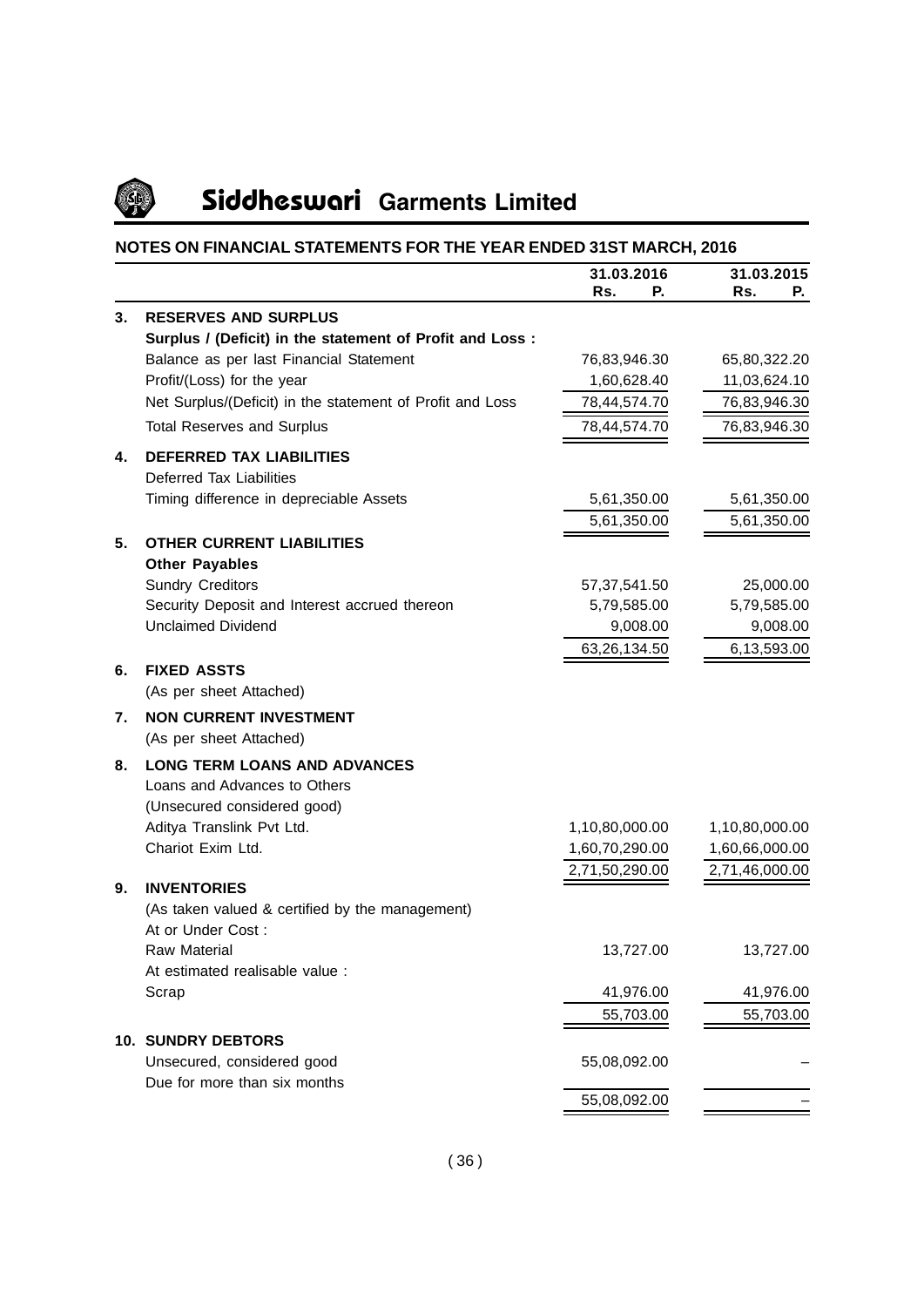

# **NOTES ON FINANCIAL STATEMENTS FOR THE YEAR ENDED 31ST MARCH, 2016 Notes on Financial Statements for the Year ended 31st March, 2016 NOTES ON FINANCIAL STATES ON FINANCIAL STATES**<br> **6. FIXED ASSETS**<br> **6. FIXED ASSETS**

|                          |                     |          | <b>GROSS BLOCK</b>                         |              | <b>DEPRECIATION</b> |                 |                                 | <b>NET BLOCK</b>   |                                |              |
|--------------------------|---------------------|----------|--------------------------------------------|--------------|---------------------|-----------------|---------------------------------|--------------------|--------------------------------|--------------|
| <b>DESCRIPTION</b>       | As at<br>01.04.2015 | Addition | <b>Deduction</b><br>Adjustments 31.03.2016 | As at        | As at<br>01.04.2015 | For the<br>Year | <b>Deduction</b><br>Adjustments | Upto<br>31.03.2016 | As at<br>31.03.2016 31.03.2015 | As at        |
| <b>TANGIBLE ASSETS:</b>  |                     |          |                                            |              |                     |                 |                                 |                    |                                |              |
| Plant & Machinery        | 31,99,039.52        | -        |                                            | 31,99,039.52 | 13.82.372.00        | -               |                                 | 13.82.372.00       | 18, 16, 667.52                 | 18,16,667.52 |
| <b>Office Equipments</b> | 53,586.00           | -        |                                            | 53,586.00    | 50.907.00           | -               |                                 | 50.907.00          | 2.679.00                       | 2.679.00     |
| <b>TOTAL</b>             | 32.52.625.52        | -        |                                            | 32.52.625.52 | 14.33.279.00        | -               |                                 | 14.33.279.00       | 18.19.346.52                   | 18,19,346.52 |
| I PREVIOUS YEAR          | 33,74,549.52        | -        | 1,21,924.00                                | 32.52.625.52 | 15.39.822.00        | 6.909.00        | 1.13.452.00                     | 14.33.279.00       | 18,19,346.52                   | -            |

#### **NON CURRENT INVESTMENTS**

**Non Trade Investments (Valued at Cost)**

|                                                      | Face Value | No. of        | 31.03.2016     | No. of        | 31.03.2015     |
|------------------------------------------------------|------------|---------------|----------------|---------------|----------------|
|                                                      | (Rs.)      | <b>Shares</b> | Rs.<br>Р.      | <b>Shares</b> | Rs.<br>Р.      |
| Quoted Equity Shares - Fully Paid up                 |            |               |                |               |                |
| Webel S. L. Energy Limited                           | $10/-$     | 100           | 17,824.00      | 100           | 17,824.00      |
| Sub Total (A)                                        |            | 100           | 17,824.00      | 100           | 17,824.00      |
| <b>Unquoted Equity Shares - Fully Paid up</b>        |            |               |                |               |                |
| Aaina Engineering Pvt. Ltd.                          | $10/-$     | 1,60,000      | 2.40.000.00    | 1,60,000      | 2,40,000.00    |
| Ganges Jute Pvt. Ltd.                                | $1000/-$   | 10,000        | 1,00,00,000.00 | 10,000        | 1,00,00,000.00 |
| B R Poddar Marketing Pvt Ltd.                        | $10/-$     | 25.000        | 50,000.00      | 25.000        | 50,000.00      |
| <b>B R P Tradelinks Pvt Ltd.</b>                     | $10/-$     | 5,000         | 20,000.00      | 5,000         | 20,000.00      |
| K L Poddar Trading Pvt Ltd.                          | $10/-$     | 12,500        | 25,000.00      | 12.500        | 25,000.00      |
| KRL Trading Pvt Ltd.                                 | $10/-$     | 12,500        | 25,000.00      | 12,500        | 25,000.00      |
| Madal Sati Traders Pvt Ltd.                          | $10/-$     | 40,000        | 80,000.00      | 40,000        | 80,000.00      |
| Poddar Marketing Pvt Ltd.                            | $10/-$     | 65,000        | 1,30,000.00    | 65,000        | 1,30,000.00    |
| Sub Total (B)                                        |            | 3,30,000      | 1,05,70,000.00 | 3,30,000      | 1,05,70,000.00 |
| <b>Unquoted Debentures - Fully Paid up</b>           |            |               |                |               |                |
| 0% Secured Partly Convertible Debentures             |            |               |                |               |                |
| <b>RDB Textiles Ltd.</b>                             | $100/-$    | 40,000        | 40,00,000.00   | 40,000        | 40,00,000.00   |
| Sub Total (C)                                        |            | 40,000        | 40,00,000.00   | 40,000        | 40,00,000.00   |
| <b>Unquoted Mutual Fund - Fully Paid up</b>          |            |               |                |               |                |
| I. L. & F. S. Mutual Fund<br>(Bond Fund Growth Plan) | $1000/-$   | 580           | 10,00,000.00   | 580           | 10,00,000.00   |
| Sub Total (D)                                        |            | 580           | 10,00,000.00   | 580           | 10,00,000.00   |
| Grand Total (A+B+C+D)                                |            | 3,70,680.00   | 1,55,87,824.00 | 3,70,680.00   | 1,55,87,824.00 |
| Market Value of Quoted Shares                        |            |               | 5,700.00       |               | 2,115.00       |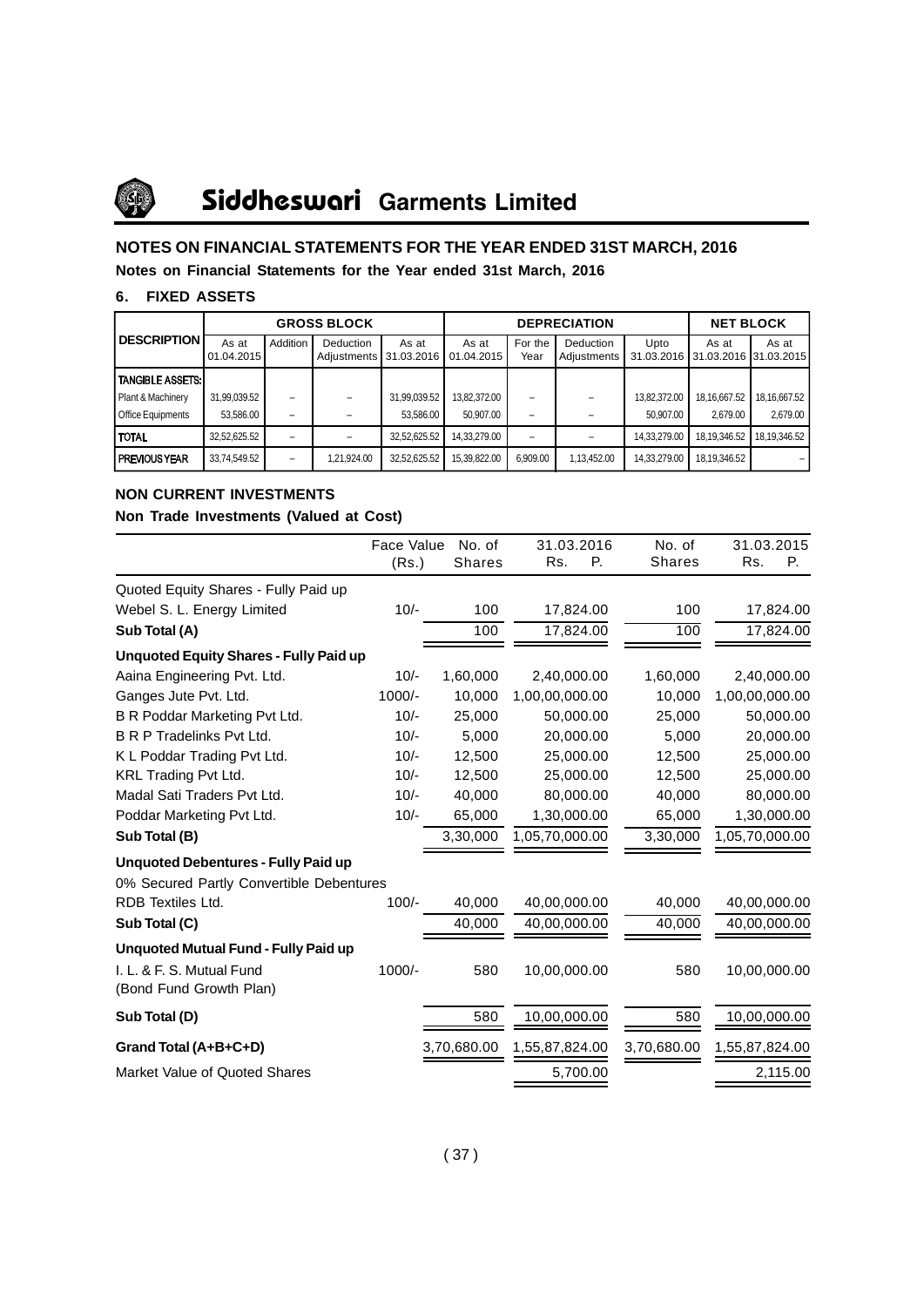**4** 

|                                                                             | 31.03.2016     | 31.03.2015   |
|-----------------------------------------------------------------------------|----------------|--------------|
|                                                                             | Р.<br>Rs.      | Rs.<br>Р.    |
| 11. CASH & BANK BALANCES                                                    |                |              |
| <b>Cash and Cash Equivalents</b>                                            |                |              |
| <b>Balance with Banks:</b>                                                  |                |              |
| In Current Account                                                          | 9,72,523.50    | 21,37,246.60 |
| Cash in Hand                                                                | 42,935.18      | 3,29,520.18  |
|                                                                             | 10,15,458.68   | 24,66,766.78 |
| Other Bank Balance                                                          |                |              |
| Equity Share Application Refund Account                                     | 5,000.00       | 5,000.00     |
| <b>Unpaid Dividend Account</b>                                              | 12,568.00      | 12,568.00    |
|                                                                             | 10,33,026.68   | 24,84,334.78 |
| <b>12. SHORT TERM LOAN AND ADVANCES</b>                                     |                |              |
| (Unsecured considered good)                                                 |                |              |
| <b>Balance With Government Authority</b>                                    |                |              |
| <b>Advance Tax</b>                                                          | 1,44,627.00    | 32,531.00    |
| (Net of Provision for Income Tax Rs.149850/-<br>previous year Rs. 261469/-) |                |              |
| Advance for office                                                          | 17,00,000.00   |              |
|                                                                             | 18,44,627.00   | 32,531.00    |
| <b>13. OTHER ASSETS</b>                                                     |                |              |
| Security Deposit (Unsecured Considered good)                                | 3,650.00       | 3,650.00     |
|                                                                             | 3,650.00       | 3,650.00     |
|                                                                             |                |              |
| <b>14. REVENUE FROM OPERATIONS</b>                                          |                |              |
| Sale of traded goods                                                        | 1,26,79,933.00 | 24,10,321.00 |
|                                                                             | 1,26,79,933.00 | 24,10,321.00 |
| <b>15. OTHER INCOME</b>                                                     |                |              |
| Interest                                                                    | 29,44,767.00   | 29,40,000.00 |
| Interest on Income Tax Refund                                               | 1,299.00       | 17,734.00    |
| Profit on Sale of Mutual Fund (Long-Term)                                   |                | 10,10,849.13 |
| Profit on sale of Assets                                                    |                | 628.00       |
|                                                                             | 29,46,066.00   | 39,69,211.13 |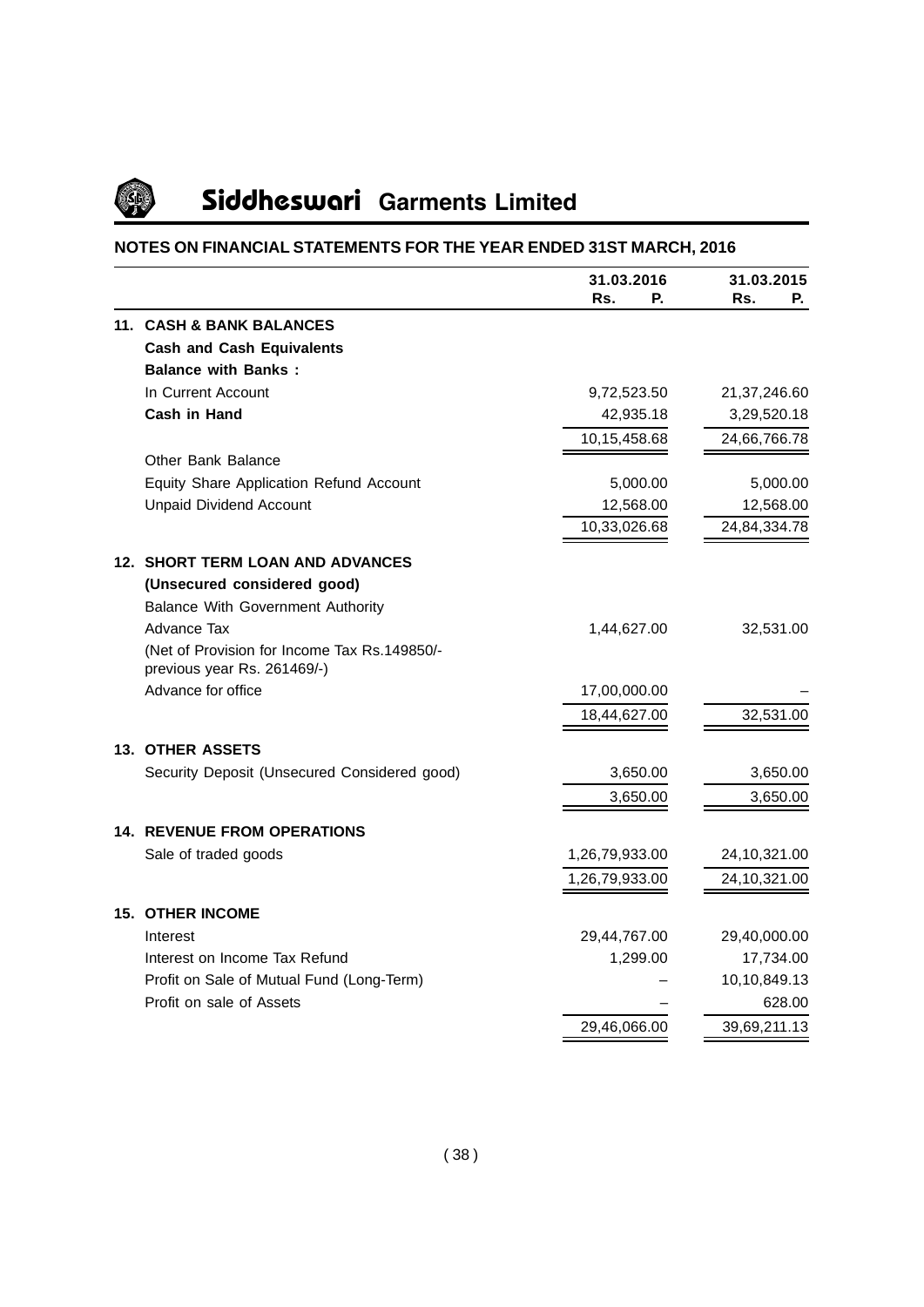|                                                            | 31.03.2016<br>Rs.<br>Р. | 31.03.2015<br>Rs.<br>Р. |
|------------------------------------------------------------|-------------------------|-------------------------|
| 16. PURCHASE OF TRADED GOODS                               | 1,40,30,892.50          | 29,65,074.00            |
| <b>17. CHANGES IN INVENTORIES</b>                          |                         |                         |
| Inventories at the end of the year                         |                         |                         |
| Raw material                                               | 13,727.00               | 13,727.00               |
| Scrap                                                      | 41,976.00               | 41,976.00               |
|                                                            | 55,703.00               | 55,703.00               |
| Inventories at the begining of the year                    |                         |                         |
| Raw material                                               | 13,727.00               | 13,727.00               |
| Scrap                                                      | 41,976.00               | 41,976.00               |
|                                                            | 55,703.00               | 55,703.00               |
| <b>18. EMPLOYEE BENEFIT EXPENSES</b>                       |                         |                         |
| Salary & Bonus                                             | 3,00,000.00             | 1,30,000.00             |
| <b>Staff Welfare Expenses</b>                              | 12,760.00               | 7,117.00                |
| Directors' Remuneration                                    | 2,40,000.00             | 2,40,000.00             |
|                                                            | 5,52,760.00             | 3,77,117.00             |
| <b>19. OTHER EXPENSES</b>                                  |                         |                         |
| Rent                                                       | 96,000.00               | 96,000.00               |
| Carriage & Freight Charges                                 | 27,800.00               | 5,460.00                |
| Rates & Taxes                                              | 3,250.00                | 3,250.00                |
| Advertisement                                              | 30,394.00               | 6,661.00                |
| Travelling & Conveyance                                    | 30,720.00               | 25,920.00               |
| <b>Telephone Expenses</b>                                  | 19,200.00               | 9,600.00                |
| Postage & Stamps                                           | 39,798.00               | 16,899.00               |
| Printing & Stationery                                      | 28,973.00               | 23,931.00               |
| <b>General Expenses</b>                                    | 38,640.00               | 31,787.00               |
| <b>Professional Fees</b>                                   | 52,225.00               | 31,000.00               |
| Professional Tax                                           | 2,500.00                | 2,500.00                |
| <b>Consultancy Fees</b>                                    |                         | 38,248.00               |
| <b>Filing Fees</b>                                         | 19,800.00               | 7,200.00                |
| <b>Listing Fees</b>                                        | 96,820.10               | 13,482.00               |
| Registrar's Service Charges                                | 7,410.00                | 7,303.00                |
| Legal Charges                                              | 8,600.00                | 7,500.00                |
| Subscription & Donation                                    | 2,04,738.00             | 1,03,559.00             |
| Trading Loss in F&O (Derivatives)<br>Payment to Auditors': |                         | 12,02,951.03            |
| As Auditors - Statutory Audit Fees                         | 25,000.00               | 25,000.00               |
|                                                            | 7,31,868.10             | 16,58,251.03            |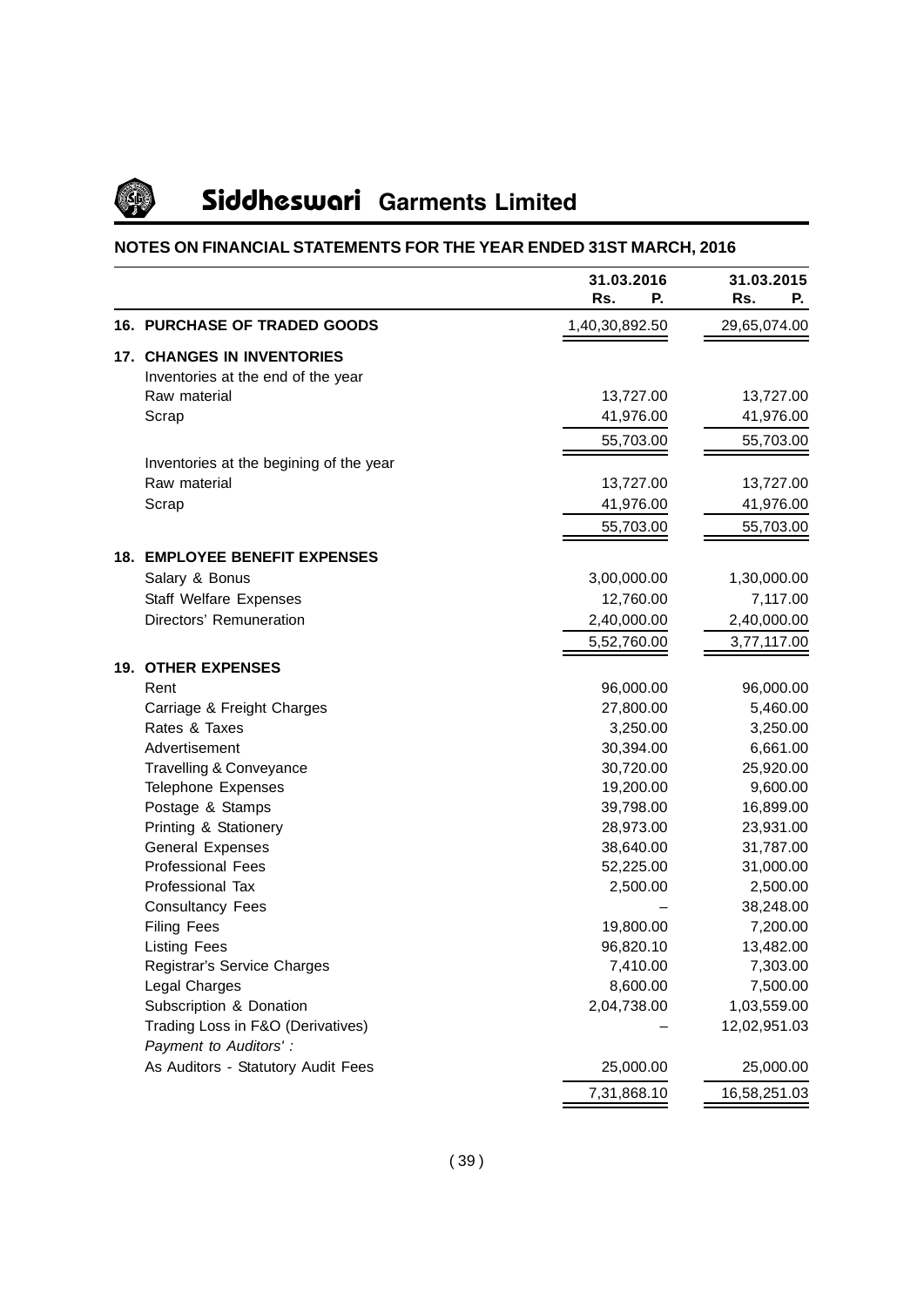### **NOTES ON FINANCIAL STATEMENTS FOR THE YEAR ENDED 31ST MARCH, 2016**

| WY.                                                               |      | <b>Siddneswari</b> Garments Limited                                                                                                    |             |              |  |
|-------------------------------------------------------------------|------|----------------------------------------------------------------------------------------------------------------------------------------|-------------|--------------|--|
| NOTES ON FINANCIAL STATEMENTS FOR THE YEAR ENDED 31ST MARCH, 2016 |      |                                                                                                                                        |             |              |  |
| 20.                                                               |      | <b>EARNINGS PER SHARE (EPS)</b>                                                                                                        |             |              |  |
|                                                                   | i)   | Net Profit/(Loss) after tax as per Statement of Profit<br>and Loss attributable to Equity Shareholders (in Rs.)                        | 1,60,628.40 | 11,03,624.10 |  |
|                                                                   | ii)  | Number of Equity Shares used as denominator for<br>calculating EPS                                                                     | 33,09,900   | 33,09,900    |  |
|                                                                   | iii) | Basic and Diluted Earnings per share (in Rs.)                                                                                          | 0.05        | 0.33         |  |
|                                                                   |      | iv) Face Value per Equity Share (in Rs.)                                                                                               | 10.00       | 10.00        |  |
| 21.                                                               |      | Estimated amount of capital contracts remaining to be<br>executed on capital account and not provided for<br>(net of advances)         | <b>NIL</b>  | <b>NIL</b>   |  |
| 22.                                                               |      | Earnings in Foreign Currency                                                                                                           | <b>NIL</b>  | <b>NIL</b>   |  |
| 23.                                                               |      | Foreign Currency outgo                                                                                                                 | <b>NIL</b>  | <b>NIL</b>   |  |
| 24.                                                               | a)   | Dues to Small Scale Industrial undertaking as on the Balance Sheet date is Nil, based on informa-<br>tions received by the management. |             |              |  |
|                                                                   |      |                                                                                                                                        |             |              |  |

tions received by the management.

- Foreign Currency outgo<br>
a) Dues to Small Scale Industrial undertaking as on the Balance Sheet date is Nil, based on informa-<br>
tions received by the management.<br>
b) As per the information available with the company, there a year,which are required to be disclosed as per section 22 of the Micro,Small and Medium Enterprises Act, 2006.
- **25.** No provision for shortfall in Market Value of Investments amounting to Rs. 12124/- (previous Year Rs. 15709/-) has been made in the accounts. Act, 2006.<br> **25.** No provision for shortfall in Market Value of Investments amounting to F<br>
15709/-) has been made in the accounts.<br> **26.** RELATED PARTY DISCLOSURES. (As Identified by the management)<br> **A.** Name of Related No provision for shortfall in Market Value of Investments amounting to<br>15709/-) has been made in the accounts.<br>**RELATED PARTY DISCLOSURES.** (As Identified by the management)<br>**A. Name of Related Party and Description of Rel**

|     | $\cdots$ . The contract is a contract that also a contract the contract of the second second second second second second second second second second second second second second second second second second second second secon<br>09/-) has been made in the accounts. |                                     |          |
|-----|--------------------------------------------------------------------------------------------------------------------------------------------------------------------------------------------------------------------------------------------------------------------------|-------------------------------------|----------|
|     | <b>ATED PARTY DISCLOSURES.</b> (As Identified by the management)                                                                                                                                                                                                         |                                     |          |
|     | Name of Related Party and Description of Relationship                                                                                                                                                                                                                    |                                     |          |
| I.  | Key Managerial Person                                                                                                                                                                                                                                                    | Mr. Sanjay Shah                     | Director |
|     |                                                                                                                                                                                                                                                                          | Mr. Abhishek Poddar                 | Director |
|     |                                                                                                                                                                                                                                                                          | Mr. Umanath singh                   | Director |
|     |                                                                                                                                                                                                                                                                          | Mrs Riti Poddar                     | Director |
| II. | Enterprise owned or significantly influenced                                                                                                                                                                                                                             |                                     |          |
|     | by key managerial personnel                                                                                                                                                                                                                                              | Ganges Jute Pvt Ltd.                |          |
|     |                                                                                                                                                                                                                                                                          | <b>B R Poddar Marketing Pvt Ltd</b> |          |
|     |                                                                                                                                                                                                                                                                          | K L Poddar marketing Pvt Ltd.       |          |
|     |                                                                                                                                                                                                                                                                          | Madal sati Traders Pyt Ltd.         |          |
|     | <b>Related party Transactions &amp; Balances</b>                                                                                                                                                                                                                         |                                     |          |

#### **B. Related party Transactions & Balances**

| Nature of Transaction        |               | Referred in A(I) Above | Referred in A(II) Above |             |  |
|------------------------------|---------------|------------------------|-------------------------|-------------|--|
|                              | $2015 - 2016$ | 2014 - 2015            | 2015 - 2016             | 2014 - 2015 |  |
|                              | Rs.<br>Р.     | Р.<br>Rs.              | Rs.<br>Р.               | Р.<br>Rs.   |  |
| <b>Director Remuneration</b> |               |                        |                         |             |  |
| Mr. Sanjay Shah              | 2,40,000.00   | 2,40,000.00            |                         |             |  |
| <b>Travelling Allowance</b>  |               |                        |                         |             |  |
| Mr. Abhishek Poddar          | 21,600.00     | 21,600.00              |                         |             |  |
|                              |               |                        |                         |             |  |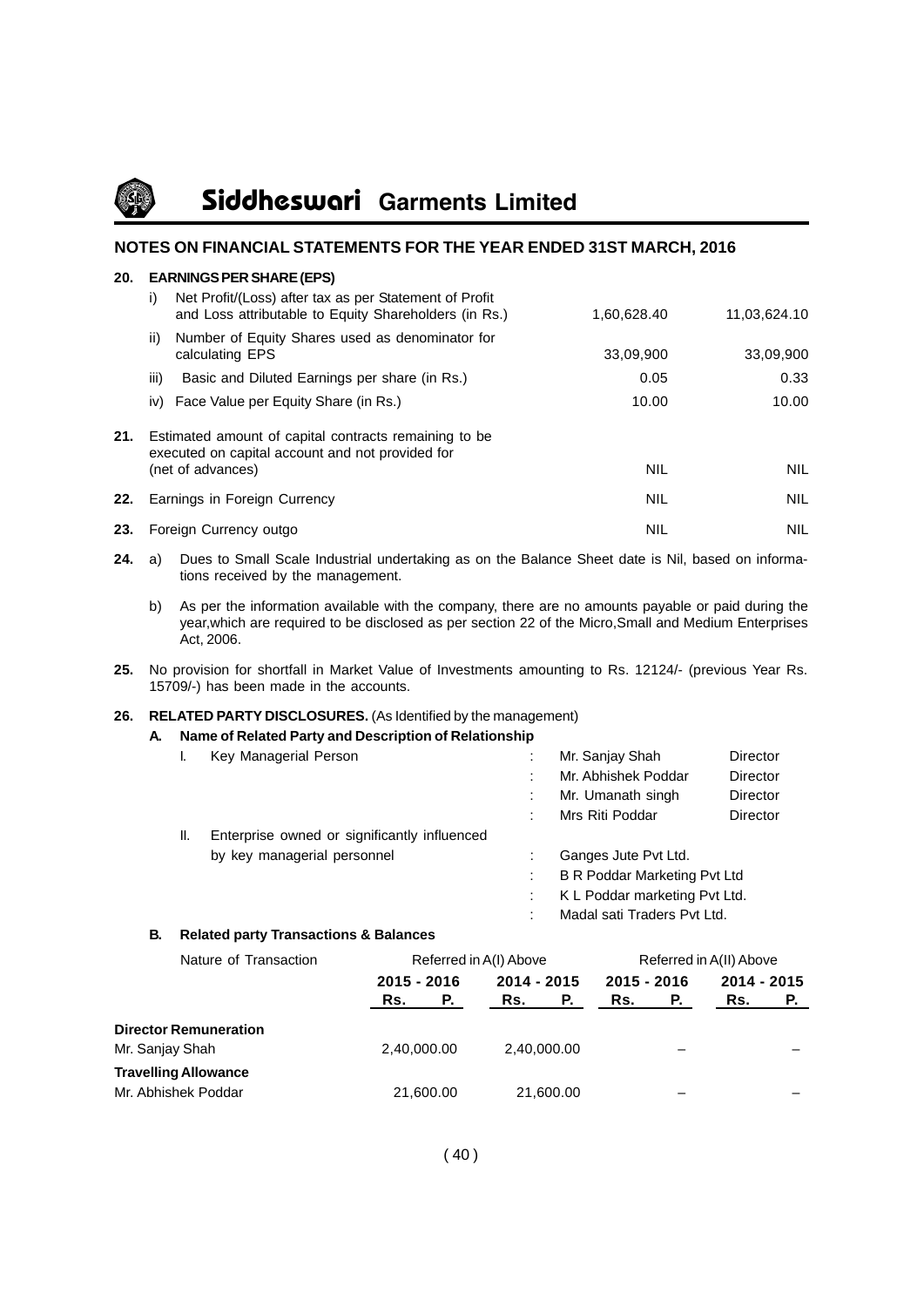

#### **NOTES ON FINANCIAL STATEMENTS FOR THE YEAR ENDED 31ST MARCH, 2016**

|                                                  | Siddheswari | <b>Garments Limited</b>                                                                      |                                       |                                    |
|--------------------------------------------------|-------------|----------------------------------------------------------------------------------------------|---------------------------------------|------------------------------------|
|                                                  |             | NOTES ON FINANCIAL STATEMENTS FOR THE YEAR ENDED 31ST MARCH, 2016                            |                                       |                                    |
| 27. Segment report for the year ended 31.03.2016 |             |                                                                                              |                                       |                                    |
| By Business Segment                              |             | <b>Trading</b>                                                                               | <b>Finance</b>                        | <b>Total</b>                       |
| Sales Revenue                                    |             | 1,26,79,933.00                                                                               | 29,46,066.00                          | 1,56,25,999.00                     |
| <b>Unallocated Revenue</b>                       |             | (24, 10, 321.00)                                                                             | (39,69,211.13)                        | (63,79,532.13)                     |
|                                                  |             |                                                                                              |                                       |                                    |
| <b>Total Segment Revenue</b>                     |             | 1.26.79.933.00                                                                               | 29,46,066.00                          | 1,56,25,999.00                     |
|                                                  |             | (24, 10, 321.00)                                                                             | (39,69,211.13)                        | (63,79,532.13)                     |
| Expenses                                         |             | 1,44,67,452.50                                                                               |                                       | 1,44,67,452.50                     |
|                                                  |             | (32,03,651.00)                                                                               | (12,02,951.03)<br>29,46,066.00        | (44,06,602.03)                     |
| Segment Result                                   |             | (17, 87, 519.50)<br>(7,93,330.00)                                                            | 27,66,260.10                          | 11,58,546.50<br>(19, 72, 930.10)   |
| Less: Unallocable Expenses                       |             |                                                                                              |                                       | 8,48,068.10                        |
|                                                  |             |                                                                                              |                                       | (6,00,749.00)                      |
| Less: Interest                                   |             |                                                                                              |                                       |                                    |
| <b>Profit before Taxation</b>                    |             |                                                                                              |                                       | 3,10,478.40                        |
|                                                  |             |                                                                                              |                                       | (13, 72, 181.10)                   |
| Provision for Taxation                           |             |                                                                                              |                                       | 1,49,850.00                        |
|                                                  |             |                                                                                              |                                       | (2,68,557.00)                      |
| <b>Profit after Taxation</b>                     |             |                                                                                              |                                       | 1,60,628.40                        |
|                                                  |             |                                                                                              |                                       | (11, 03, 624.10)                   |
| Segment Assets                                   |             | 92,31,418.52<br>(19, 11, 230.52)                                                             | 4,27,38,114.00<br>(4, 27, 33, 824.00) | 5,19,69,532.52<br>(4,46,45,054.52) |
| <b>Unallocable Assets</b>                        |             |                                                                                              |                                       | 10,33,026.68                       |
|                                                  |             |                                                                                              |                                       | (24, 84, 334.78)                   |
| <b>Total Assets</b>                              |             |                                                                                              |                                       | 5,30,02,559.20                     |
|                                                  |             |                                                                                              |                                       | (4,71,29,389.30)                   |
| <b>Segment Liabilities</b>                       |             | 63,26,134.50<br>(6, 13, 593.00)                                                              |                                       | 63,26,134.50<br>(6, 13, 593.00)    |
| <b>Unallocable Liabilities</b>                   |             |                                                                                              |                                       | 5,61,350.00                        |
|                                                  |             |                                                                                              |                                       | (5,61,350.00)                      |
|                                                  |             |                                                                                              |                                       | 68,87,484.50                       |
| <b>Total Liabilities</b>                         |             |                                                                                              |                                       | (11, 74, 943.00)                   |
| <b>NOTES</b>                                     |             |                                                                                              |                                       |                                    |
| <b>Business Segments</b>                         | t,          | The Internal Business segmentation and the activities encompassed therein<br>are as follows: |                                       |                                    |
| Trading                                          |             | Trading in cloth & Jute yarn                                                                 |                                       |                                    |
| Finance                                          |             | Loan and Investment                                                                          |                                       |                                    |
|                                                  |             |                                                                                              |                                       |                                    |

| <b>NOTES</b>                        |                                                                                                     |
|-------------------------------------|-----------------------------------------------------------------------------------------------------|
| <b>Business Segments</b>            | The Internal Business segmentation and the activities encompassed therein<br>are as follows:        |
| Trading                             | Trading in cloth & Jute yarn                                                                        |
| Finance                             | Loan and Investment                                                                                 |
| 28.<br>current year's presentation. | Figures of the previous year have been regrouped/reclassified, wherever necessary to confirm to the |
|                                     | As not our Donart of oven dote                                                                      |

As per our Report of even date For **JAIN PRADEEP & CO.** *Chartered Accountants* FIRM Regn. No. : 315109E

Place : Kolkata Dated : 27th May, 2016

**(PRADEEP JAIN)** *Proprietor* Membership No. 052264

**ABHISHEK PODDAR SANJAY KR. SHAH** *Director*

( 41 )